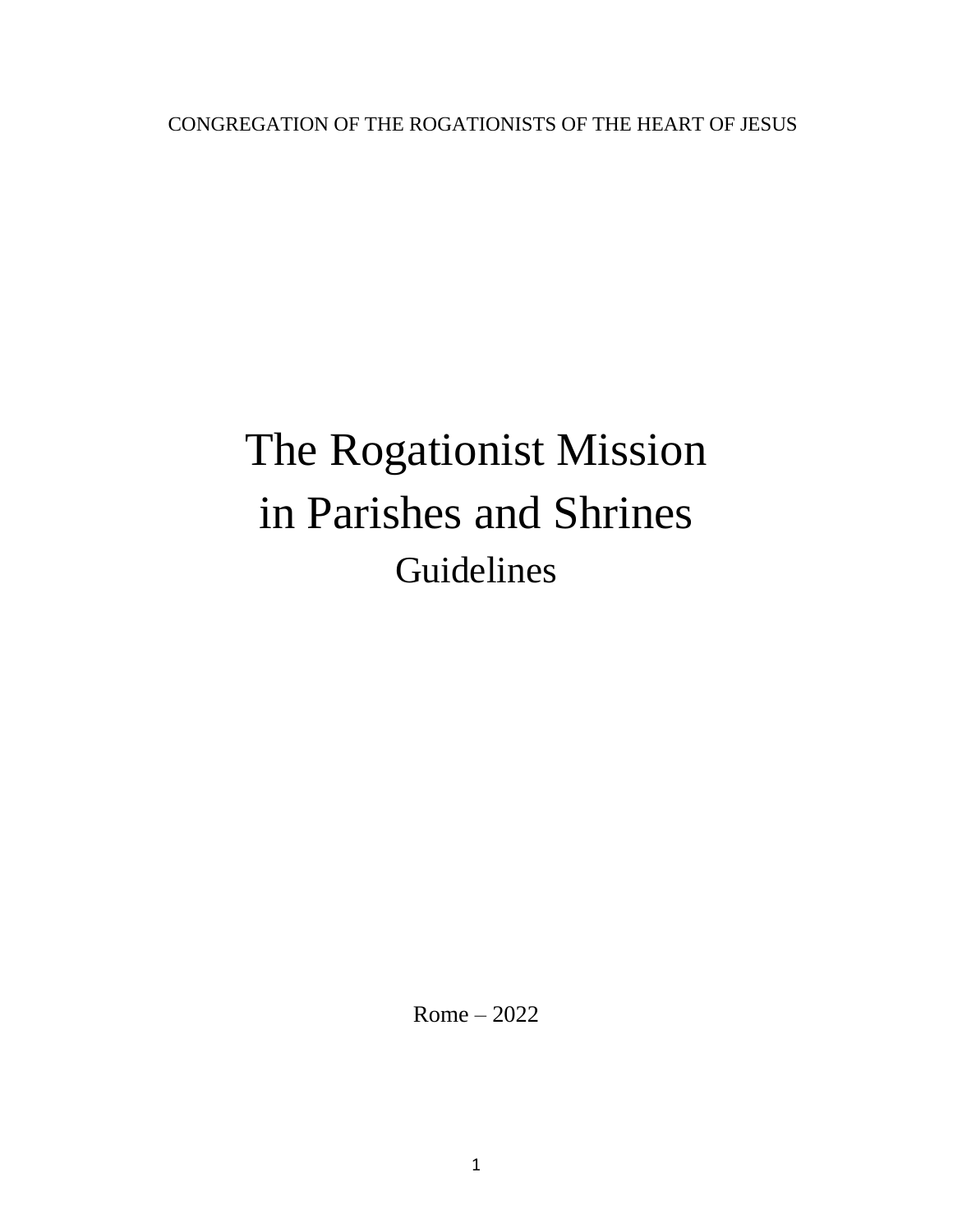Original title: *La Missione Rogazionista nelle Parrocchie e nei Santuari. Linee Direttive*

Translation: Fr. Jose Maria Ezpeleta RCJ

Authorized for printing:

Fr. Bruno Rampazzo RCJ Superior General of the Rogationists of the Heart of Jesus

© Rogationists of the Heart of Jesus Commission on Translations Rome, January 6, 2022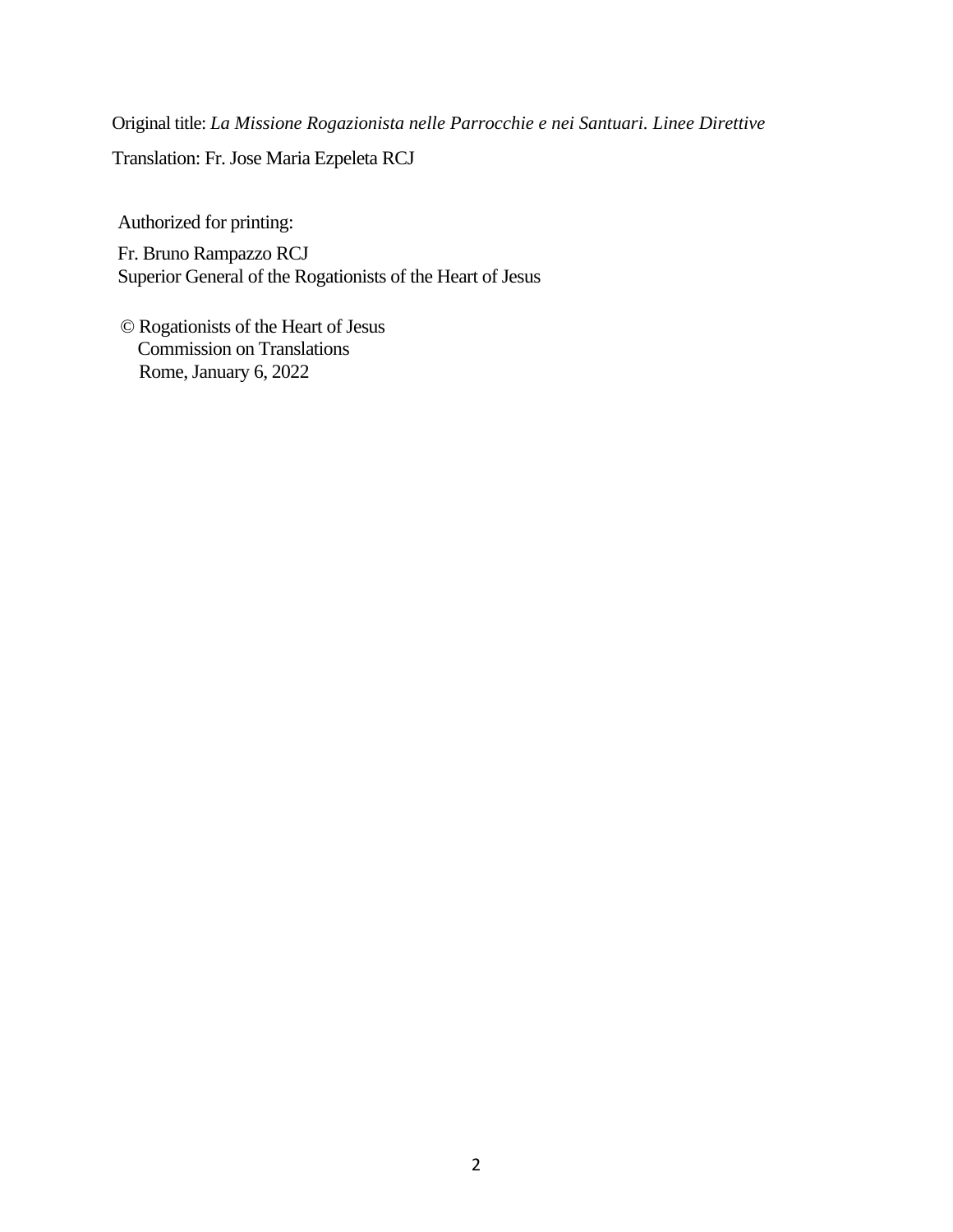#### PRESENTATION

Father Hannibal's mission, which began in the Church of Messina after having received the Bishop's blessing, was the evangelization of the children and the poor of the Avignone Quarter through the living announcement of the charism of the Rogate.

The growth of this mission has seen the flourishing of institutions aimed at promoting the two souls of the charism: on the one hand, the prayer for vocations and its diffusion; and on the other hand, the works of charity, education, and sanctification of children and youth, especially the poor and abandoned, the evangelization, human promotion and help of the poor.

By the end of the 1960s, a series of coincidences led the Congregation to accept the entrustment of parishes, initially with questions but then, the General Chapter of 1980 gave it legitimacy when in its concluding document it recognized that parishes do not represent a supplementary activity, but a true field for the apostolate of the Congregation. Today, the mission of the Congregation, in varying degrees in the Circumscriptions, is largely carried out in the parish apostolate.

Initial perplexities were justified because by accepting the entrustment of a parish one is obliged to assume the directives and the pastoral program of a local Church. But all this cannot lead to the renunciation of one's own charismatic identity, also because the charism of a Congregation is a gift to the whole Church and to a local Church, which welcomes the presence of a Congregation in its bosom and is aware of receiving the richness of a charism of the Spirit.

At this point, the need arises for discernment on how to reconcile and coordinate the project of the local Church with the charismatic mission of the Congregation.

The present *Guidelines* contribute to this purpose. They do not do so *ex novo*, but rather by taking advantage of the experience that has matured in the Congregation over the course of fifty years of the commitment to this apostolate. The methodological choice of these *Guidelines* has been to address the entire Congregation, now present in various social and cultural contexts, and therefore to provide guidelines, valid everywhere, that await to be concretized in particular contexts.

In transmitting our charism in a local Church, of course, we do so by bringing there our Founder, St. Hannibal Mary Di Francia, who with his canonization has had his charismatic mission recognized by the Holy Church.

May St. Hannibal bless our apostolate in parishes and shrines so that it may be a clear expression of the charism of the Rogate.

Rome, January 6, 2022 Epiphany of the Lord

> Fr. Bruno Rampazzo, RCJ Superior General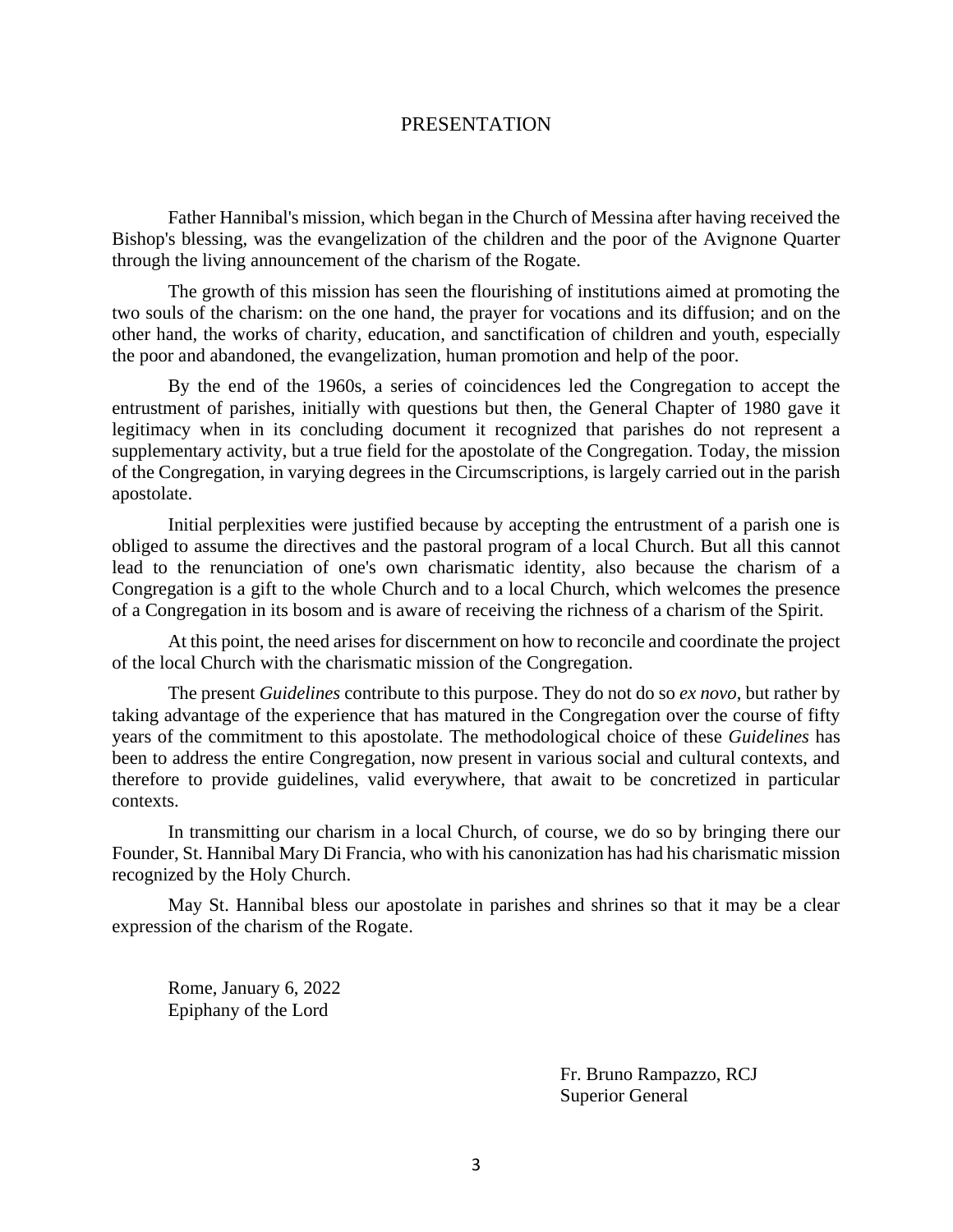"The pastor (*parochus*) is the proper pastor (*pastor*) of the parish entrusted to him, exercising the pastoral care of the community committed to him under the authority of the diocesan bishop in whose ministry of Christ he has been called to share, so that for that same community he carries out the functions of teaching, sanctifying, and governing, also with the cooperation of other presbyters or deacons and with the assistance of lay members of the Christian faithful."<sup>1</sup>

"In parishes, living cells of the Church and centers of missionary outreach, and in shrines, places of evangelization, charity, culture, ecumenical commitment, and pilgrimage, we zealously devote ourselves to the pastoral care of the faithful, according to the directions of the bishop, implementing the Diocesan Pastoral Plan and solicitous of the directives of the Circumscription on Rogationist Parish Ministry.

"In the exercise of parish ministry and in the shrines, we harmonize the pastoral care and the various needs of the local Church with the apostolic charism of the Congregation.

"Our parishes and shrines intend to manifest the Rogationist characteristics particularly through the quality of prayer for vocations and its dissemination, the animation and promotion of vocations, attention to the young, the little ones, and the poor."<sup>2</sup>

<sup>1</sup> *Code of Canon Law*, canon 519.

<sup>2</sup> CONGREGATION OF THE ROGATIONISTS OF THE HEART OF JESUS, *Norms*, Rome, 2010, no. 110.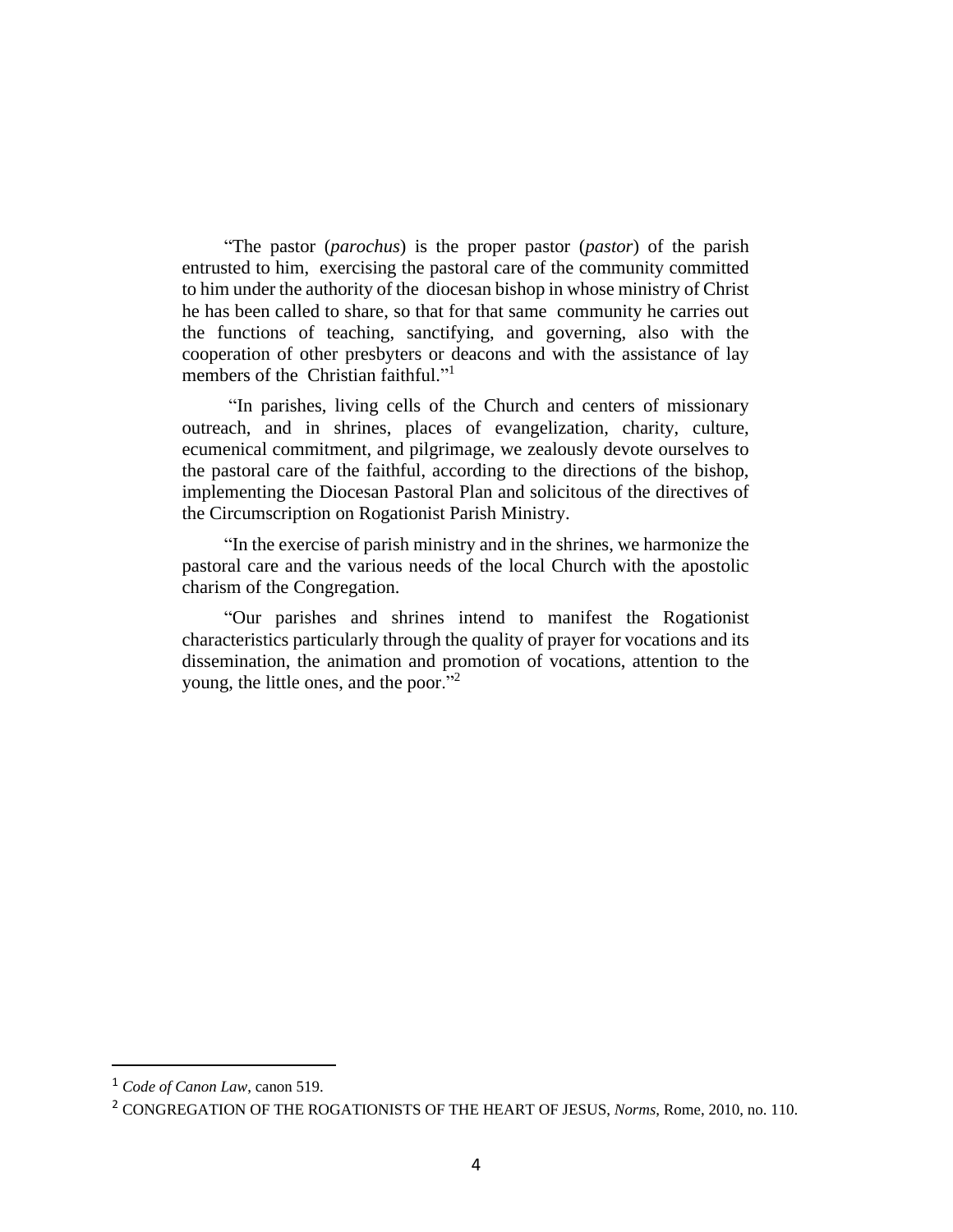# **CONTENTS**

| Presentation                                                                   |
|--------------------------------------------------------------------------------|
| Introduction                                                                   |
| Chapter I<br>Rogationist Parishes and Shrines, newness and consolidation       |
| Chapter II<br>Prayer for vocations                                             |
| Chapter III<br>The spread of Rogationist prayer and the animation of vocations |
| Chapter IV<br>Being good laborers                                              |
| Chapter V<br>General guidelines                                                |
| Conclusion                                                                     |
| Appendices - By-laws                                                           |

Union of Prayer for Vocations

Priestly Union of Prayer for Vocations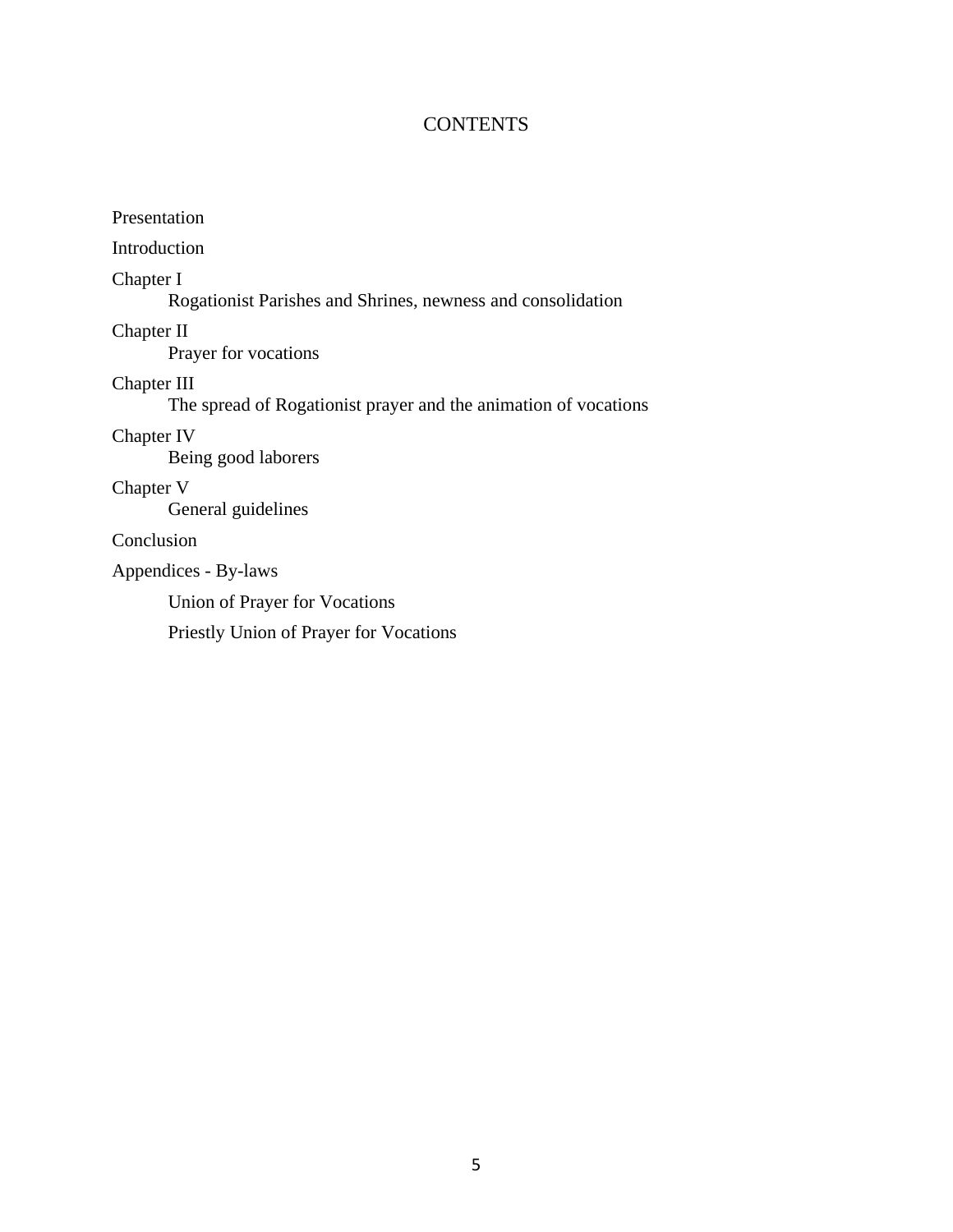# INTRODUCTION

1. *When he saw the crowds, he felt compassion for them, because they were tired and weary, like sheep without a shepherd. Then he said to his disciples: The harvest is great, but the laborers are few. Pray, therefore, to the Lord of the harvest that he may send out laborers into his harvest. 3*

This word of Jesus, the *Rogate*, is the central element of the charism and the source of *Rogationist spirituality*, which offers a specific path of holiness in the Church, God's pilgrim people gathered in parishes and shrines, privileged places of evangelization, animation, and supplication for vocations and charity.

2. The imperative *Rogate* summarizes the content of the pericopes of the Gospels of Matthew and Luke and manifests the synthesis of the charism and spirituality of St. Hannibal Mary Di Francia (Messina, Italy, 1851-1927) and of the two religious Congregations he founded. In obedience to this *divine command* pronounced by Jesus, the spiritual legacy of the entire "charismatic family of the Rogate", spiritual sons and daughters of the holy Founder, has developed. 4 *In the Charismatic Family*, the charism and the mission are shared with the Church in missionary outreach and the bonds and communion are strengthened in zeal for the Rogate and in charity for the abandoned and poor little ones. 5

3. The *charism and spirituality of the Rogate* animate, direct, and encourage the *being* and the *doing* of the Family of the Rogate. 6 In fact, it lives the two fundamental attitudes of *compassion* and *action*. Jesus, sent by the Father, saw in Palestine the tired and exhausted crowds, felt compassion, and commanded the *Rogate*. In St. Hannibal Mary Di Francia, the same experiential dynamic was repeated in the Avignone Quarter of Messina; he saw the abandoned and hopeless crowds, felt compassion and became a distinguished apostle of prayer for vocations and the father of orphans and the poor. Today, every spiritual son and daughter of St. Hannibal is called to look at the multitude of the poor and forgotten by society, to feel compassion and, with intelligence and zeal, to pray the *Rogate* and become a good laborer in the Lord's harvest.

4. Parishes and shrines are "providential places" for evangelization, the spread of the charism, and the veneration of the Founder presented as a model of holiness and service to the poor through social ministry. They are also "fertile grounds" for the Rogationist Youth Ministry called to

<sup>3</sup> Mt 9:35-38; Lk 10:2.

<sup>4</sup> To the *Family of the Rogate* belong the *Daughters of Divine Zeal; the Rogationists of the Heart of Jesus; the Rogationist Missionaries; the Union of Prayer for Vocations; the Priestly Union of Prayer for Vocations; the Alumni; the Rog Families; the LAVR (Lay Rogationist Vocation Animators); the ERA (European Rogationist Association)*; international volunteerism; the PADIF (*Padre Annibale Maria Di Francia*) association and all the other groups, movements and lay associations present in the various communities that share the charismatic spirituality of the Rogate and the Rogationist apostolate: educators and students, pastoral agents, catechists and collaborators in general.

<sup>5</sup> Cf. FRANCIS, Apostolic Exhortation *Evangelii Gaudium,* Rome, 2013, no. 20.

<sup>6</sup> Cf. CONGREGATION OF THE ROGATIONISTS OF THE HEART OF JESUS, *Constitutions*, Rome, 2010, art. 8.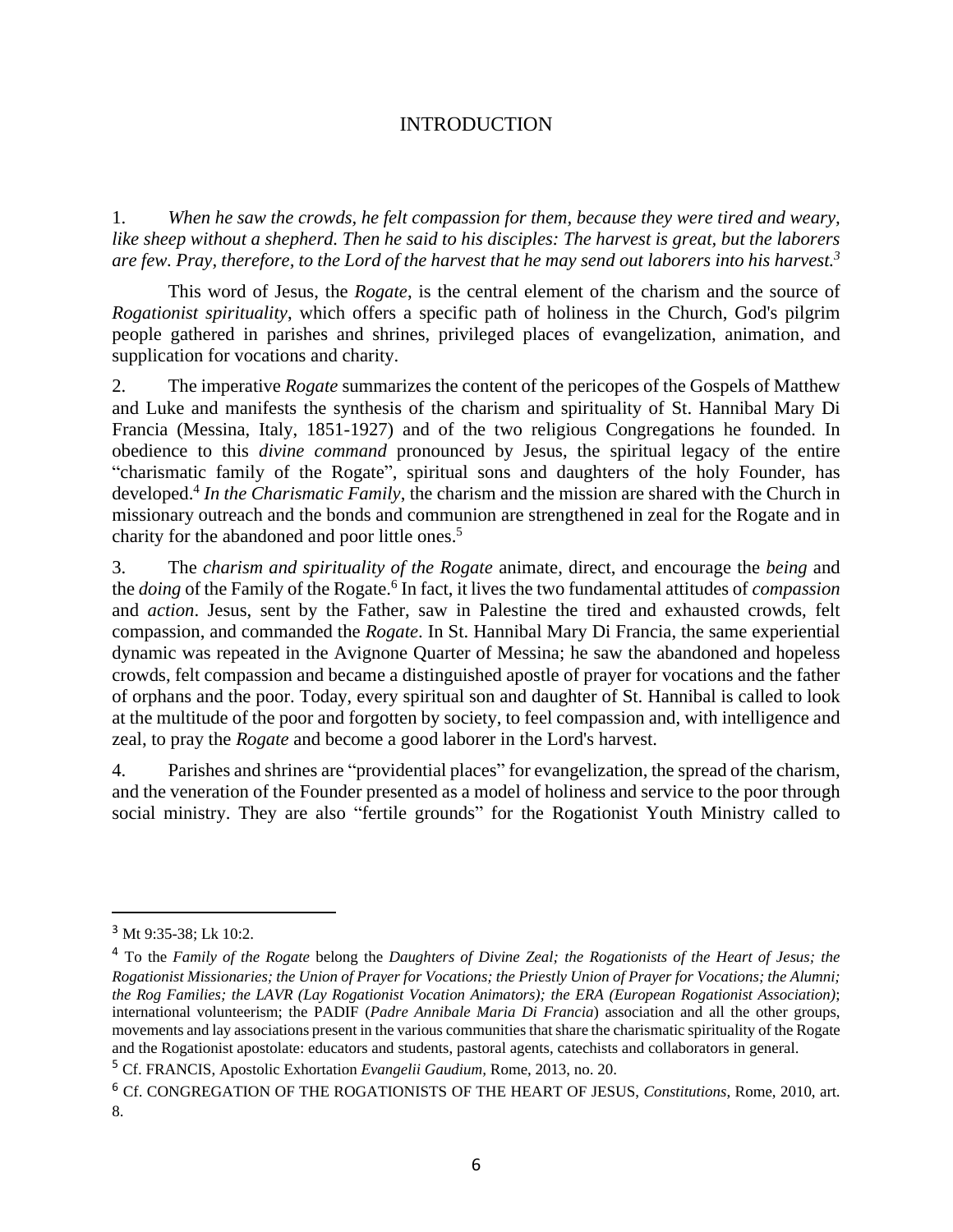welcome, announce and witness to the "Gospel of vocation".<sup>7</sup> They are excellent fields, where the two icons of the charism of the Congregation flourish: the icon of the inspiration of the Rogate and the icon of the encounter with Zancone. $8<sup>8</sup>$ 

5. Finally, the XI General Chapter of the Rogationists affirms: "The General Government, in collaboration with the Superiors of Circumscription, should take up and approve the *Rogationist Pastoral Plan for Parishes, Sanctuaries and Oratories*. This project, while respecting the various cultures and sensibilities, should express our specific apostolate of prayer for vocations, of spreading a vocational culture, and of service to the young and the poor, so that it may become an integral part of the pastoral ministry of the local Church." <sup>9</sup> The XII General Chapter, recognizing the centrality of parishes and shrines in the mission of the Church, affirms that they are providential places and means for the spread of the charism and it underlines the importance of the elaboration of a Rogationist Pastoral Project at the level of Circumscriptions.<sup>10</sup>

6. The objective of this document, drawn up with the participation of the Circumscriptions, is to establish common guidelines for action in the area of the apostolate carried out in parishes and shrines in the territory in which the Congregation is present. Through this mission, we Rogationists manifest, *in* and *for* the Church, the gift of God, the *Rogate*. In this service of evangelization, the importance of the prophetic witness of the evangelical counsels and the fraternal life of the religious is highlighted. The local community of Rogationists, in following the Christ of the Rogate, is called to collaborate with the religious parish priests and rectors nominated by the Superiors.

7. In the carrying out of the mission, with the support of their own religious community, parish priests and rectors build quality interpersonal relationships with the people, with the laity, the youth, the elderly, and families, in continuous communion with the local and universal Church, attentive to the directives of the Congregation and of their own Circumscription.

<sup>7</sup> Cf. CONGREGATION OF THE ROGATIONISTS OF THE HEART OF JESUS, *Seeing the crowds, he felt compassion for them and said: Rogate. Our Charismatic Identity in Today's Challenges,* Document of the XII General Chapter, Rome, 2016, no. 20. Henceforth it will be cited: *Seeing the crowds*. <sup>8</sup> Cf. Ibid, no. 45.

<sup>9</sup> CONGREGATION OF THE ROGATIONISTS OF THE HEART OF JESUS, *The Rogationist Rule of Life.* Document of the XI General Chapter, Rome, 2010, no. 41. From now on it will be cited: *Rule of Life*.

<sup>10</sup> Cf. *Seeing the Crowds*, no. 101.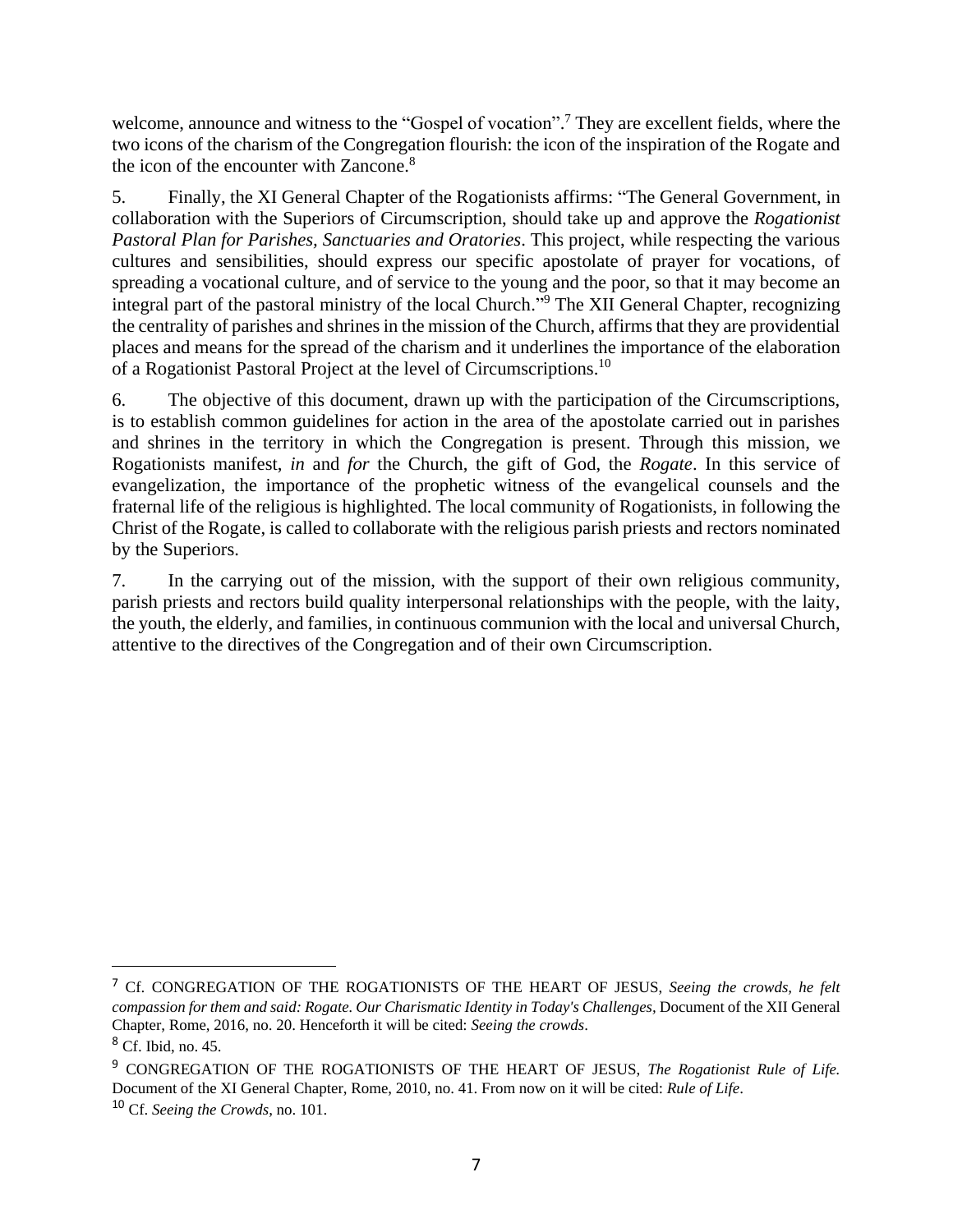#### CHAPTER ONE

#### ROGATIONIST PARISHES AND SHRINES: NEWNESS AND CONSOLIDATION

8. At the beginning of their journey, Christians gathered in small communities, in houses, which St. Paul called *domestic churches*. As the evangelizing mission progressed, the Church spread and multiplied. The increase in the number of Christians made the assemblies more anonymous, without the warmth of the families who celebrated the "breaking of bread" in their own homes. The process that culminated in the creation of parishes and dioceses was consolidated in the fourth century. At the origin of parishes, we have the missionary impulse and the concern to serve urban and rural communities.

9. The current parish model was designed in the Council of Trent (XVI century) to respond to the challenges of that period, emphasizing the role of the pastor in the leadership of the community under the guidance of the bishop.<sup>11</sup> In primitive communities, communion in the faith was celebrated at homes in family gatherings (*koinonia*), in hearing and preaching the word (*didaskalia*), and in witnessing to life in light of the gospel (*martyria*). From the Middle Ages onward, especially from the Council of Trent onward, the parish would be primarily a place of worship (*leitourgia*), losing its prophetic power and missionary outreach.

10. The Second Vatican Council, which did not elaborate a specific document on parishes, recognizes the Church of Christ in the particular Church and in the local communities gathered around the Bishop, as a flock around its own Pastor.<sup>12</sup> The parish, in a network of parishes, is a place of worship and a place of mission. The parish, which, in network with the others, forms the diocese, a portion of the People of God, is understood as a "community of communities"; rich in ministries, gifts, and charisms, it is the historical expression of the Church, the missionary assembly of the baptized gathered in the Eucharist.<sup>13</sup> The parish is not the Church of the particular Church, but is the missionary assembly of the People of God. The parish is not the particular Church but an integral part of the diocese. Thus, the Church continues the mission of Jesus in the midst of the world as a sign and instrument of communion that refers back to the Holy Trinity. "The Church is the people of God gathered in the unity of the Father, the Son, and the Holy Spirit."<sup>14</sup>

11. In the course of history, the Church, which in the beginning celebrated the "breaking of bread" with families in nascent communities, has created dioceses and territorial parishes until it came to the network understanding of ministerial communities. Now parishes are considered privileged places for an encounter with Christ and ecclesial communion.<sup>15</sup> They are "home and

<sup>&</sup>lt;sup>11</sup> *The Code of Canon Law* of 1917 defines the parish as the smallest local, pastoral and administrative district (Cf. Can. 215ff). *The New Code* of 1983 understands the parish as a stable community of the faithful, entrusted to the pastoral work of the parish priest and covering a given territory (Cf. Can. 515).

<sup>12</sup> Cf. *Lumen Gentium*, no. 26.

<sup>13</sup> Cf. CONSELHO EPISCOPAL LATINO-AMERICANO. *Documento de Aparecida, Texto conclusivo da V Conferência Geral do Episcopado Latino-Americano e do Caribe*, São Paulo, 2007. no. 5.2.2. Henceforth cited: *Aparecida*.

<sup>14</sup> Cf. *Lumen Gentium*, no. 4.

<sup>15</sup> Cf. *Aparecida*, no. 170.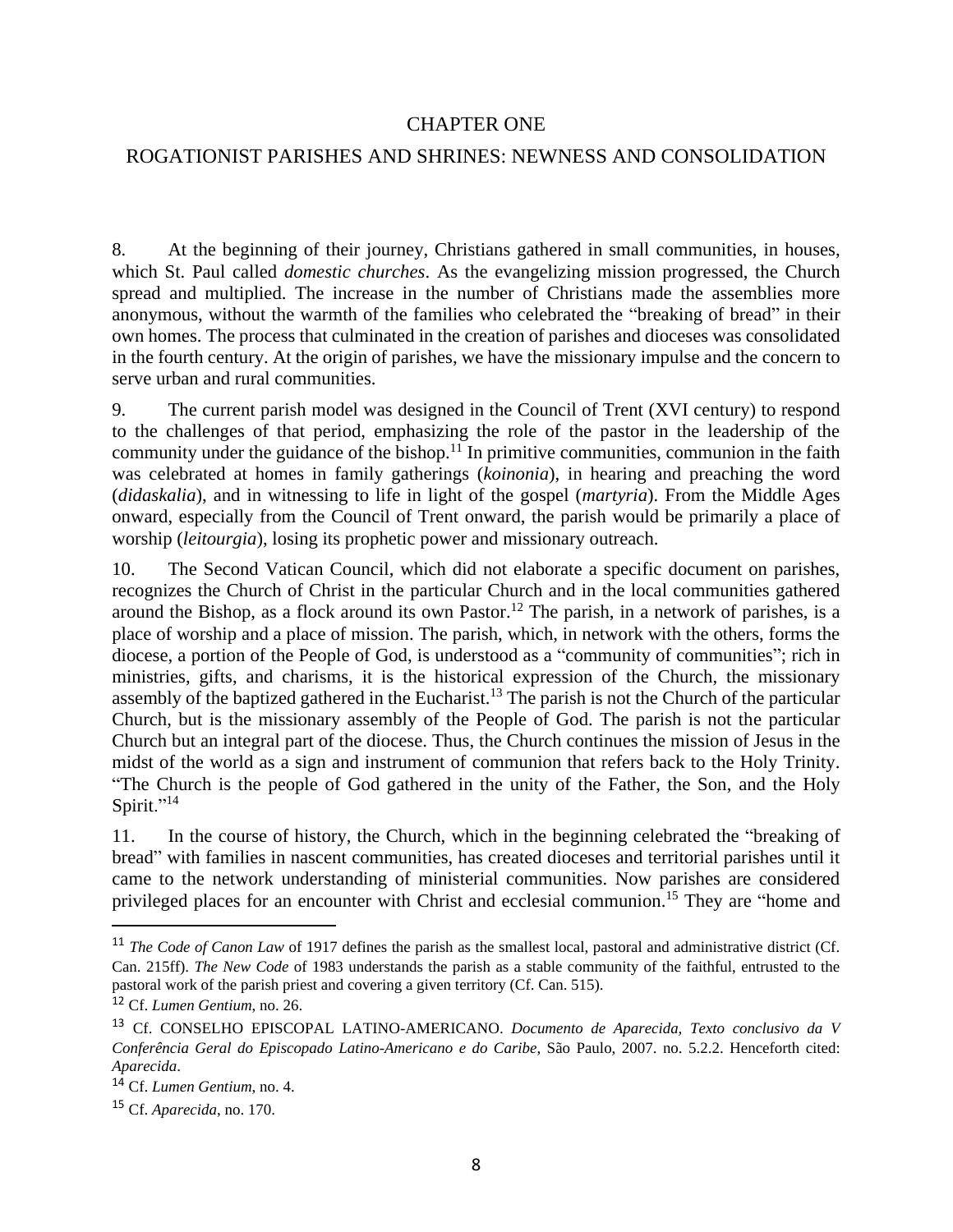school" of the word, bread, and charity. They are places of inclusion, evangelization, and assistance to the poor. $16$ 

12. With their openness to the mission *ad gentes* and attentive to the calls of evangelization, Rogationists gradually began to include parishes and shrines in the mission of the Congregation. Of course, most of the bishops who welcomed missionaries relied on the help of religious in caring for parishes.<sup>17</sup> The development of the Congregation in new geographical areas corresponds to a significant increase in the number of parishes and shrines entrusted to Rogationists, who are called to collaborate in the new evangelization with the specificity of the charism in the icons of the Rogate and charity.<sup>18</sup> In this missionary, evangelizing, and vocational process, we face the challenge of inculturation that affects all religious, especially those who are on the front lines in parish communities and shrines entrusted to the Congregation. Nor should the economic aspect be overlooked, since parishes and sanctuaries, in addition to their pastoral and charismatic dimension, are a valid alternative for the economic support of formation houses and missionary service.

13. The growing number of parishes entrusted to the Congregation signals the missionary nature of the Charism and calls for the witness of Rogationists as prophets faithful to the Gospel and ready to respond to the calls of the Church through apostolic works and pastoral service.<sup>19</sup> The number of parishes entrusted to the Congregation has been increasing. In our service to parish communities, we respond to the challenges of the evangelizing mission not in a general way, but from our charismatic identity inserted in the ecclesial and social universe starting from the platform of the particular Church in which the Rogationist religious community is located.

14. Inserted in the context of the local Churches, the charism of our Congregation is incarnated in the different cultures and rites. Our pastoral service is expressed not only in the dioceses of the Latin rite but also in the Eastern Churches, especially in the Syro-Malabar (India) and Syro-Antiochian (Iraq) rite. Our young religious and priests, in addition to the Sunday service, according to the indications of the Eastern Churches, spend extended periods of one or two years in parishes where they have the opportunity to gain pastoral experience in the early years of priesthood and where they have the opportunity to present and share the charism of the Rogate and the spirituality of St. Hannibal Mary Di Francia. It is a form of collaboration and life experience among Diocesan Priests and Religious who are present in the Syro-Malabar Rite Church in India, in particular. This

<sup>16</sup> On the value of the parish in the present day, cf. CONGREGATION FOR THE CLERUS, *The Pastoral Conversion of the Parish Community at the Service of the Evangelizing Mission of the Church. Instruction.* Rome, 2020, nos. 11- 15. From now on it will be referred to as *Instruction*.

<sup>17</sup> In the first *Constitutions*, parishes were not considered to be the field of the Rogationists' apostolate. It was forbidden for the Congregation to accept the entrustment of parishes - "In order to attend to these particular purposes of the Work, Rogationist priests cannot accept the care of souls". Cf. CURIA GENERALIZIA DEI ROGAZIONISTI, *Scritti*, Vol. VI, Regolamenti (1914-1927), Rome, 2010, p. 728, no. 5. This conception has progressively changed and the General Chapter celebrated in 1980 recognized that parishes are not a supplementary activity, but a true field for the apostolate of the Congregation. Cf. CONGREGATION OF THE ROGATIONISTS OF THE HEART OF JESUS, *Documents of the VI General Chapter*, 1980, nos. 95-117.

<sup>18</sup> Cf. See *Seeing the Crowds*, no. 49.

 $19$  In 2010, the Congregation already had 37 parishes and 6 sanctuaries. Six years later, the number has almost doubled to 61 parishes and 8 sanctuaries, involving about 30% of the religious in the care of parish communities scattered throughout the various Circumscriptions of the Congregation. Cf. CONGREGATION OF THE ROGATIONISTS OF THE HEART OF JESUS, *Report of the General Government to the XII General Chapter, Personal and Disciplinary Status of the Congregation*, Morlupo, 2016, pp. 121-129.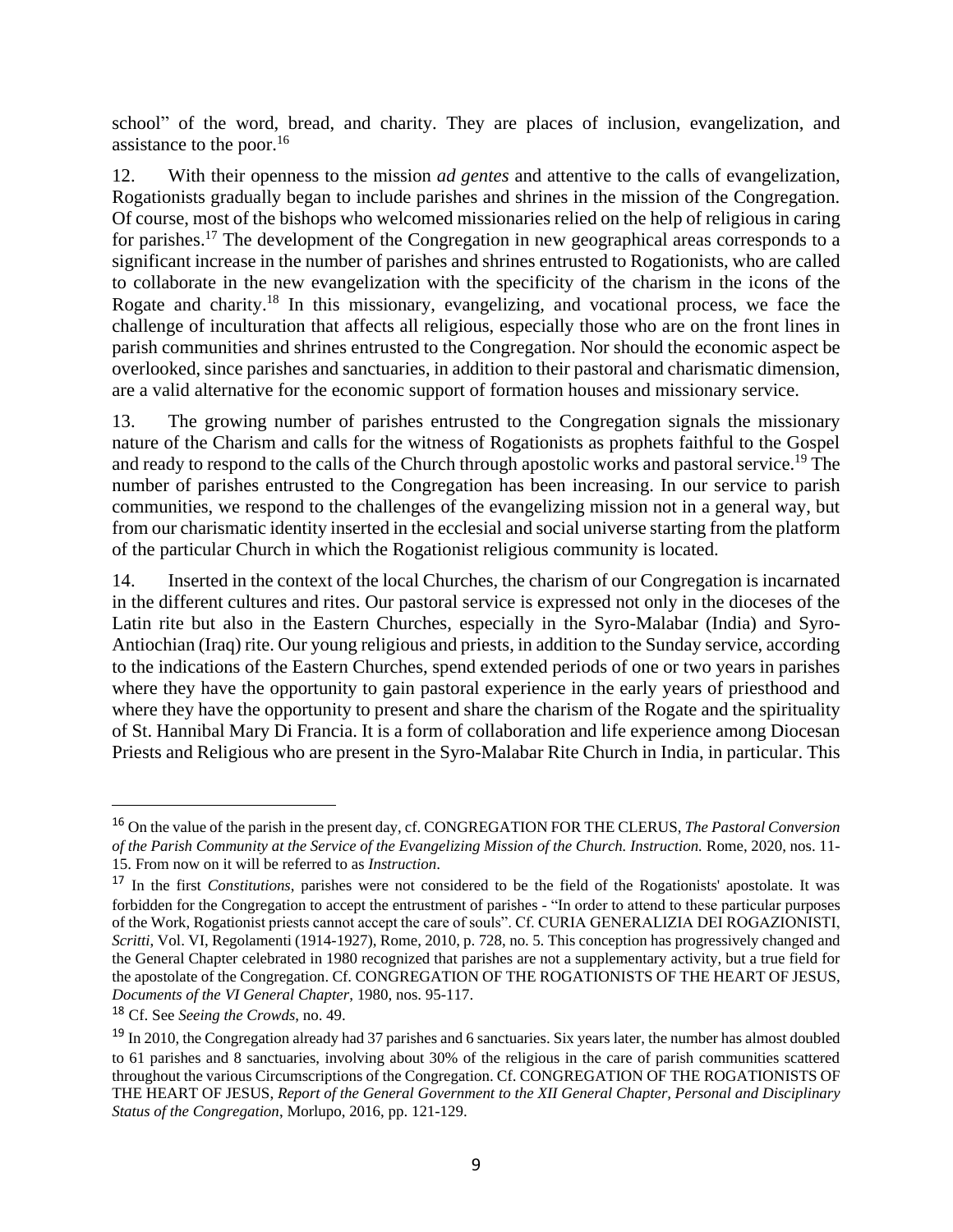is also true for the Latin Rite Dioceses in India. At present in the Eastern Churches, given the number of vocations, parishes are not directly entrusted to the Religious.

15. Our *Constitutions* define parishes and shrines as settings in which we Rogationists, consecrated to the Lord of the harvest and in the radicalness of the Gospel, proclaim the Rogate.<sup>20</sup> The *Norms* specify the manner in which we carry out this pastoral service in those parishes and shrines and how we are called, as consecrated persons, to respond to the calls of the Church.<sup>21</sup>

Specifically, the *Norms* state that the pastor or rector of the shrine:

"1. promotes prayer and adoration for vocations, the *Union of Prayer for Vocations* and, in the diocese, the *Priestly Union of Prayer for Vocations*;

2. accompanies with particular attention lay groups linked to Rogationist spirituality and takes care of their formation;

3. promotes and accompanies eventual vocations to the Congregation;

4. promotes, encourages, and assists, at the parish level, lay volunteers in the activities of the Congregation;

5. contributes, including financially, to the works of formation and missionary activities;

6. promotes and develops among the faithful a special sensitivity and attention to the little ones and the poor with appropriate initiatives of welcome, support, and sustenance;

7. promotes in the parish, in the shrine and in the diocese, the veneration and devotion to the holy Founder, spreading knowledge of his life, his charismatic action and spirituality."<sup>22</sup>

16. The contribution that Rogationists bring to the parish communities and shrines entrusted to the Congregation derives primarily from their identity as consecrated persons, that is, from the radical nature of their following of Christ of the Rogate and their fraternal life in community.<sup>23</sup> In order for a parish or a shrine to be able to offer its services, the Rogationists must be able to offer their contribution to the community. In order for a parish or shrine to qualify as *Rogationist*, it must express its charismatic identity and characteristics. For this reason, a Rogationist pastoral plan must start from the constitutive elements of the Rogationist charism, that is, from *praying*, *proclaiming,* and *doing*, without forgetting the inculturation of the charism in the social fabric.<sup>24</sup>

17. Every Rogationist is by vocation a vocation promoter. The parish community awaits, with full rights, our witness of radical adherence to the Christ of the Rogate, in order to live our vocation

<sup>20</sup> Cf. *Constitutions*, art. 69.

<sup>21</sup> Cf. *Norms*, nos. 110-118.

<sup>&</sup>lt;sup>22</sup> Cf. *Norms*, no. 115. Still considered is the promotion of vocations to other institutes and dioceses and the participation of Rogationists in ecclesial bodies for vocation promotion.

<sup>23</sup> Cf. *Instruction*, nos. 83-84.

<sup>&</sup>lt;sup>24</sup> In the document of the XI General Chapter the following expressions are quoted, taken from the message of Pope Benedict XVI to the participants in the chapter assembly: "The great challenge of inculturation asks you today to proclaim the good news in languages and ways that are comprehensible to the people of our time, who are involved in social and cultural processes that are rapidly changing. The field of apostolate that opens up before you is therefore vast. Like your Founder, give your lives to those who thirst for hope; cultivate a genuine educational passion, especially for the young. Devote yourselves to generous pastoral activity among the people, especially those who are suffering in body and spirit." Cf. *Rule of Life*, no. 62.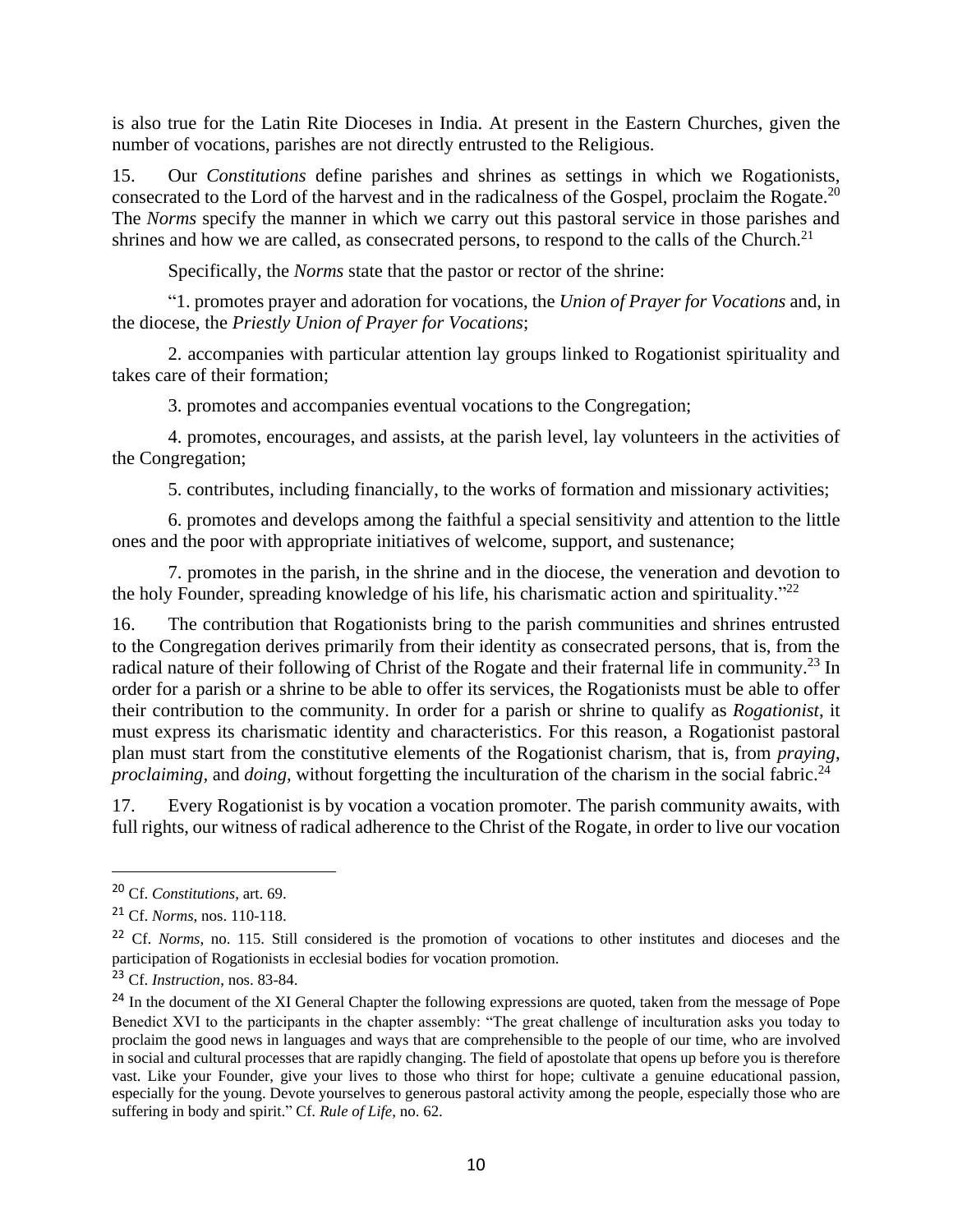as a service to all other vocations.<sup>25</sup> The participation of parish priests and rectors in the life of the religious community is essential. Fraternal life in community, with its dynamics such as councils, community meetings, and its normal routine, is the platform from which we begin our mission in parishes and shrines and the sustenance of our being religious. In spite of all the dedication and effort, let us not forget to consciously repeat the words of Jesus: "We are useless servants; we have only done what we ought to do."26

18. While the insertion of the parish priest or rector in the life of the local Church and its presbytery is important, we also stress the importance of the constant accompaniment of the local and provincial superior, so that the mission in the parishes and shrines may be shared, guided and supported by the entire religious community and the Circumscription. Before being parish priests and rectors, we are Rogationist religious and we have the joy of living in community.<sup>27</sup> We are agents of communion, people who are open and ready to overcome divisions and build bridges. Our joy is rooted in prayer, the Eucharist, service to the poor, and fraternal life.<sup>28</sup> We are agents of communion, people who are open and ready to overcome divisions and build bridges. This is the witness that should attract the young people of the parish communities and shrines of the Congregation. Happy in the grace of loving and being loved, we want to continue to enrich communities in the joy of the Rogate.<sup>29</sup> But we are also called to make a periodic review of pastoral action and of the structures of parishes and shrines in order to be more and more a sign of God's mercy.<sup>30</sup>

19. The parish priest or rector is the "contemplative-in-the-world" pastor who cares for the community, part of the Lord's flock, to provide for the needs of all, in the light of the charism of the Rogate and following the example of the holy Founder. The identity, spirituality, and mission of the Rogationist parish priest or rector is shaped by the primacy of God, praising the Lord's mercy, and making the "Gospel of vocation" and life in the ecclesial community "attractive".<sup>31</sup>

<sup>25</sup> Cf. *Ibidem*, no. 65.

 $26$  Lk 17:10.

<sup>27</sup> Cf. RAMPAZZO B., Circular Letter. *Our Fraternal Communion of Life with Christ and with the Poor* (Rome 2021).

<sup>&</sup>lt;sup>28</sup> Pope Francis reminds us that joy is the experience of fraternity, where all are called to fidelity to the Gospel and responsible for the growth of each person. Cf. *Year of Consecrated Life, Rejoice,* no. 6.

 $^{29}$  A joyful community is a gift to the people of God. Without this witness, the community dies out. Cf. CONGREGATION FOR INSTITUTIONS OF CONSECRATED LIFE AND SOCIETY OF APOSTOLIC LIFE, *Fraternal Life in Community, Instruction*, Rome, 1994, no. 28.

<sup>&</sup>lt;sup>30</sup> The Aparecida Conference insisted on the need for personal and pastoral conversion. It noted the importance of moving from a pastoral service of maintenance to an eminent missionary pastoral of renewing communities. Cf. *Aparecida*, nos. 365-372.

<sup>31</sup> *Evangelii Gaudium*, no. 42.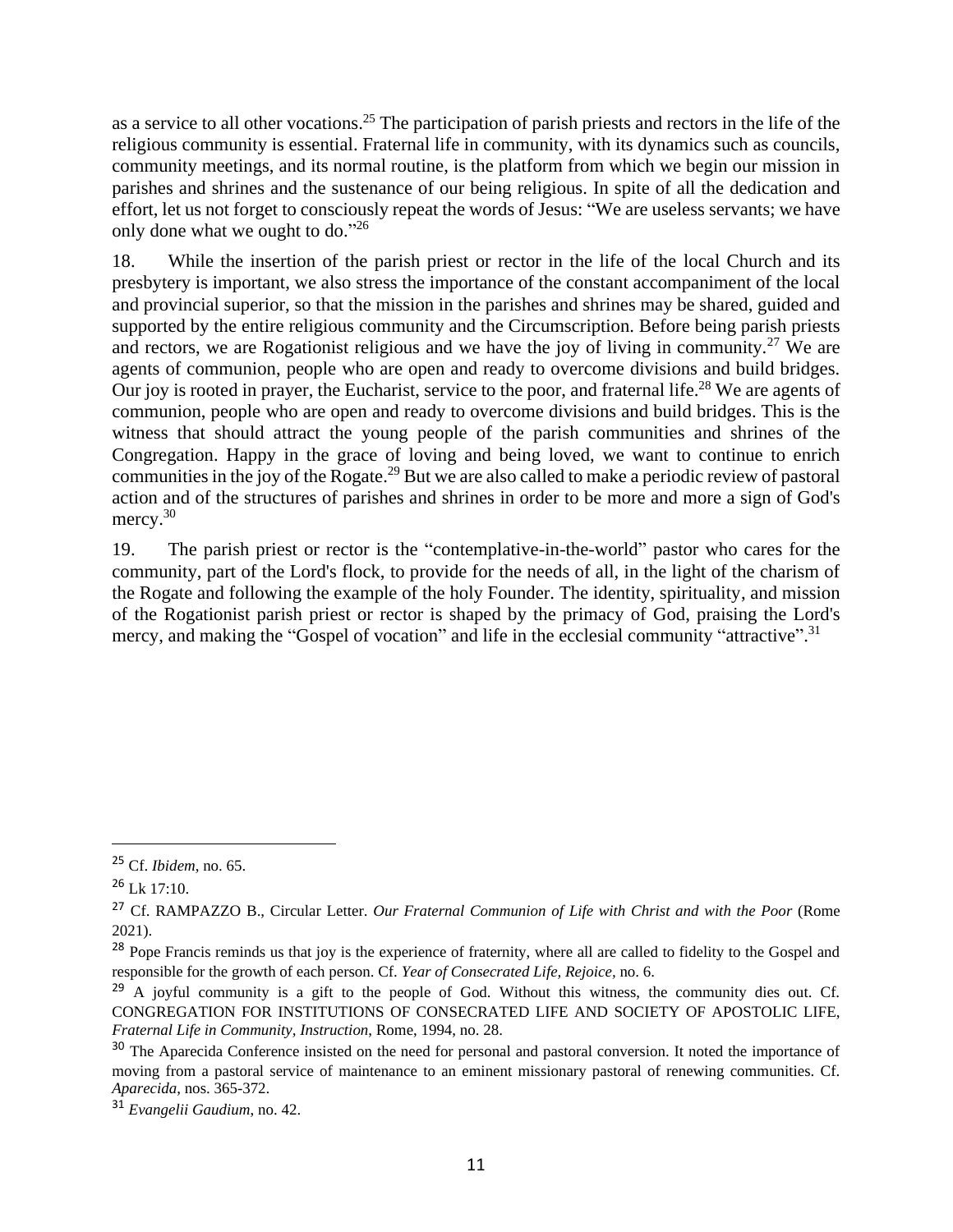# CHAPTER TWO PRAYER FOR VOCATIONS

20. Our first mission is to obey the mandate of Jesus: "Pray!" (*Rogate*). This qualifies us *as worshippers and implorers for the highest and most beautiful mission, to merit and prepare vocations for the Kingdom of Christ*. <sup>32</sup> Prayer to obtain good laborers can never be one among many, but it will always be the Rogationist prayer par excellence.

21. *Rogationist Prayer*. The Rogationist religious community should make its parish or shrine a center for prayer and vocation promotion, using also the initiatives and means promoted by the Congregation. In this regard, the following indications can be implemented: prayer for vocations should always be present in the liturgy, especially in the Prayer of the Faithful; the Rogationist short prayer should be recited in formation meetings and other events at the parish level; vocation prayer groups should be formed, especially the *Union of Prayer for Vocations*, according to the provisions of the *Union's* By-laws. 33

22. *The World Day of Prayer for Vocations*. This constitutes the "Rogationist Day *par excellence*", to be celebrated with commitment and appropriate initiatives.<sup>34</sup> Suggestions are as follows: preparatory triduum, a vocation vigil animated by groups and by those responsible for vocations; dissemination of the Pope's message and of the prayer proper to this day; remembering in the homily the theme proposed for the Day; other initiatives in youth ministry and in the catechesis of children.

23. *Liturgy and Celebrations*. The liturgy should be given a vocational character, especially during the important times of Easter and Christmas. The celebration of the principal liturgical dates of the Congregation creates a bond and forms Rogationist spirituality in the people entrusted to us. The *Rogationist Liturgical Proper* should be kept in mind and the prescribed feasts should be celebrated. In all Circumscriptions, the Patron Saints (St. Hannibal, St. Luke, St. Matthew, St. Thomas, St. Joseph, St. Anthony, and Nuestra Senõra de Guadalupe) are to be celebrated with particular solemnity. The feasts of the patron saints of the Communities are a propitious occasion for prayer and vocation promotion. Devotional practices linked to Rogationist spirituality should also be fostered.

24. *Adoration and the Holy Hour for Vocations.* At least one weekly moment of prayer for vocations should be scheduled. These moments should be part of the pastoral calendar of parishes and shrines.

25. *Veneration of the Founder*. Veneration of St. Hannibal should be promoted using the instruments, initiatives, and aids prepared by the Rogate Center of the Circumscription and the local Rogate Groups. The votive Mass of the Founder, when the Liturgical Calendar permits, is an

<sup>32</sup> Cf. PAUL VI, *Address to the Rogationists of the Heart of Jesus*, Vatican City, September 14, 1968, *L'Osservatore Romano*, Year CVIII - No. 212, p. 1.

<sup>&</sup>lt;sup>33</sup> The By-laws of the Union of Prayer for Vocations and of the Priestly Union of Prayer for Vocations were approved by the two General Governments of the Rogationists and the Daughters of Divine Zeal in a Circular Letter dated September 8, 2014. See Appendices 1 and 2 of this document.

<sup>34</sup> Cf. *Norms*, no. 89.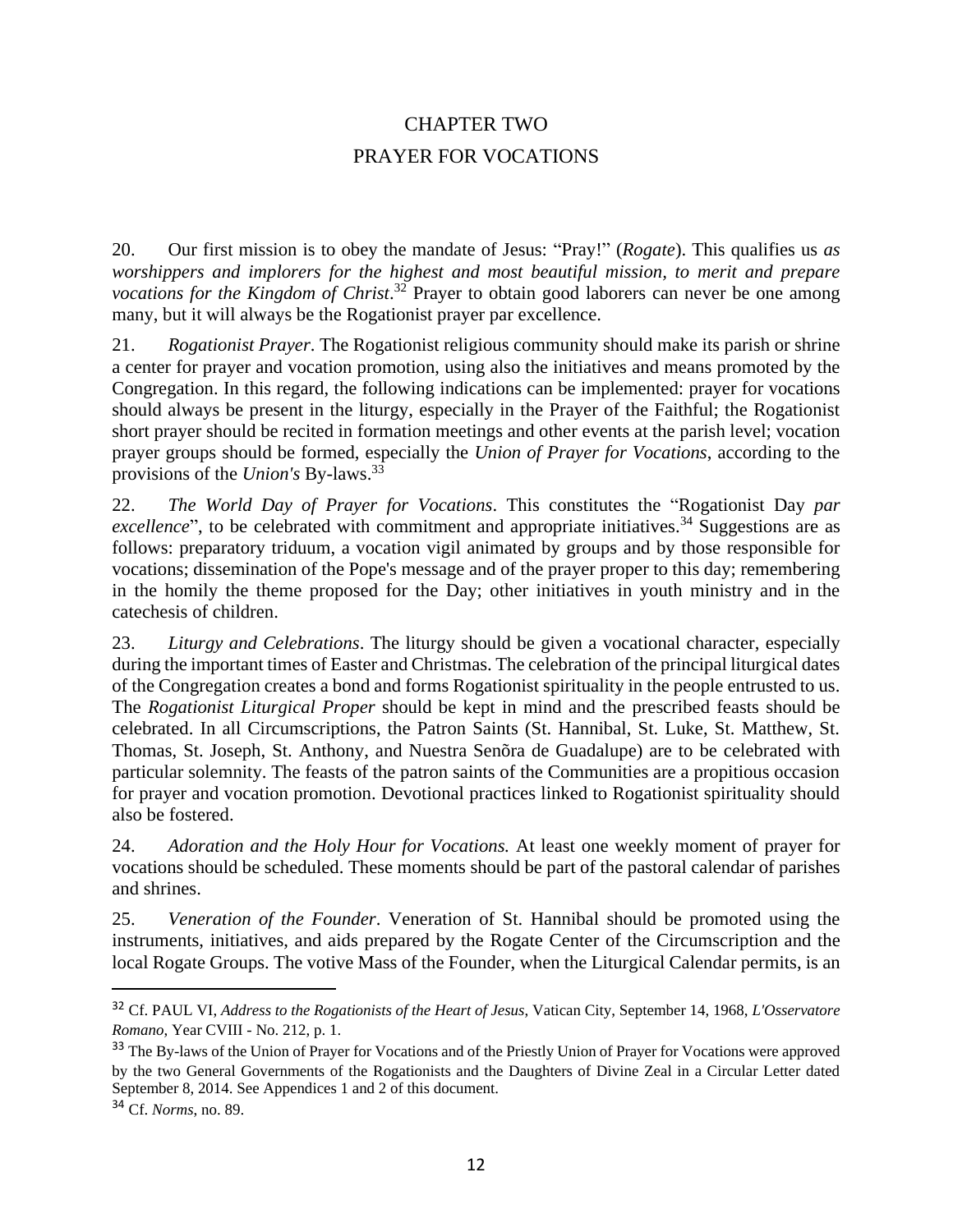important means of propagating the veneration of the Founder and presenting him as a model of "holiness that is no other than charity fully lived".<sup>35</sup> The veneration of St. Hannibal should be enhanced according to the sensitivity and initiatives of the popular religiosity of the place. It is also suggested to distribute images, prayers, statues, medals, and other aids regarding other members of the Family of the Rogate whose process of canonization is underway.<sup>36</sup>

<sup>35</sup> Pope Francis reminds us that "holiness is the most beautiful face of the Church." Cf. Apostolic Exhortation *Gaudete et Exsultate*, Rome, 2018, nos. 9 and 21.

<sup>&</sup>lt;sup>36</sup> The votive Mass of St. Hannibal may be celebrated each month either on the 1<sup>st</sup> day or on an appropriate date.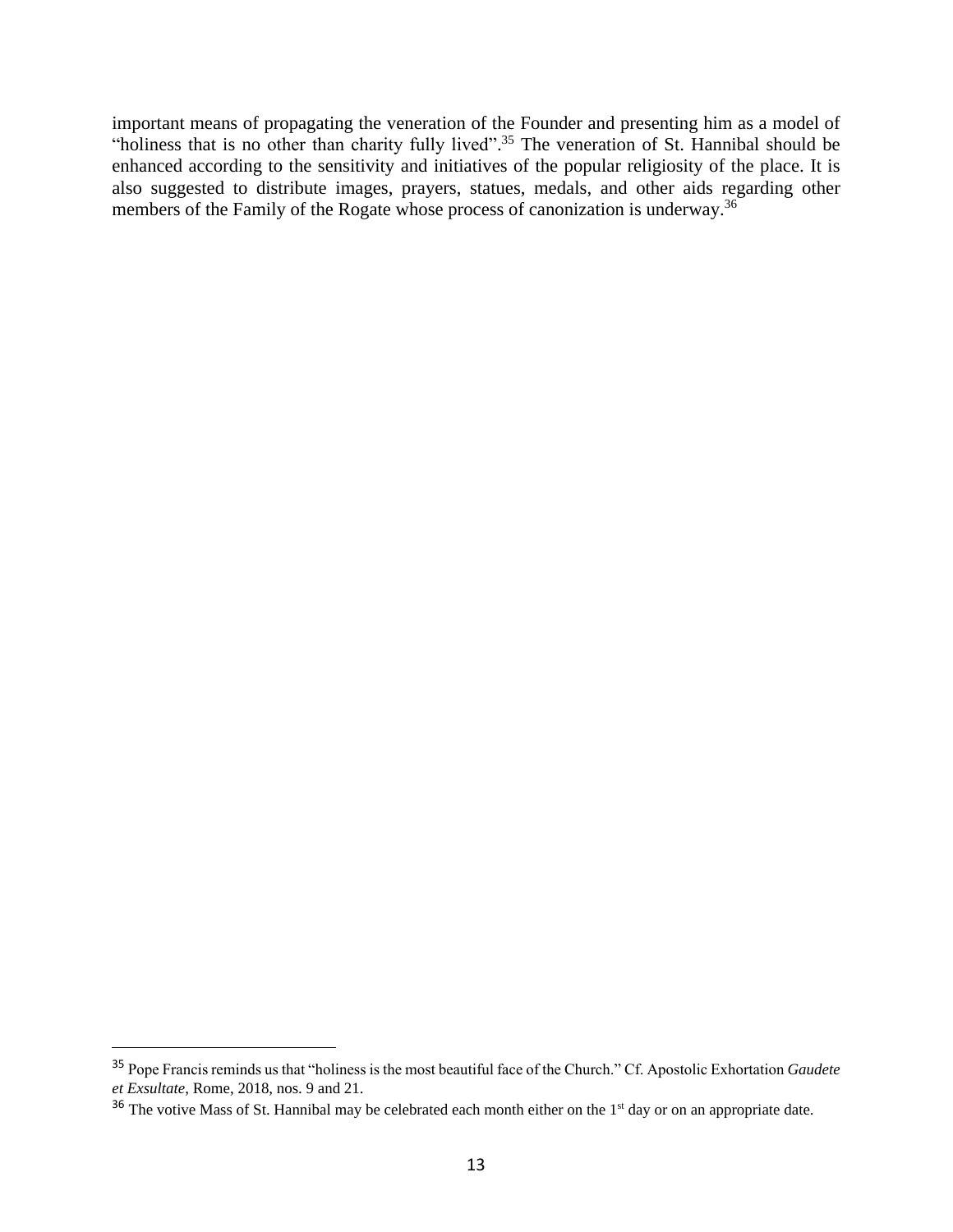# CHAPTER THREE THE SPREAD OF THE PRAYER OF THE ROGATE AND THE PROMOTION OF VOCATIONS

26. Following the example and zeal of St. Hannibal, we Rogationists are called to spread and bear witness in the Church and in the world to the commandment of Jesus, the *Rogate*. <sup>37</sup> Today's society needs laborers of reconciliation, witnesses of the truth that saves, builders of true peace, founded on justice and forgiveness, that is, good laborers of the Kingdom. For this reason, every Rogationist parish and shrine, as well as every Rogationist community, are called to "harmonize the pastoral care and the various needs of the local Church with the apostolic charism of the Congregation. Our parishes and shrines intend to manifest the Rogationist characteristics particularly through the quality of prayer for vocations and its dissemination, the animation and promotion of vocations, attention to the young, the little ones, and the poor<sup>338</sup> thus becoming centers for the dissemination of prayer for vocations in a Church that is entirely ministerial, which is consolidated through the contribution of every Christian: laymen and women, consecrated men and women, ordained ministers.

27. *The UPV, "common denominator of all Rogationist associations and groups" and the UPSV*. <sup>39</sup> St. Hannibal was the promoter of the *Union of Prayer for Vocations*, to spread prayer for vocations universally. It characterizes "the life and apostolate of ecclesial associations and groups that wish to share, in communion with the Rogationists and the Daughters of Divine Zeal, the constant commitment to assiduous prayer for vocations." In addition, the *Priestly Union of Prayer for Vocations*, also desired by St. Hannibal, promotes in the clergy the same purpose in more specific ways. In every Rogationist parish and shrine, the By-laws of the two *Unions* should be known and studied in depth, and involving single groups and ecclesial associations as well as the local clergy in joining them.

28. *Initiatives for adequate diffusion of prayer for vocations*. With respect for the various requests of the local Church and in coordination with the *Rogate Centers of the Circumscription*, initiatives aimed at spreading Prayer for Vocations should be cultivated, promoting an adequate program with creativity. The *Vocations Promotion Service* of Rogationist parishes and shrines should be called upon for this purpose.

29. *Dissemination of materials and aids produced or distributed by the Rogate Center of Circumscription*. Collective subscriptions of the *Rogate* magazine should be made for parish coordinators, to spread the *Rogate* magazine among the laity; the prayer aids of the same magazine should be used for catechesis, for the animation of the altar servers and other children and youth groups. The sale of images, statues, key chains, books, and other aids produced by the Rogate Center of the Circumscription should be promoted, and Rogationist web pages should be disseminated in the individual communities, in the local communication organs, in meetings with

<sup>37</sup> Cf. *Constitutions*, art. 69.

<sup>38</sup> Cf. *Norms*, no. 110.

<sup>39</sup> Cf. *UPV* and *PUPV*: *Criteria for the New By-laws,* 5. Cf. Bollettino, July-September 2014, p. 300.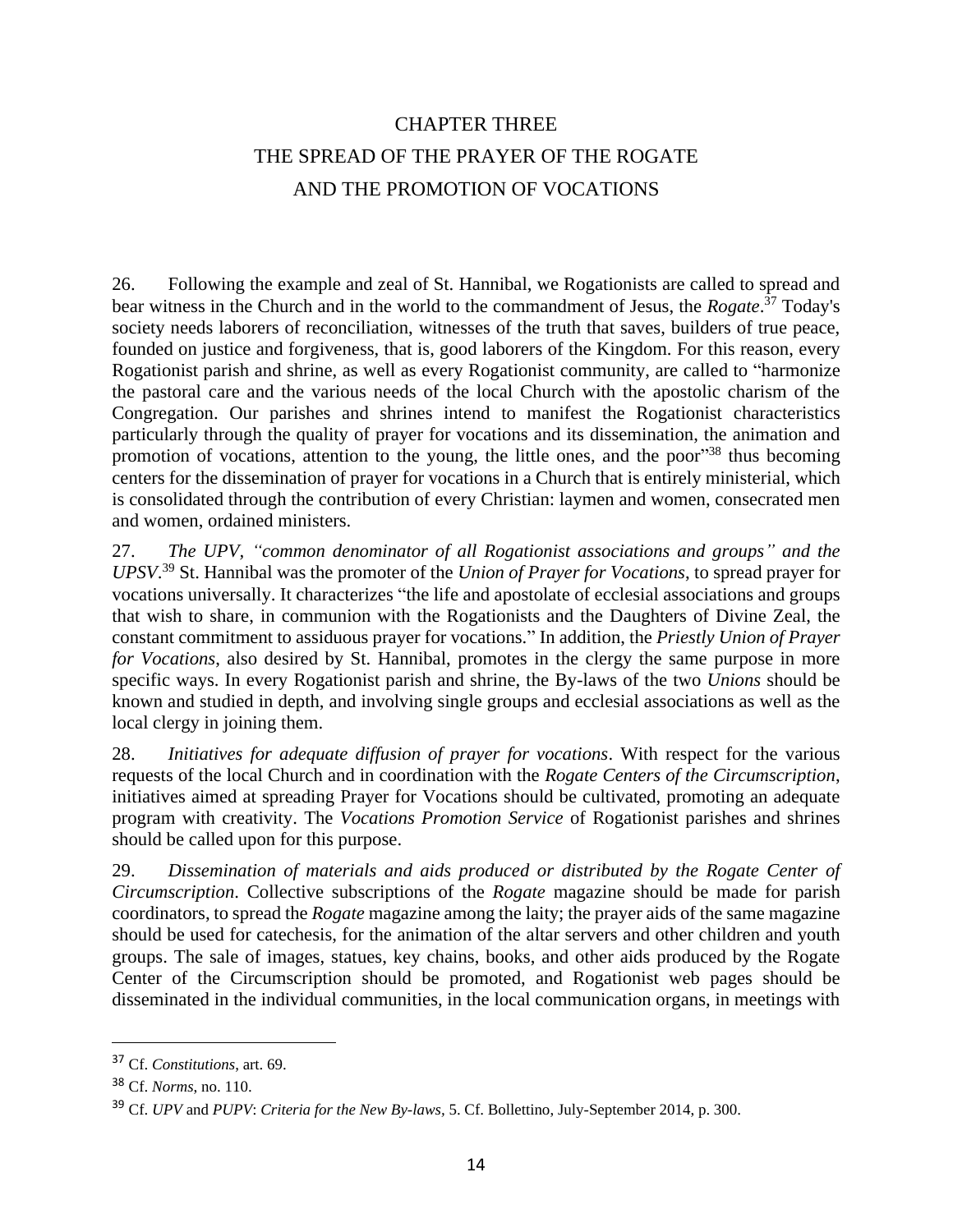group leaders, etc. The sale of materials produced by the National Vocation Center or the Institutes of Vocation Ministry is the responsibility of the Rogationist parishes and sanctuaries. It is suggested that the proceeds of these sales be allocated to the service of vocation promotion.

30. *Vocation Animation Service*. The main task of the Vocational Animation Service of Rogationist parishes and shrines is to create a *vocational culture*, <sup>40</sup> through which all members of the Church can feel called by the Lord and, at the same time, responsible for caring for vocations. Some specific actions that parishes and shrines can take toward this goal are as follows: give special attention to vocations, prioritizing the service of Parish Vocations Groups, collaborating and promoting their activities; zealously ensuring that parish priests and vicars possess training in the area of Vocation Ministry and are experts in prayer and spiritual life; to train catechists and coordinators of related pastoral areas (such as Youth Ministry and Family Ministry) and liturgical animators in the area of Vocation Ministry; to set up catechesis and liturgical celebrations as true instruments to help Christians grow in their vocation. In the service of parish communities, the sacrament of reconciliation and spiritual direction for families and, in particular, for young people in their processes of discernment and vocational maturation are emphasized.

31. *Vocational Animation for Mission*. The missionary dimension of lay Christians in our parishes and shrines should be encouraged. This dimension includes the evangelizing initiatives of proclamation, celebrations, the service of charity *ad intra* and *ad gentes* of the local Church, as well as of the Rogationist Congregation.<sup>41</sup>

32. *Vocation Animation for Ministries and Services*. For our Congregation, the service of vocation promotion is fundamental, thus importance must be given to the ministerial dimension of all the baptized. The service of vocation animation of all pastoral ministries and activities is the mission of the *Parish Vocations Grou*p, coordinated by *Rogationist religious* or laypeople who animate parishes and shrines. It must, in its action, contemplate the three great specific vocations in the Church: *lay Christians, consecrated life, and ordained ministries* and the particularities of each. Ordained ministries (diaconate and presbyterate) and the consecrated life should be given due importance, including other religious institutes - especially those in the territory of Rogationist parishes and shrines - and diocesan clergy. The Popes have insistently recommended that we should not be afraid to call the young explicitly to respond to the priestly and religious vocation.

33. *Rogationist Vocational Animation.* A particular commitment must be to animate and cultivate vocations to the consecrated life of Rogationists, Daughters of Divine Zeal, and Rogationist Missionaries. To this end, reference should be made to the vocation plan of the Congregation and of the Circumscription.

34. *Vocational Animation of the Family of the Rogate*. <sup>42</sup> We should work to ensure that movements and associations linked to the Rogationist charism arise and develop in our parishes and shrines.<sup>43</sup> In this way, in addition to consecrated men and women, other people will be able to

<sup>40</sup> Cf. *Rule of Life*, no. 41.

<sup>41</sup> Special emphasis is given to Rogationist Mission Day with due attention to the local liturgical calendar. Cf. *Norms*, no. 107.

<sup>42</sup> Cf. *Constitutions*, art. 8.

<sup>&</sup>lt;sup>43</sup> The Union of Rogationist Associations (UAR) "is inspired by the same sentiments as Jesus who 'went about all the towns and villages, teaching in their synagogues, preaching the gospel of the Kingdom and healing every sickness and infirmity. When he saw the crowds, he felt compassion for them, for they were weary and exhausted like sheep without a shepherd. Then he said to his disciples, 'The harvest is great and the laborers are few. Pray to the Lord of the harvest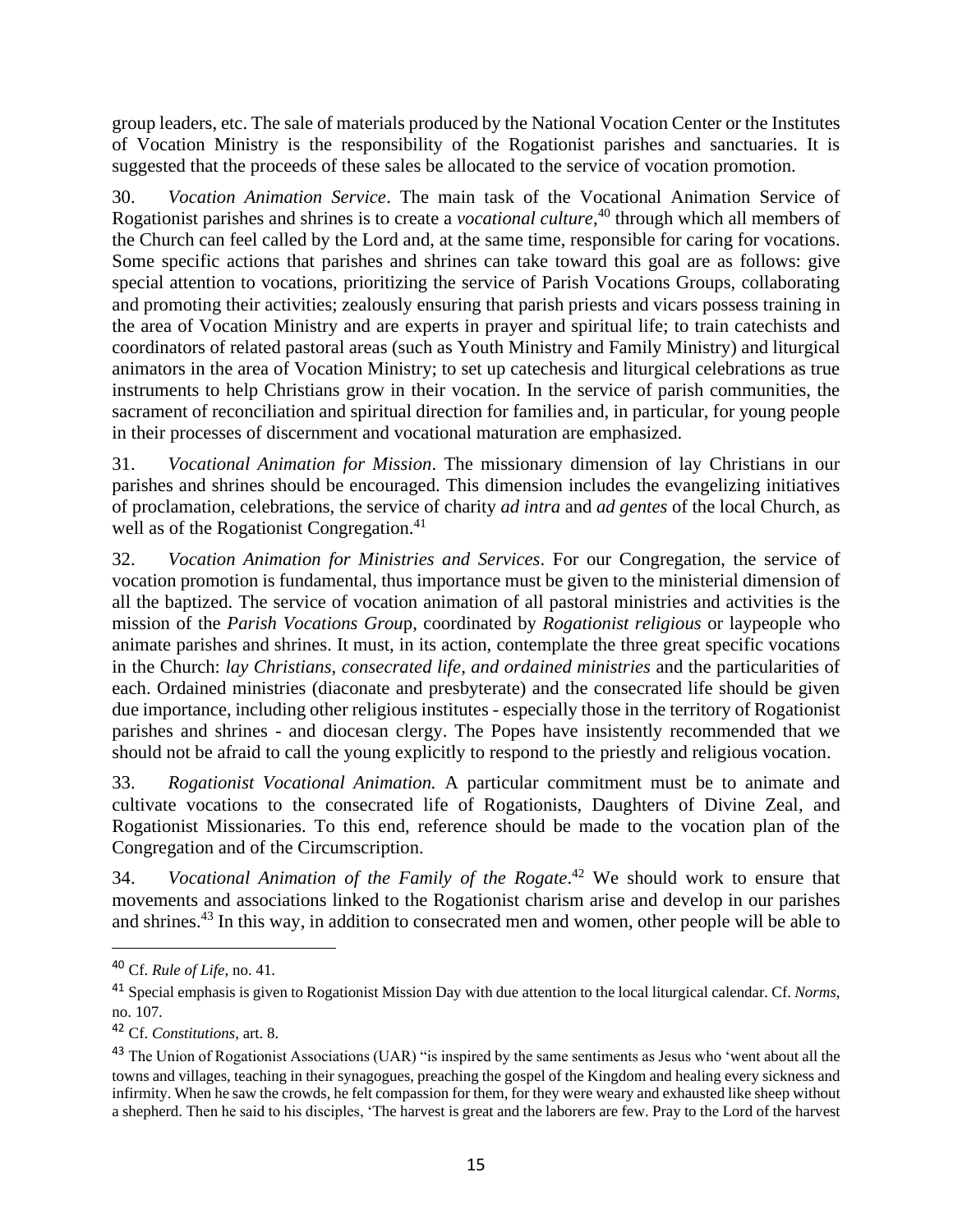become effective *Apostles of the Rogate*, nourished by the charismatic source of Rogationist spirituality and working in the Kingdom of God starting from their specific mission. Special attention is offered to the Union of Rogationist Associations (UAR) which has elaborated the Cultural Project of the Rogationist Laity. 44

35. The pastors and rectors should collaborate in the formation of the Rogationist laity and encourage their involvement in the work and accompaniment of the Lord's "young harvest" – the Rogationist Youth - who find a welcome and space for participation in parish communities. Rogationist lay volunteers should be encouraged.

36. *Strong moments for vocation promotion*. These are special times or dates for vocational initiatives<sup>45</sup> in which all pastoral agents should be involved. Some proposals could be moments of prayer for vocations; prayer vigils; vocation cenacles; vocation missions or vocation weeks; sports or recreational events with a vocation theme; vocation fairs and booths; visits to schools and other youth groups; vocation pilgrimages; and the promotion of the various vocations in Sunday and weekly celebrations. 46

37. *Parish Vocational Pastoral Plan.* The parish or shrine should establish a systematic plan at the service of vocation animation, integrating it with the program of parish activities and the diocesan plan. 47

38. *Language and Iconography.* It is important that the criterion of uniformity in the use of language and images be respected in the dissemination of the Rogationist charism and the veneration of the Founder. In print, electronic media, and other forms of spreading the *Rogate* and St. Hannibal, the orientations of the Circumscription should be followed, through the designated bodies.

to send out laborers into his harvest' (Mt 9:35-38); and to the teachings of St. Hannibal Mary Di Francia." The primary purpose of the UAR is to live as "good workers" and to propagate obedience to the command of Jesus everywhere in order to obtain many and holy vocations, especially priests, men and women religious, missionaries and other vocations dedicated in a special way to the service of evangelization and charity. Cf. By-laws, nos. 5. 6.

<sup>44</sup> Cf. UNIONE DELLE ASSOCIAZIONI ROGAZIONISTE, *Il Progetto Culturale del Laicato Rogazionista*, Morlupo, 2012.

<sup>45</sup> Special occasions are ordination, professions, and mission-sending.

<sup>&</sup>lt;sup>46</sup> A good initiative is to celebrate a vocation month by emphasizing in each week a specific vocation: ordained ministers, consecrated life, family and non-ordained ministries.

<sup>47</sup> In the *Norms*, it is specified that: *The Parish Priest, in collaboration with the Pastoral Council and the Religious Community, shall plan a program that are specifically Rogationist activities, to be carried out, as far as possible, within the framework of the Parish. Similarly, the Rector of the Shrine shall draw up an appropriate program to be carried out within the Shrine itself*. Cf. *Norms*, no. 115.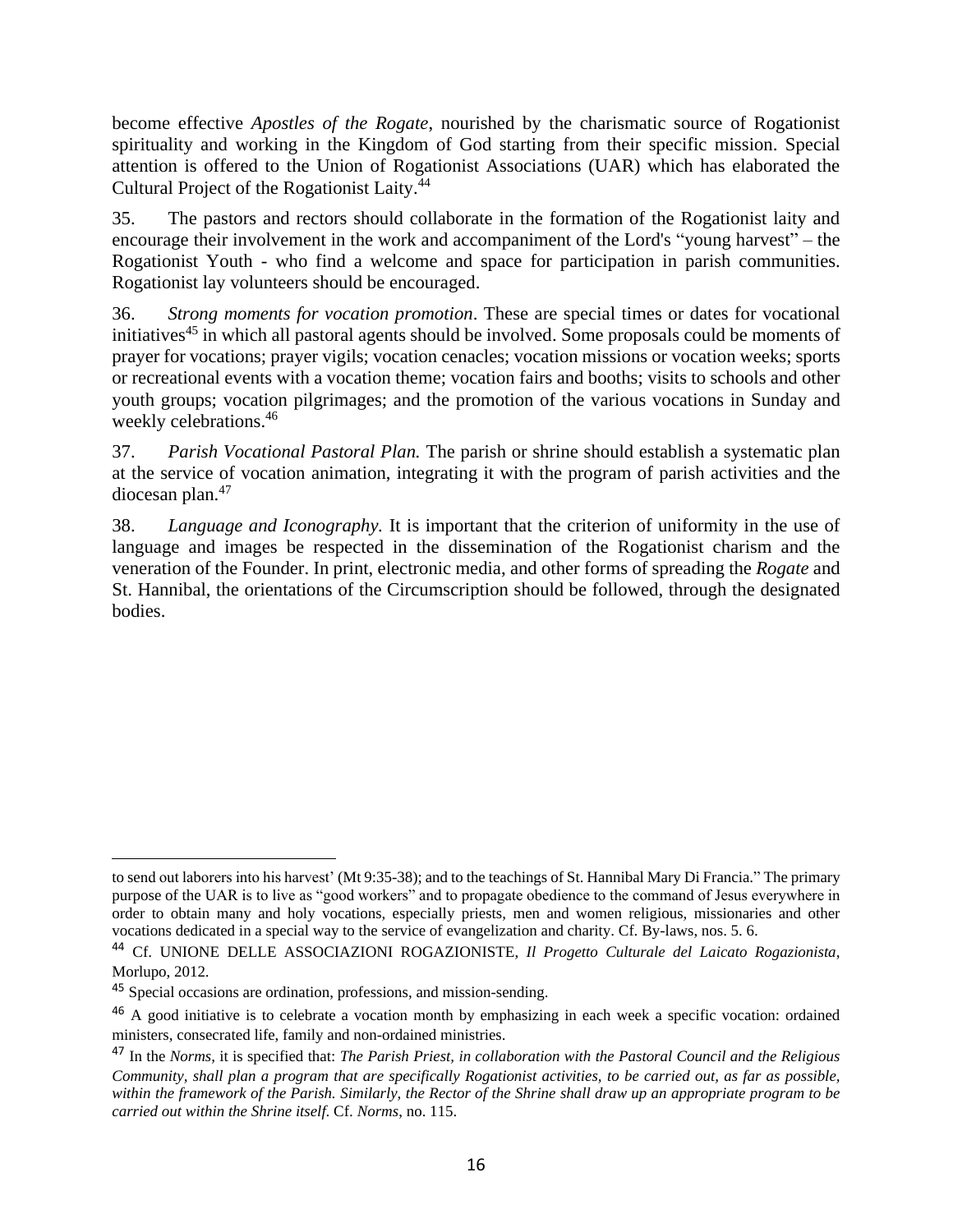# CHAPTER FOUR BEING GOOD WORKERS

39. St. Hannibal taught us not to limit our apostolic activity. The work of Rogationists, in fact, is developed in evangelization as good laborers and in the spread of the *Rogate*, in the promotion of vocations, in the preferential choice for the little ones and the poor, and in missionary dynamism.

40. *Evangelization of children and youth*. The service of evangelization and education of children and young people, especially the poor and needy, is the *proprium* of our communities. For this reason, parishes and shrines carry out activities for this purpose and, as a concrete sign, organize structures and socio-educational projects for the care of the neediest children and young people, following the guidelines of their Circumscription. An important service for children is the collaboration with entities that promote the defense of their rights and dignity. In addition, direct service to young people remains a priority in the work of a Rogationist parish or shrine and constitutes a concrete response to current ecclesial challenges.<sup>48</sup>

41. *Evangelization, human promotion, and service to the poor*. Parishes, "living cells of the Church and centers of missionary outreach," and shrines, "places of evangelization, charity, culture, ecumenical commitment, and pilgrimage," attentive "to the young, the little ones and the poor,"<sup>49</sup> should promote services and projects of evangelization and social inclusion, of overcoming poverty, hunger and unemployment, investing in their formation and support.<sup>50</sup>

42. Pastors and rectors should encourage the participation of the faithful in politics so that they can collaborate in social transformation. With this in mind, it is important to encourage reflection in "schools" on the theme of "faith and politics" in the light of the Social Doctrine of the Church.<sup>51</sup>

43. *Rogationist Mission Day*. This Day is a special occasion for promoting missionary culture and vocation. Attention should be given to the theme and purpose of the annual Rogationist Missionary Campaign, as well as to the indications suggested by the Circumscription for its celebration. 52

<sup>48</sup> In the Apostolic Exhortation *Evangelii Gaudium,* Pope Francis emphasizes: *Young people often fail to find responses to their concerns, needs, problems and hurts in the usual structures. As adults, we find it hard to listen patiently to them, to appreciate their concerns and demands, and to speak to them in a language they can understand.* 

*The rise and growth of associations and movements mostly made up of young people can be seen as the work of the Holy Spirit, who blazes new trails to meet their expectations and their search for a deep spirituality and a more real sense of belonging. There remains a need, however, to ensure that these associations actively participate in the Church's overall pastoral efforts.* Cf. *Evangelii Gaudium*, no. 105.

<sup>49</sup> Cf. *Norms*, no. 110.

<sup>50</sup> Cf. *Rule of Life*, no. 41.

<sup>&</sup>lt;sup>51</sup> Pope Pius XI affirmed: "And such is the field of politics, which concerns the interests of all societies, and which in this respect is the field of the broadest charity, of political charity, to which nothing else, apart from religion, could be said to be superior." And further, "All Christians are obliged to engage politically. Politics is the highest form of charity, second only to religious charity towards God." In *Osservatore Romano*, December 23, 1927, no. 296, 3. <sup>52</sup> Cf. *Norms*, no. 107.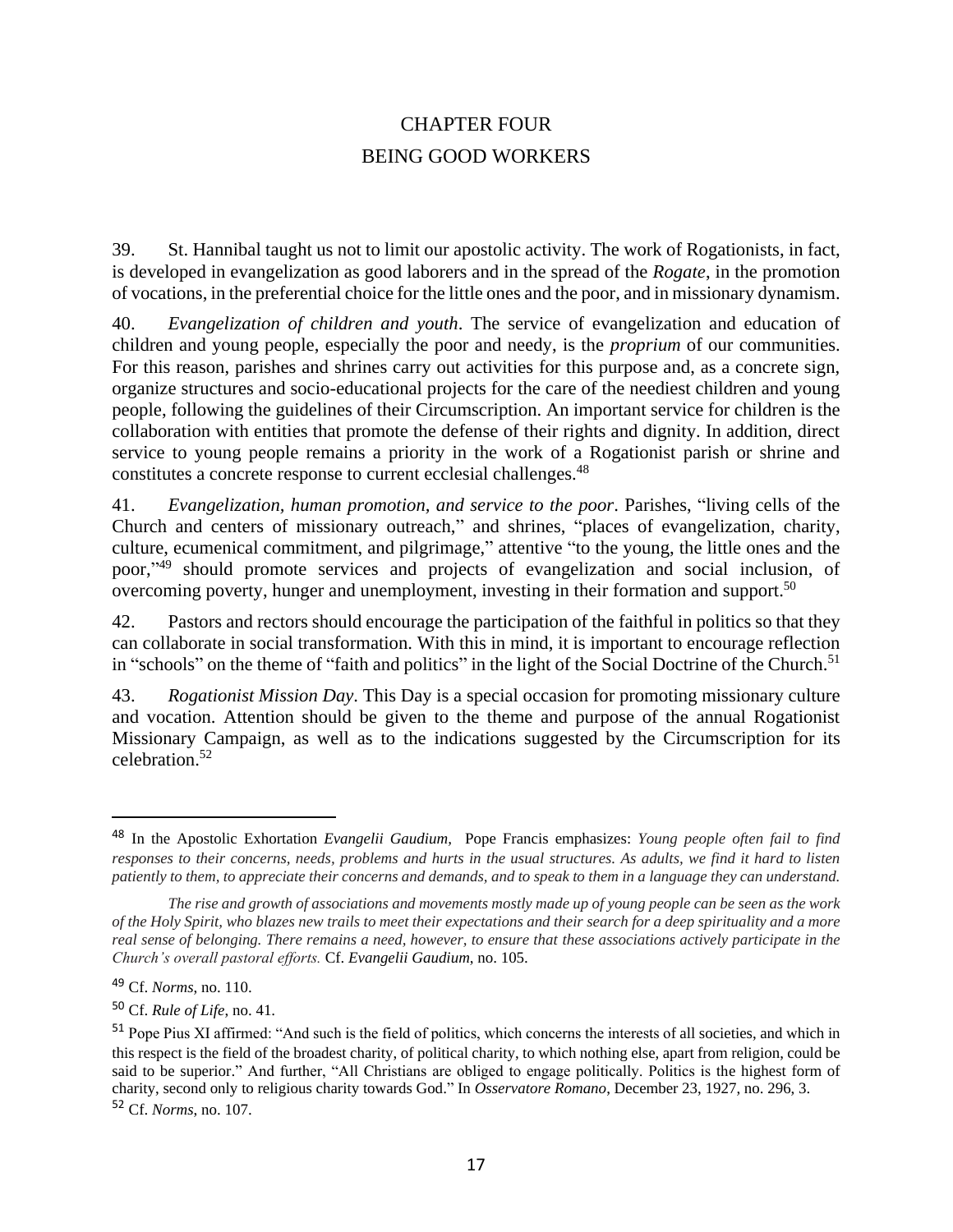44. *Installation and Tenure in Ministries and Services.* The criterion for the selection of nonordained ministers, unless otherwise provided by the local Church, may be that of consultation with the community where the person will exercise his or her mission, with the approval of the pastor, the coordinator of the ministry in question, and the Parish Pastoral Council. Regarding the length of the term of office of the parish priest, what is prescribed in the Rule of Life is followed.<sup>53</sup> Pastoral Councils and Administrative Councils and Ordinary or Extraordinary Ordained Ministries are to exercise their function for the time determined by the guidelines of the dioceses.

45. *Sustaining Works of Formation and Missionary Activities.* A financial contribution should be made for the sustenance of the works of formation and missionary activities.<sup>54</sup> To this end, it is suggested that a special annual collection be made in the communities of parishes and sanctuaries, in addition to the activities coordinated by the Economic Councils, in favor of Rogationist formation and the missions.<sup>55</sup> In the place where there is no house of formation, the sum collected in the collection and promotion should be sent to the Circumscription Government, which will allocate the contributions received. The parish or shrine that has young people in formation in Rogationist structures should also accompany them financially, according to the indications of the Circumscriptions.

<sup>53</sup> Cf. *Norms*, no. 112.

<sup>54</sup> Cf. *Norms*, no. 115, 5.

<sup>&</sup>lt;sup>55</sup> The Church places a number of instruments of co-participation and co-responsibility alongside to the parish priest and his Presbyteral Council, such as the "Parish Pastoral Council" and the "Parish Finance Council", so that the commitment of all and the ministry of those called to the local Church may grow. The Instruction of the Congregation for the Clergy reflects the value and importance of parish structures of ecclesial co-responsibility, including the 'Parish Finance Council', as a place of evangelical witness to the Church and society. This is an expression of the culture of co-responsibility, of administrative transparency, and of service to the needs of the parish. Cf. *Instruction*, nos. 101-107.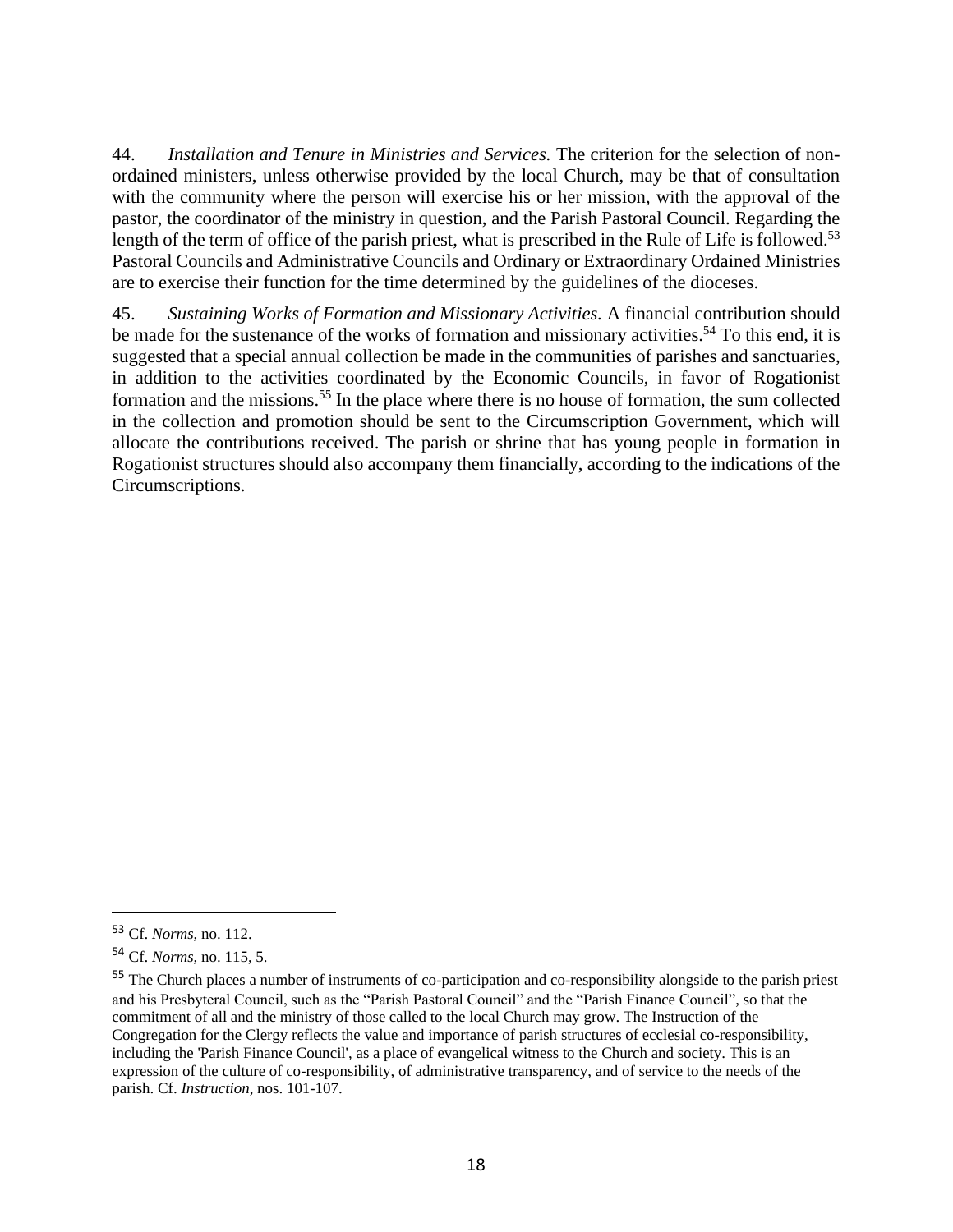# CHAPTER FIVE GENERAL ORIENTATIONS

46. *Churches and Patron of the Community*. Whenever possible, chapels or churches should be dedicated and communities should be encouraged to have St. Hannibal, the Virgin Mary Queen and Mother of the Rogate or other titles related to our charismatic spirituality as their patron. Write the *Rogate* verse or the Rogationist prayer on the interior and exterior facades of churches. The image of St. Hannibal should be enthroned and paintings with the theme of the *Rogate* should be made in the consecrated chapels. A place of worship or a day of the week should be dedicated as a sign of vocation prayer in the parish or shrine.

47. *Church Squares and Chapels and Public Places*. These places should be dedicated to St. Hannibal or to Rogationist themes. Recognition should be given to persons who have dedicated their lives to spreading the *Rogationist charism*.

48. *Centers for Catechesis, Pastoral Ministry, etc*. The Rogationist prayer or biblical verses referring to the *Rogate* and the theme of vocation should be written or placed in visible places in the parish. Images and pictures of Jesus the Good Shepherd, the Sacred Heart, the Virgin Mary, Queen and Mother of the Rogate, and the Founder should be placed in the parish.

49. *Agreement*. The pastoral care of a parish entrusted to the Rogationists must take place through a written agreement stipulated by the local Ordinary and the Provincial Superior.<sup>56</sup> This agreement should define the period of time, either perpetual or determined, that will provide for the duration of the pastoral service entrusted. The work to be done, the persons responsible for it, and the economic issues should be explicitly and carefully determined. The agreement should include a part that safeguards the style of life and the typical apostolate connected to the Rogationist charism.

50. *Salaries and contributions*. In the agreement between the diocese and the Congregation, the amount of the salary for the service of the parish priest and the parish vicars and rectors should be established. Fees involving such matters as health and residence should follow the guidelines of the dioceses. In their absence, the best way to guarantee these rights for the pastor and each of the vicars should be explored with the Finance Council. The salaries of the parish priest and vicars enter into the financial administration of Religious Community,<sup>57</sup> under the jurisdiction of the Superior of the Circumscription.

<sup>56</sup> Cf. *Norms*, no. 111.

<sup>57</sup> Cf. *Norms*, no. 118.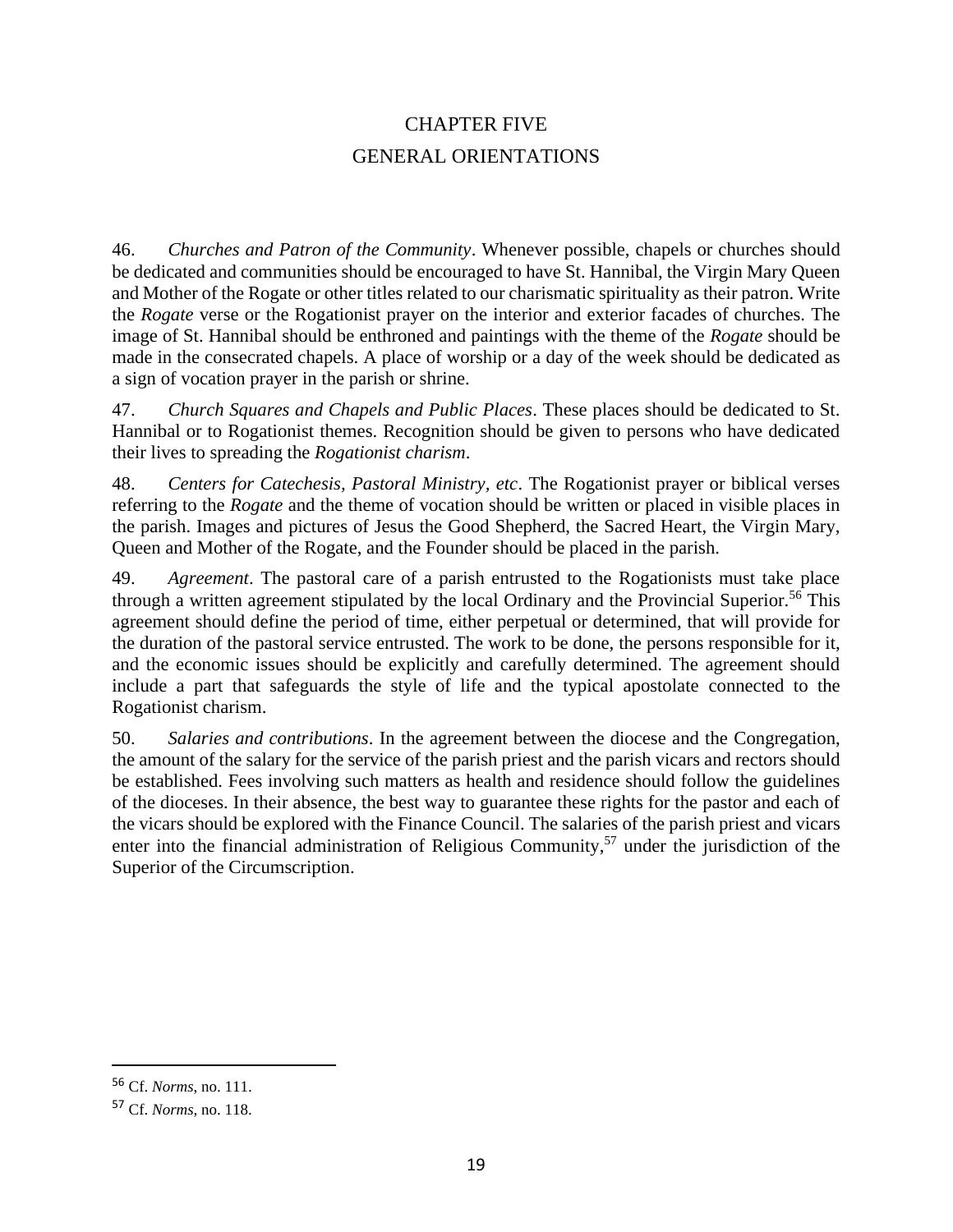# **CONCLUSION**

51. With simplicity and in an objective manner, this document has been drafted with the participation of the Circumscriptions considering our consecrated life within the context of ecclesial life and with the objective of promoting the charismatic characteristics of the parishes and shrines entrusted to the Congregation. It is on the basis of our charism, and as prophets of the Rogate, that we respond to the calls of the Church in missionary outreach attentive to the signs of the times in order to adapt our service "both to the needs of the faithful and to historical changes." 58 It is important to remember that parishes and shrines are coordinated by parish priests and rectors indicated by the government of the respective Circumscriptions and appointed by the Bishops, according to law. However, the importance of the local religious community is emphasized, and it is called to participate in a spirit of co-responsibility and fraternal collaboration with the parish priests and rectors in the mission entrusted to the Congregation in communion with the Church.

52. In order to build an "attractive parish", it is necessary to walk together (synodality), as a "synodal community" and, together, to go out on a mission to those most in need.<sup>59</sup> The parish is not an outdated structure, but it can take on different forms with missionary creativity by creating an environment of communion and participation.<sup>60</sup> A "clerical" parish where the parish priest, alone or with a few priests, does and decides everything, does not offer a credible witness to the Gospel.<sup>61</sup> Therefore, it is necessary to take care of the formation and participation of the laity, responsible, mature collaborators who, through a spiritual journey in the light of the Rogate, can become co-responsible and deeply associated with the mission of the Rogationists.

53. In the synergy of charisms and ministries aroused by the Spirit within the parish community and in light of the gift of the Rogate, we wish to promote and collaborate with the formation and mission of the Rogationist laity and other members of the charismatic family in the enriching perspective of dialogue. In parishes and shrines, living communities, let believers favor the construction of mechanisms for the participation and integral formation of the laity so that they may truly be a leaven of the Gospel in the midst of the world, men and women laborers in God's harvest.

54. Prayer for vocations stands out in the features of Rogationist parishes and shrines, so that they may be truly imploring, adoring, and Eucharistic communities obedient to the command of the Rogate. The parishes and shrines entrusted to the Congregation are called to be educators in reading and meditating on the Word of God who is merciful, supportive, and sensitive to those

<sup>58</sup> Cf. *Instruction*, no. 11.

<sup>59</sup> "The path of synodality is the path that God expects of the Church of the third millennium." Cf. FRANCIS, *Address on the occasion of the Commemoration of the 50th Anniversary of the Institution of the Synod of Bishops*, October 17, 2015: AAS 107 (2015) 1139.

<sup>60</sup> Cf. *Evangelii Gaudium*, nos. 27-28.

<sup>&</sup>lt;sup>61</sup> In his opening address to the Fifth Conference of Latin American Bishops, Pope Benedict recalls that faith is spread not by proselytism but by attraction. Cf. BENEDICT XVI, *Homily at the Holy Mass of Inauguration of the Fifth General Conference of the Latin American and Caribbean Bishops* at the Shrine of La Aparecida (May 13, 2007), AAS 99 (2007), 437.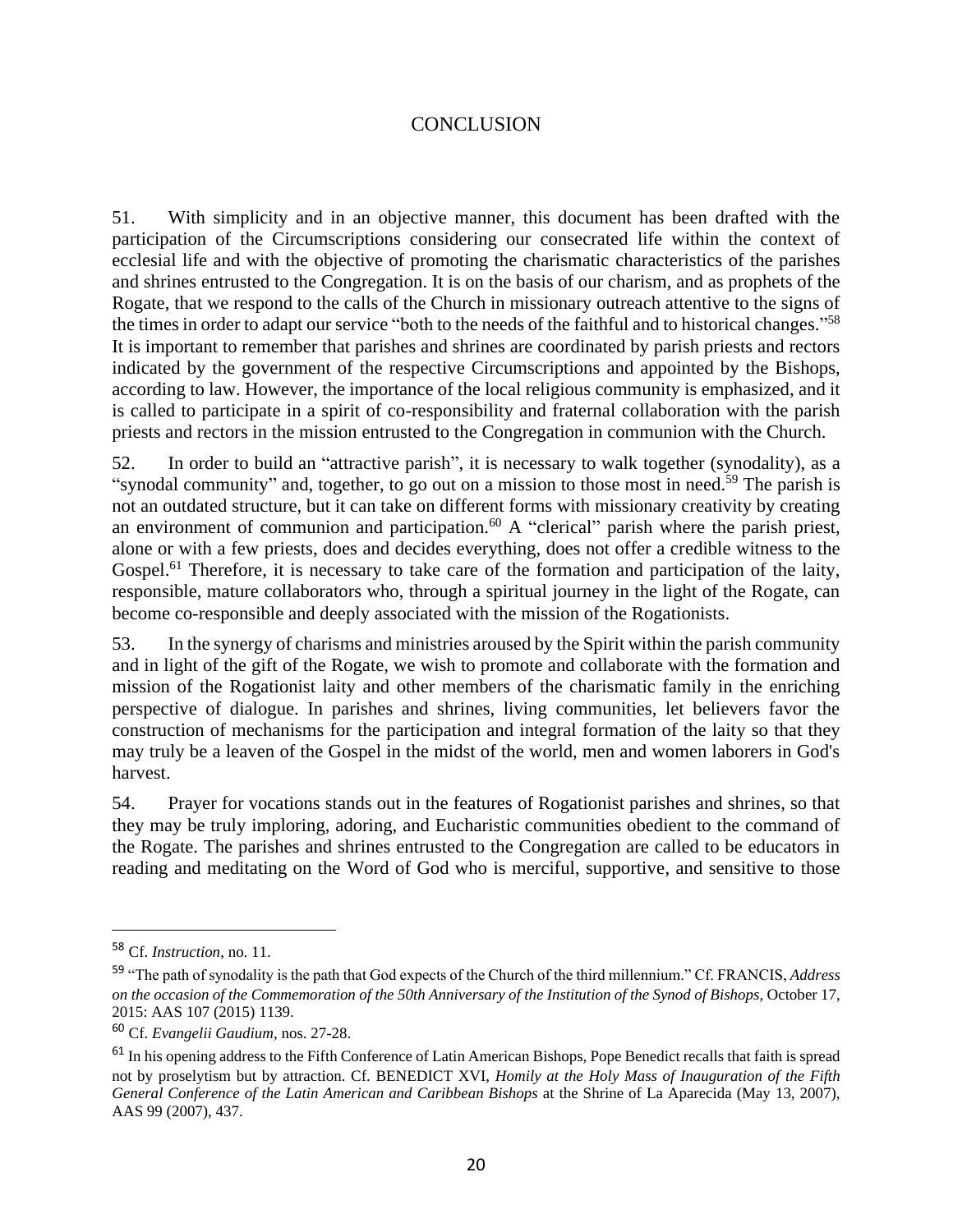most in need. With creative fidelity, parishes and shrines allow us to express fully our charismatic identity in full communion with the Church, which was born and exists for mission.

55. *The harvest is great, but the laborers are few. Pray therefore to the Lord of the harvest to send out laborers into his harvest.* <sup>62</sup> The compassion of Jesus for the abandoned harvest and the intelligence and zeal of the commandment *Pray to the Lord of the harvest*, discovered and lived by St. Hannibal Mary Di Francia, have called us to consecrate our lives to the Lord as Rogationists. As *Apostles of the Rogate,* we are sent by the Lord to exercise our mission in parishes and shrines.

56. Through the mission of the *Rogate*, we want to evangelize and serve the People of God who have been entrusted to our pastoral care.<sup>63</sup> In it, prayer for vocations, the diffusion of this prayer commanded by Jesus, and vocation promotion for the Kingdom will occupy an important place. Through our witness and our work, we will try to support our "flock" so that it, too, may be part of those good laborers of the harvest, in commitment, in attention to the little ones, the young, and in the preferential option for the poor, according to the teaching and life of St. Hannibal.

To Mary, Queen and Mother of the Rogate, we want to entrust our apostolate:

*Mary, Mother of Jesus and our Mother, you have kept in your heart the divine words of the Lord: "The harvest is great, but the laborers are few; Pray therefore to the Lord of the harvest that he may send out laborers into his harvest". We, Family of the Rogate, have recourse to you: Pray for us the Lord of the harvest, that he may send out laborers to his harvest! Remember, O holy Mother that our indifferent, unjust, and violent society leaves many without work, poor, and abandoned. They are sheep without a shepherd! Mother of God give us the same feelings of Jesus so that from our hearts, filled with compassion and zeal may the charism of the Rogate* 

<sup>62</sup> Mt 9:37-38; Lk 10:2.

<sup>63</sup> Cf. *Code of Canon Law*, can. 515.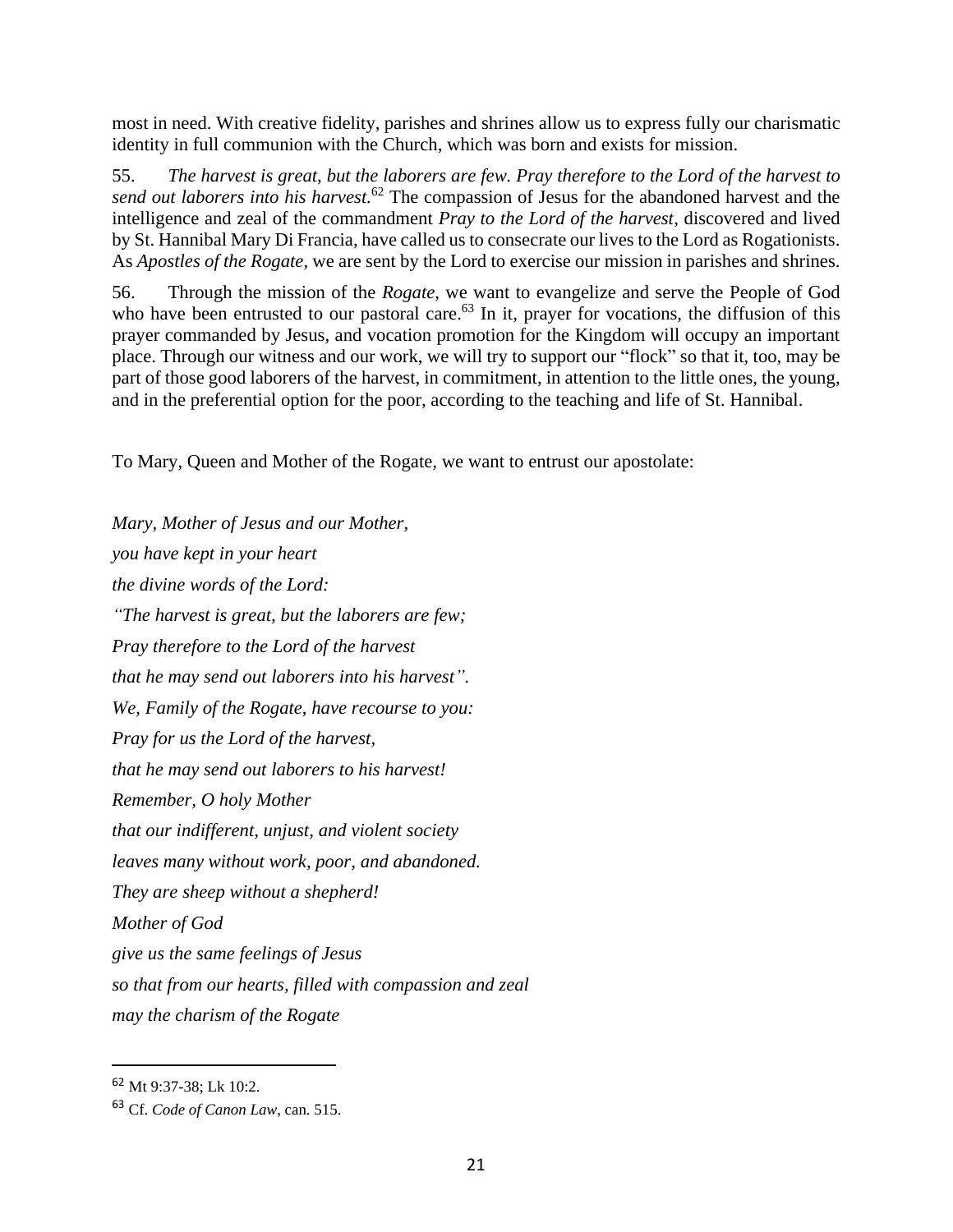*the charism of the Rogate. Queen and Mother of Vocations grant that we may be committed to vocation animation, so that many adolescents and young people discovering their vocation, embrace with prophetic courage the service of the Kingdom. Holy Mother, make us available for service, witnesses of the Gospel, committed to the last of history. Queen and Mother of the Rogate, help us to be faithful to Jesus Christ, following the example of St. Hannibal Mary, apostle of prayer for vocations and father of orphans and the poor. Pray for us to the Lord of the harvest that he may send out laborers to his harvest! Amen.*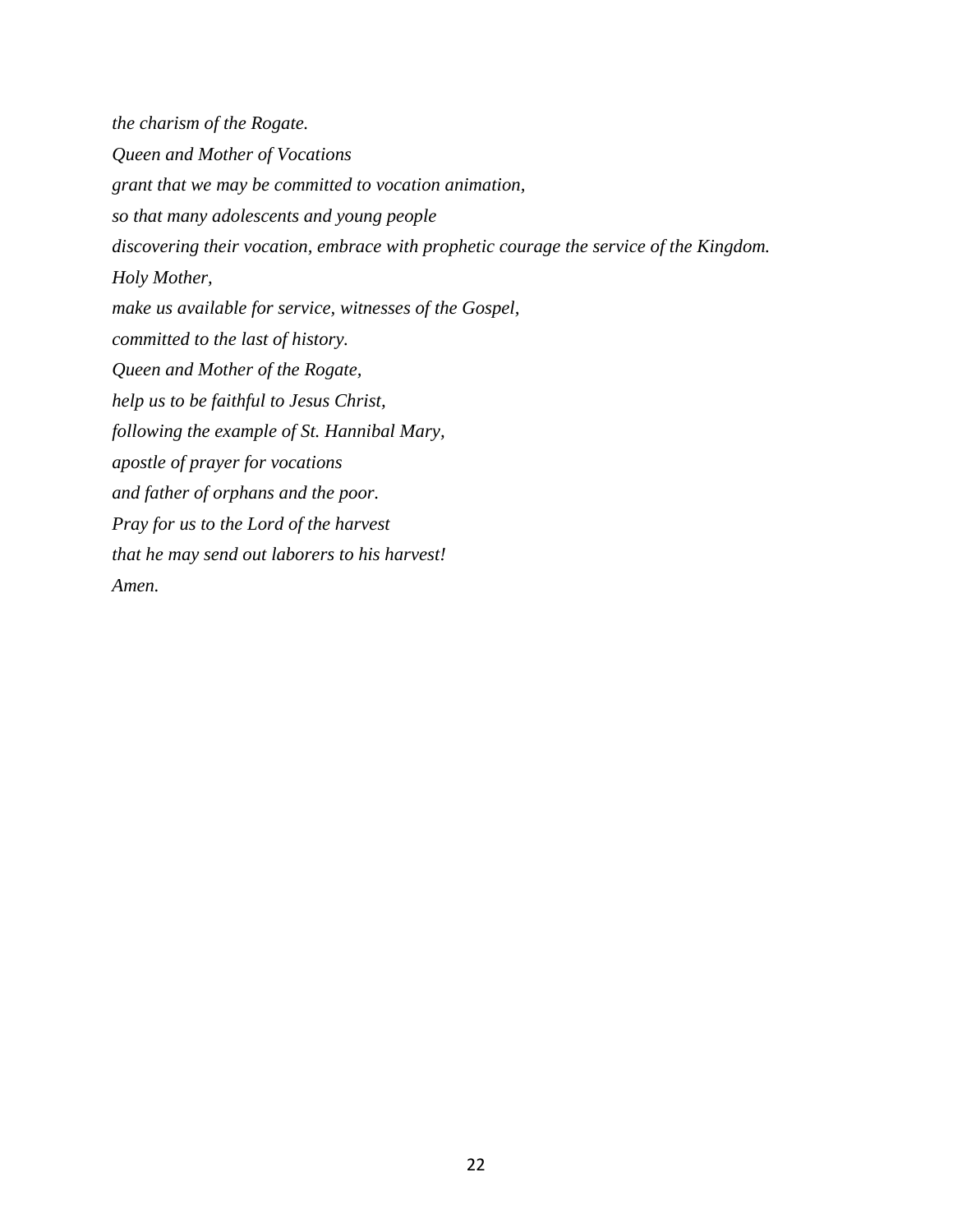# Appendix 1

# UNION OF PRAYER FOR VOCATIONS

By-laws

# *I - NATURE AND MISSION*

1. **The Union of Prayer for Vocations**<sup>64</sup> (UPV) is an ecclesial aggregation inspired by the command of Jesus, "Pray to the Lord of the harvest to send out laborers into his harvest" (Mt 9:37- 38; Lk 10:2), according to the charism of St. Hannibal Mary Di Francia, commonly referred to as the charism of the "Rogate" and transmitted to the Congregations founded by him: the Rogationists of the Heart of Jesus and the Daughters of Divine Zeal. The UPV is spiritual in nature and uses an appropriate organizational structure for the spread of prayer for the *laborers of the harvest*.

*The purpose of this Pious Union is to propagate everywhere this prayer which is so opportune in our times; so that it may become a universal Rogation, which will serve to obtain from the divine goodness such great mercy* (A. M. DI FRANCIA, *Regulations of the Pious Union*, art. 3).

2. The UPV pursues the mission:

- to pray for the *laborers of the harvest*;

- to spread the prayer for the laborers of the harvest in the Church and in the world so that it may become universal;

- to be a *good laborer* in the harvest of the Lord according to one's state of life.

3. The UPV is addressed to the Catholic faithful of any vocation: lay, consecrated, and ordained ministers. In the universal spirit of the *charism of the Rogate*, it is also addressed to all persons interested in building the civilization of love, whatever their profession of faith.

4. The nature of the UPV commits its members to promote a vocational culture in the areas where they live and work.

5. By its very nature, members of the UPV encourage and foster a journey of gradual vocation growth through participation in the ecclesial charism of the Rogate, which is the path to holiness.

# *II - FORMS OF MEMBERSHIP*

6. Membership in the UPV takes place according to different forms and modalities. Members can choose the one that best suits their spiritual sensitivity and condition of life.

<sup>64</sup> Under the original name *Pia Unione della Rogazione Evangelica del Cuore di Gesù* (Pious Union of the Evangelical Rogation of the Heart of Jesus), it was officially approved on December 8, 1900 by the Archbishop of Messina, Bishop Letterio D'Arrigo.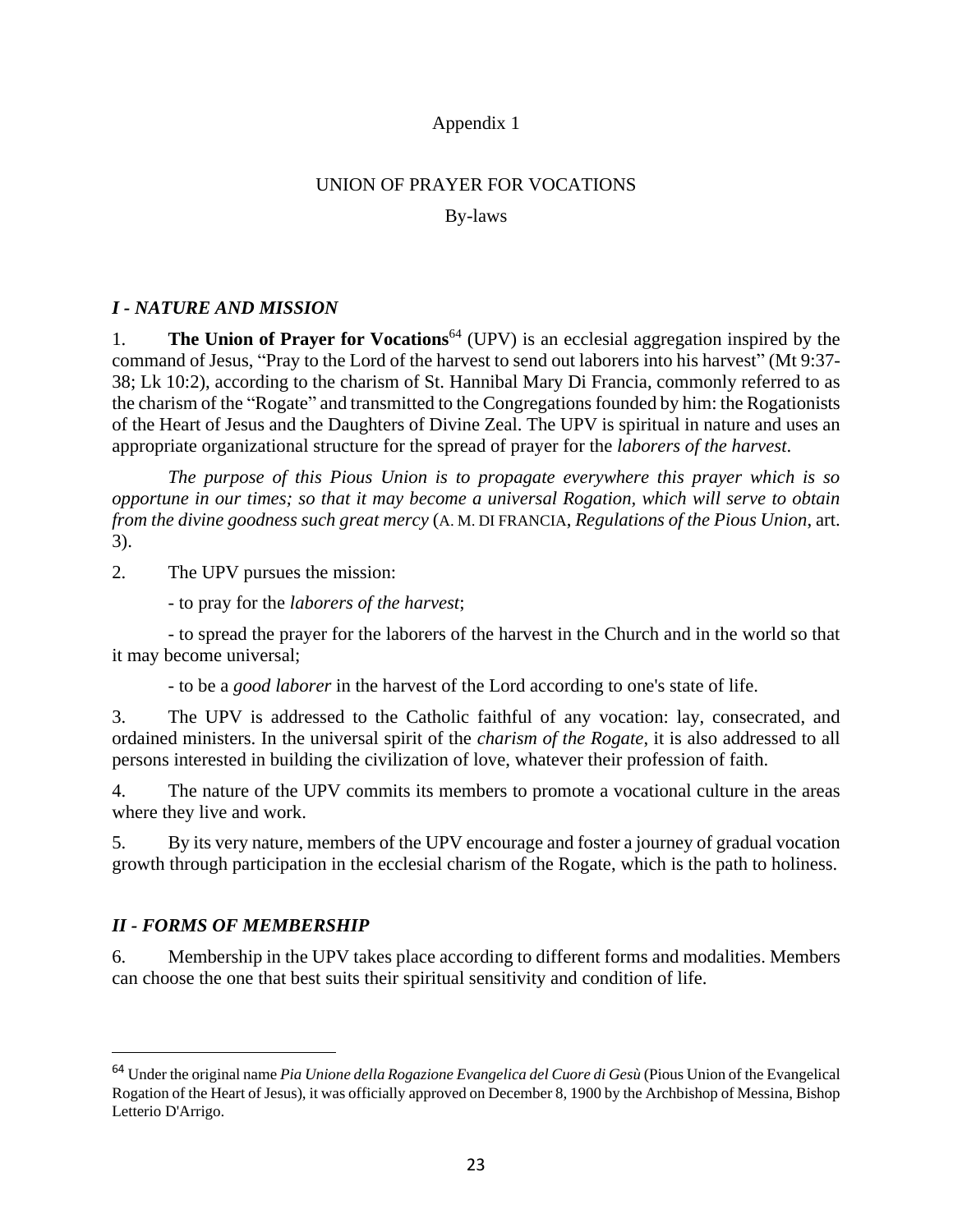It is advisable to renew membership annually on special occasions, such as the World Day of Prayer for Vocations.

#### **7. Individual membership**

Each member, by signing the appropriate membership form, according to his or her personal sensitivity and availability, commits himself or herself to live the purposes expressed in Article 2. This first modality is basic for all members of the UPV.

#### **8. Community or group membership**

#### *Cenacles of Prayer*

The "Cenacle of Prayer" is a group of members to the UPV; it is animated by a person in charge and aims:

- to be a school of prayer for the laborers of the harvest and a center for the promotion of a path to holiness;
- to offer a specific and organic catechesis for the formation of members;
- to deepen the Rogationist spirituality through its proper liturgical celebrations.

#### *Rogationist Associations*

Membership in one of the Rogationist Associations inherently implies membership in the UPV.

# *Non-Rogationist Associations or Groups*

Members of non-Rogationist associations or groups may join the UPV, as individuals or as groups, by means of the appropriate membership form and by committing themselves to live the purposes of Article 2.

# *III - ORGANIZATION*

9. The UPV is an ecclesial aggregation of a primary spiritual nature, with a central and peripheral organization. The General Governments of the Congregations of Rogationists and of the Daughters of Divine Zeal are responsible for supervising and ratifying the general orientations and guidelines.

10. The governments of Circumscriptions of the Rogationists and the Daughters of Divine Zeal promote and support the UPV within their own territories through the Rogate Center of the Circumscription. In addition, they will provide for the drafting of the implementing rules of the UPV for the Circumscription, which will specify the roles and competencies at the various levels and determine the modalities of institutional membership to new cenacles of prayer (cf. 8a).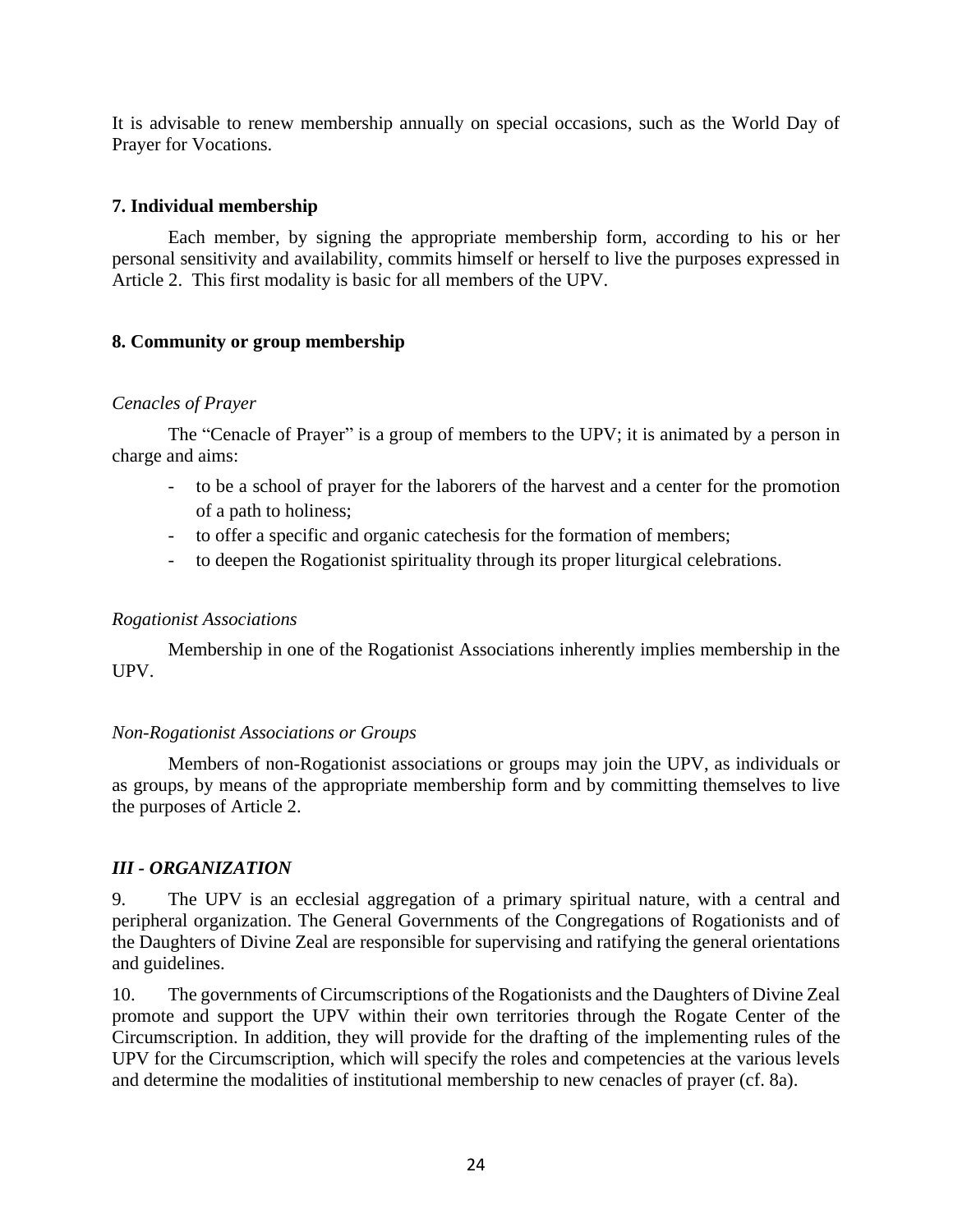11. The Rogate Center of the Circumscription, in collaboration with the local communities, will provide for the animation and formation of the members of the UPV through specific initiatives and the production of suitable supplements.

12. The pastoral care of members of the UPV, in the various ways specified in the Circumscription By-laws, is entrusted to the local communities.

# *IV - SPIRITUAL BENEFITS*

13. Every month a Holy Mass "pro vivis" and "pro defunctis" is celebrated at the General Curia of the Rogationists and the Daughters of Divine Zeal for the members of the Union of Prayer for Vocations.

14. In the communities of the Rogationists and the Daughters of Divine Zeal, prayers are said with a specific intention for the sanctification of the members of the Union.

# *V - PRAYER FOR GOOD WORKERS*

O Most Sacred Heart of Jesus, <sup>65</sup> who, having said: *Rogate ergo Dominum messis, ut mittat operarios in messem suam,* gave us confidence that you will grant us this great grace when we ask it of you, we, in obedience to your Divine Word, we beg you to deign to send out good laborers to the Holy Church. Our Father...<sup>66</sup>

# *VI - OFFICES*

15. The UPV has its juridical headquarters at the General Curia of the Rogationists in Via Tuscolana 167, Rome.

16. At the general coordination level: the headquarters are the respective General Curias of the Rogationists and the Daughters of Divine Zeal; at the operational level: the UPV is based in the Rogate Center of the Circumscription; and at the local level: in the individual houses of the Rogationists and the Daughters of Divine Zeal.

<sup>65</sup> Cf. A. M. DI FRANCIA, *Scritti*, vol I, Ed Rogate, 2007, p. 266.

<sup>&</sup>lt;sup>66</sup> As the official prayer of the Union, we take the original text of the Founder, whose translation may be adapted in the territory accordingly.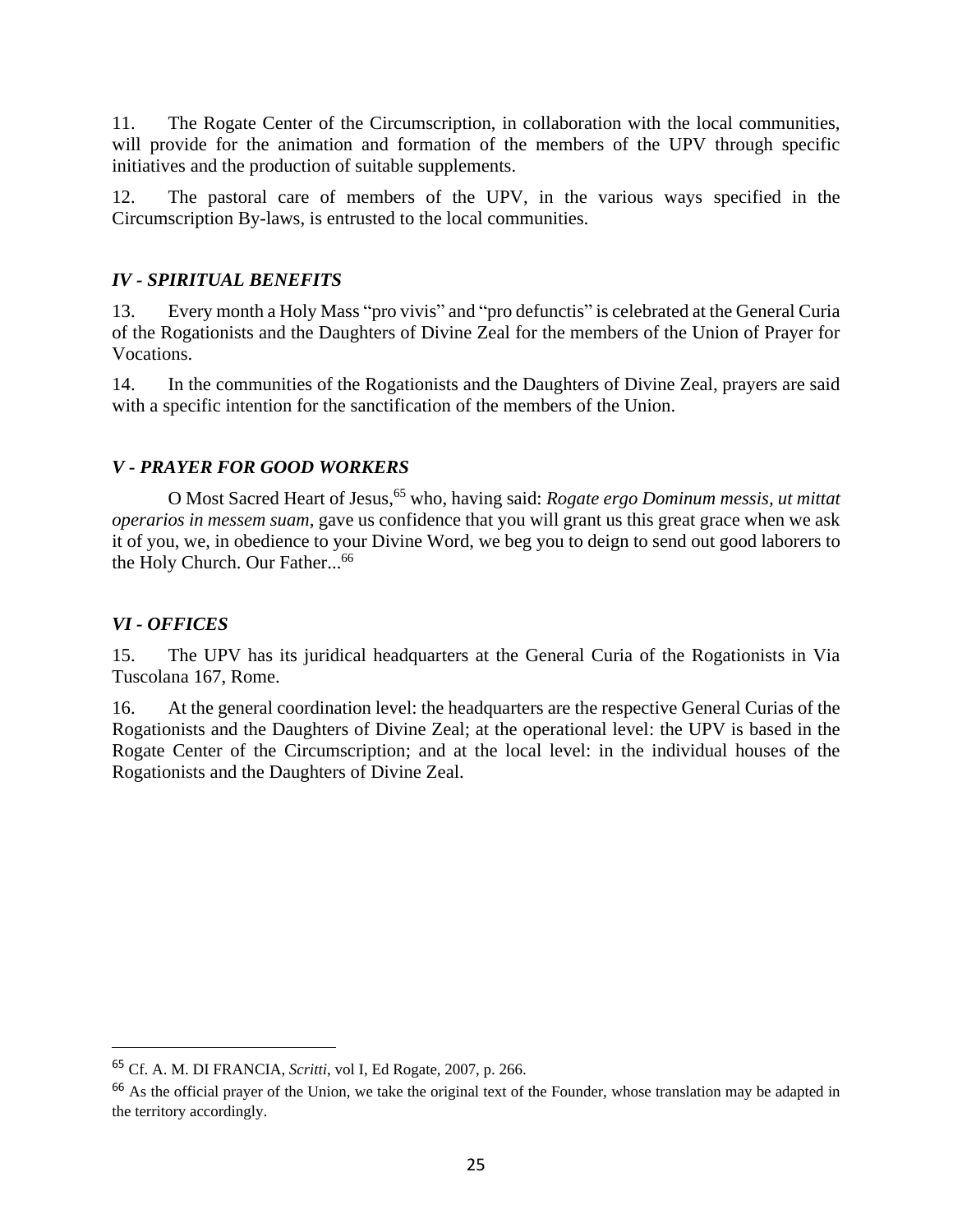# Appendix 2

# PRIESTLY UNION OF PRAYER FOR VOCATIONS

By-laws

# *I. NATURE and PURPOSE*

1. The **Priestly Union of Prayer for Vocations**<sup>67</sup> (PUPV) is a modality of membership in the UPV specifically for those ordained ministers who desire to live the gift of prayer for vocations in *more intense communion* with one another and with the Rogationists and the Daughters of Divine Zeal.

2. The inspiration and foundation of the *Union* is the command of Jesus: *The harvest is great, but the laborers are few. Pray [Rogate] therefore to the Lord of the harvest, that he may send out laborers into his harvest* (Mt 9:37-38; Lk 10:2), lived according to the spirit and example of St. Hannibal Mary Di Francia, the founder of the Rogationists and of the Daughters of Divine Zeal.

3. The *Priestly Union of Prayer for Vocations* proposes to its members to:

(a) Make the mission of the UPV their own, namely:

- to pray for the *laborers of the harvest*;

- to spread the prayer for the laborers of the harvest in the Church and in the world so that it becomes universal;

- to be a *good laborer* in the *harvest of the Lord* according to one's state of life.

b) To carry out with the Rogationists and the Daughters of Divine Zeal an effective spirituality of communion, through the sharing of the charism of the Rogate and mutual prayer for the fulfillment of their respective missions.

c) To revive one's priestly vocation through the spirit of prayer for the *laborers of the harvest*, having as a model of life St. Hannibal Mary Di Francia, who was a witness and apostle of this prayer.

4. Bishops and Priests, both Diocesan and Religious, of any Catholic rite and hierarchical rank, may become members of the *Priestly Union of Prayer for Vocations*.

5. Membership does not entail any financial burden and is achieved by sending a letter to the *Office of the Union of Prayer for Vocations*.

6. It is advisable to renew one's membership annually on special occasions, such as the World Day of Prayer for Vocations.

<sup>67</sup> Founded by St. Hannibal Mary Di Francia, a *distinguished apostle of prayer for vocations*, on November 22, 1897 under the name of *Sacra Alleanza*.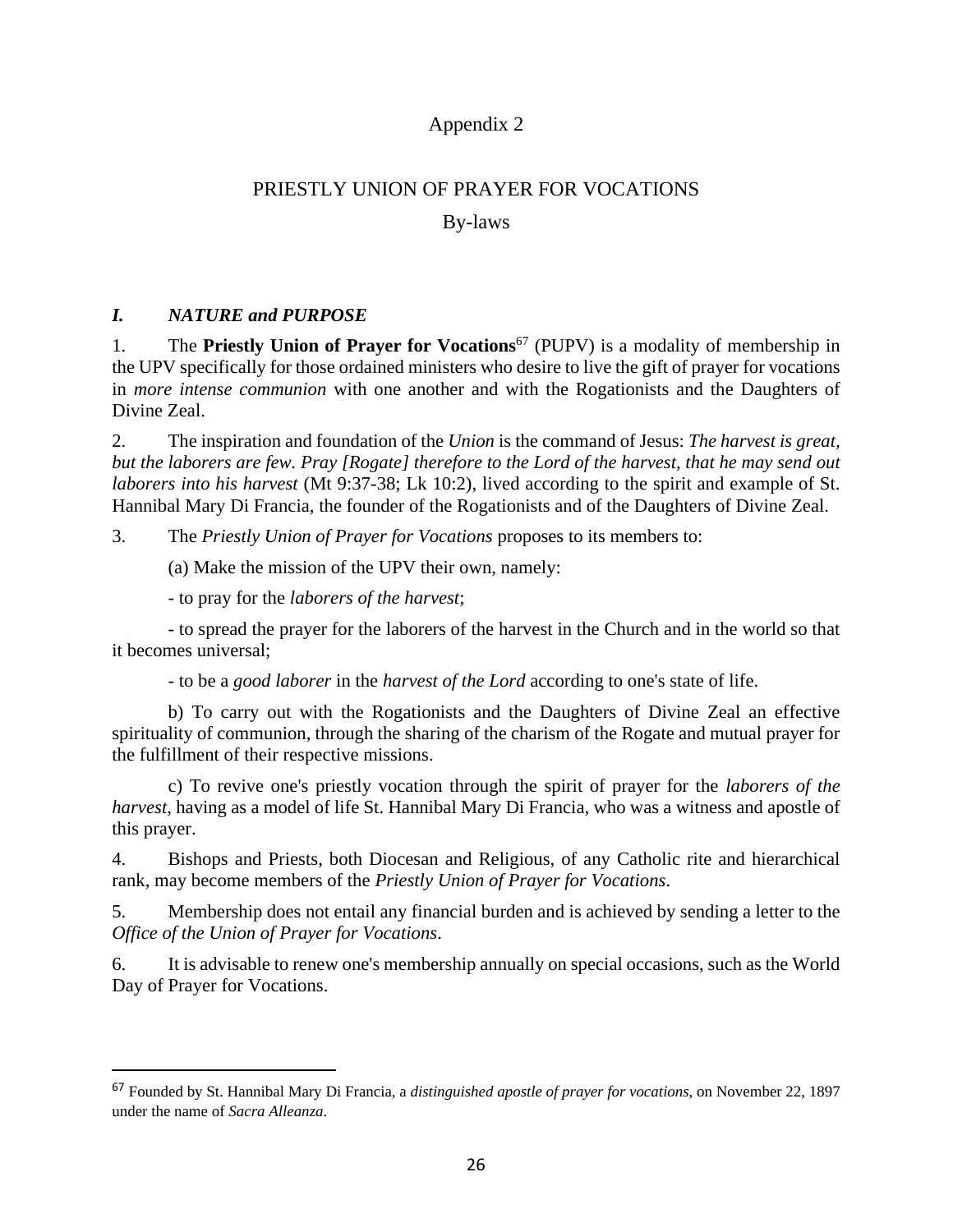#### *II. ORGANIZATION*

7. As a mode of membership in the UPV, the organization of the PUPV fits into that of the UPV which operates as indicated in numbers 9-12 of its By-laws.

#### *III. PRACTICAL COMMITMENTS*

8. The members of the *Priestly Union of Prayer for Vocations* commit themselves to:

(a) Celebrate periodically (to be determined) a Holy Mass for vocations to the priesthood and to the consecrated life.

b) To celebrate periodically (to be determined) a Holy Mass for the charismatic mission of the Rogationists and the Daughters of Divine Zeal.

c) To live their ministry in the dimension of vocational culture and to promote the primacy of prayer in the pastoral care of vocations to priestly ministry and consecrated life.

# *IV. SPIRITUAL AND PASTORAL BENEFITS*

9. Each month a Holy Mass "pro vivis" and "pro defunctis" is celebrated at the General Curia of the Rogationists and the Daughters of Divine Zeal for the members of the *Priestly Union of Prayer for Vocations.*

10. In the communities of the Rogationists and the Daughters of Divine Zeal, prayers are said with a specific intention for the sanctification of the members of the *Union*, for the parishes entrusted to the care of priests, for the seminaries of bishops, and for the novitiates of religious institutes.

11. In order to deepen and share the spirituality of the "Rogate", courses of spiritual retreats and prayer formation are organized, as well as biblical and theological-pastoral weeks with a vocational perspective, with particular attention to the pastoral care of vocations to the priestly ministry and consecrated life.

12. The communities of Rogationists and the Daughters of Divine Zeal are points of spiritual reference in the area for members of the *Union* and offer their service for youth and vocation animations.

The members of the *Union* could receive, upon request, vocational publications of the Rogate Center of Circumscription.

# *V. OFFICE*

13. Regarding the form of membership to the UPV, the offices of the PUPV are those indicated in the By-laws of the UPV (nos. 15-16)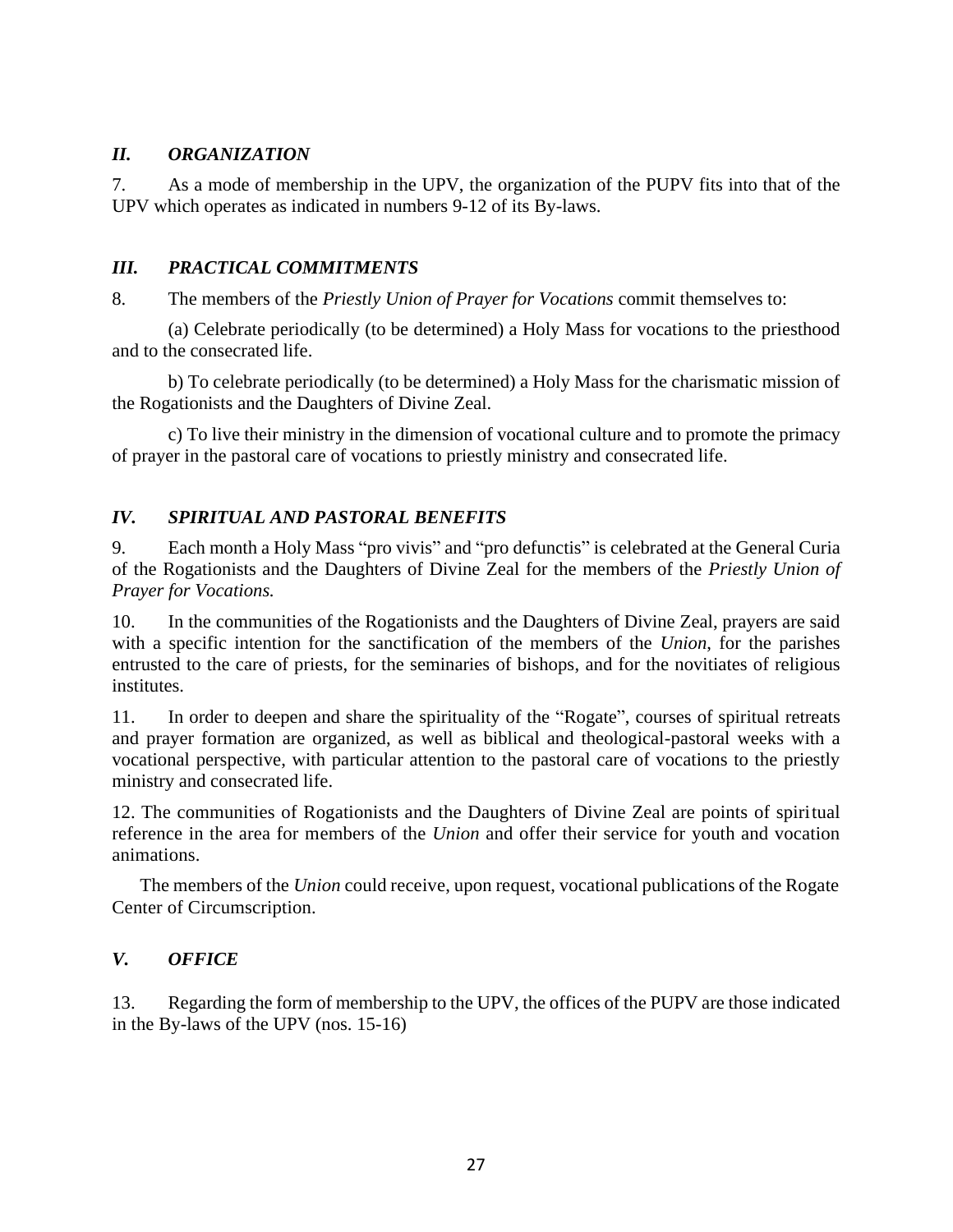CONGREGATION OF THE ROGATIONISTS OF THE HEART OF JESUS

# Rogationist Youth Ministry *Guidelines*

Rome – 2022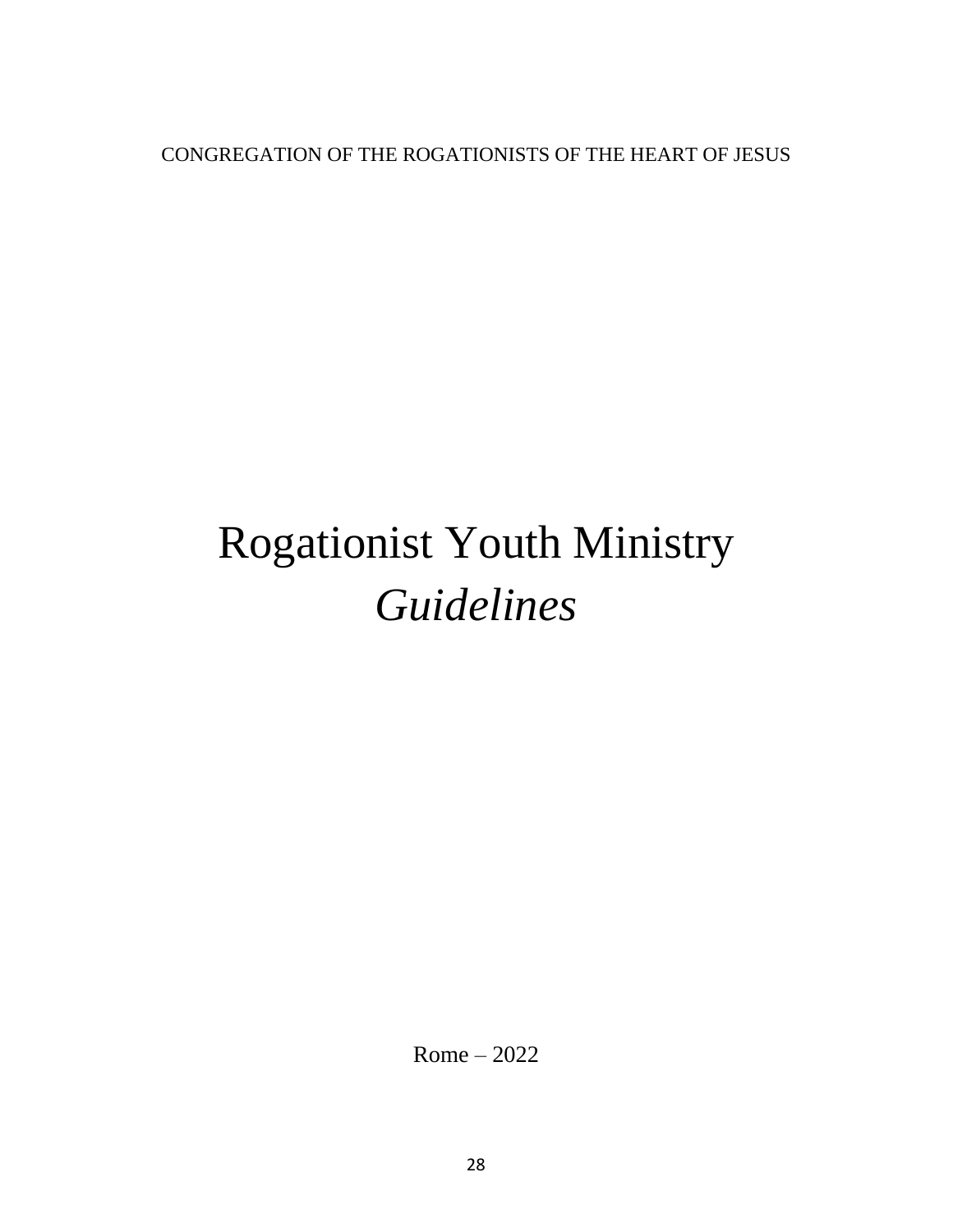Original title: *Pastorale Giovanile Rogazionista. Linee orientative*

Translation: Fr. Jose Maria Ezpeleta RCJ

Authorized for printing:

Fr. Bruno Rampazzo RCJ Superior General of the Rogationists of the Heart of Jesus

© Rogationists of the Heart of Jesus Commission on Translations Rome, January 6, 2022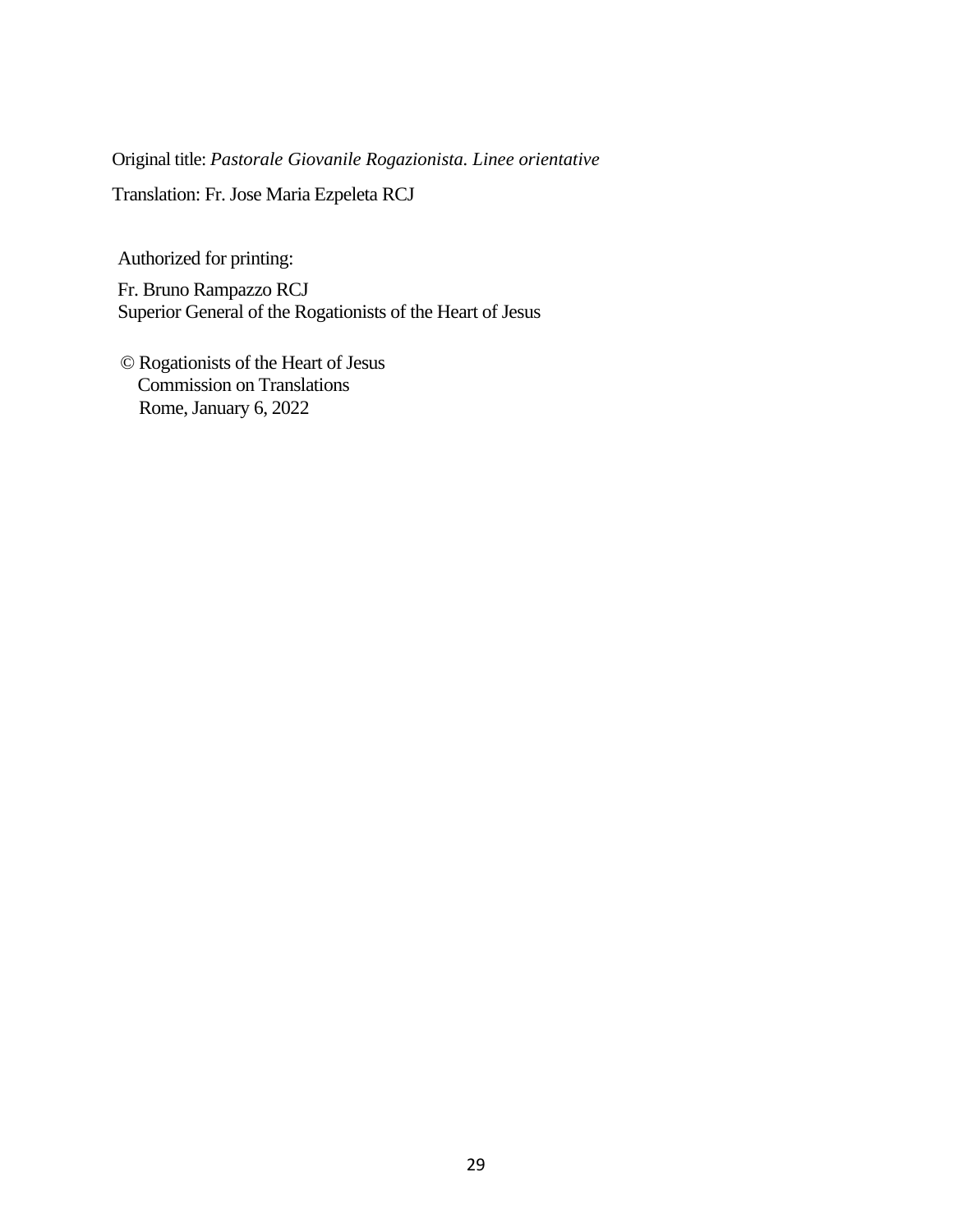#### PRESENTATION

We read about Father Hannibal, a young priest at the beginning of his mission, who on Easter Day 1878, was at the entrance to the Avignone District when he saw some young men passing by on their way home from Mass. Having greeted the Father, they were about to go on, but he stopped them with a wave of his hand and said to them: "My children, I need you... do you know this district?". "Yes, but it is so frightening to us...and who sets foot there?" they answered. In reality, however, they involved their companions and others, and so they organized raffles of statuettes and religious objects, which brought a little help to Father Hannibal.<sup>68</sup>

He had recently become the point of reference for a multitude of children, young and poor, in need of everything, and now in his mission, he asked for help from a group of youngsters. What was the logic in all this? There is none other than faith in the Lord's help, faith in the breath of goodness that is present in each person, the awareness that in order to regenerate society it is necessary to start with those who are called to renew it.

From a young age, Father Hannibal was familiar with dealing with children and adolescents, both in teaching and in catechism. His constant study of the charism of the Rogate made him aware that each person's life is a call, a vocation from the Lord, and that one's realization as men, as children of God, comes about when one attunes oneself to this call, accepts it, and embarks on one's own journey.

The salvation of souls in the Avignone District, therefore, had to begin with gathering the little ones, adolescents, and young people, listening to them, helping them to meet the Lord, to rediscover their own dignity as children of God, to learn to communicate as brothers, to open their minds to study, to prepare their own tomorrows by learning a profession. Working with young people, therefore, has been there since the beginning of the mission of Father Hannibal, transmitted to his spiritual sons and daughters.

Today, the society in which we live is considerably different, but the fundamental needs in this area of education, on the second thought, have not changed.

Here, then, are these *Guidelines for Rogationist Youth Ministry*, which are intended to help us revitalize our mission.

Let us be guided in this apostolate by the love and wisdom of Father Hannibal.

Rome, January 6, 2022 Epiphany of the Lord

> Fr. Bruno Rampazzo, RCJ Superior General

<sup>68</sup> Cf. TUSINO T., *Memorie Biografiche*, vol. I, Ed. Rogate (1995), p. 345.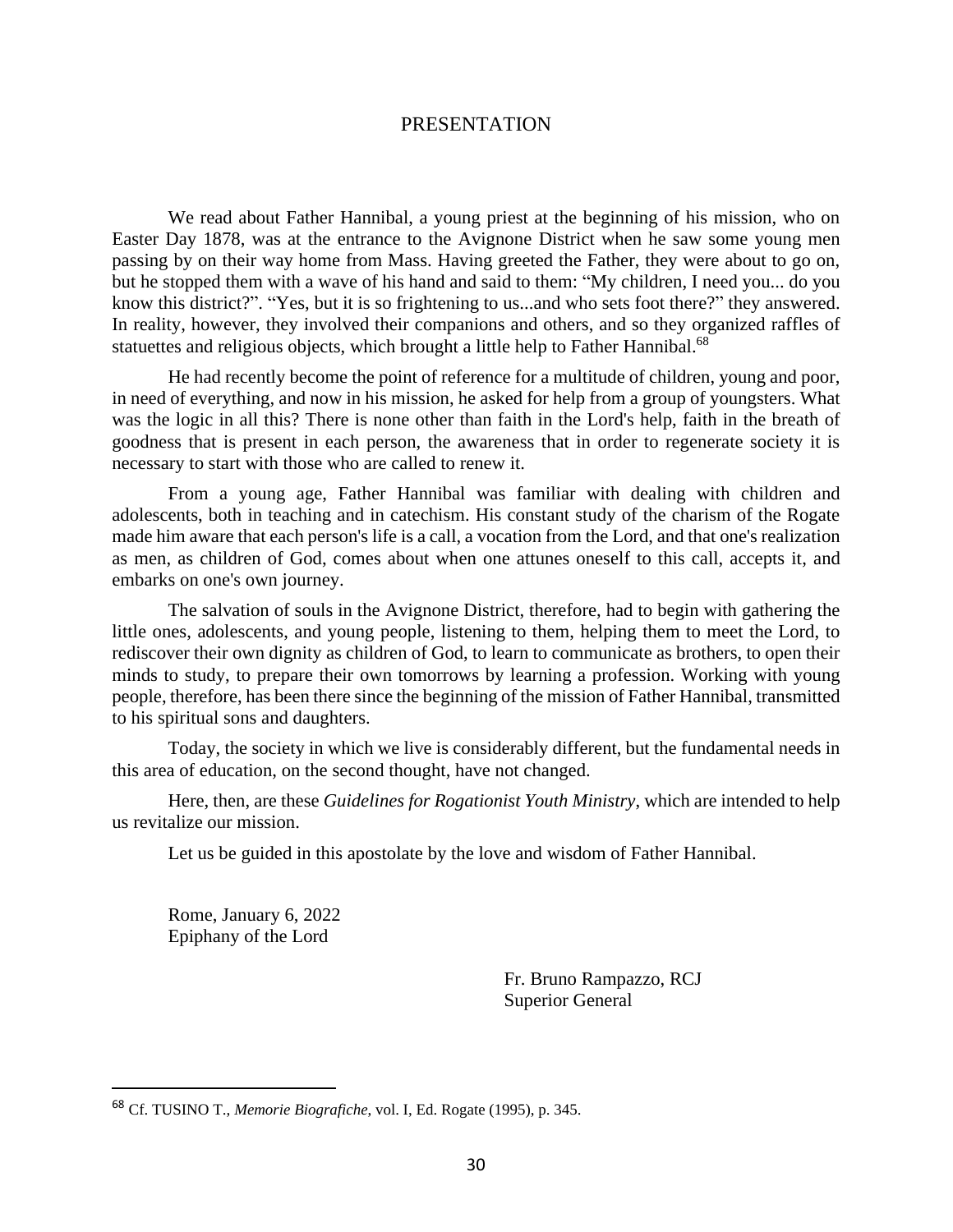*Let us live in the Church the mission of praying for vocations, especially for those places where good laborers are scarce, trusting in the Lord who can raise up children to Abraham even from the stones (cf. Mt 3:9). We work in full communion with the local Church in youth and vocation ministry. We do all we can for the promotion of all vocations. We pay special attention to vocations of special consecration for the Church and for the Institute.* 69

<sup>69</sup> Cf. *Constitutions*, art. 92.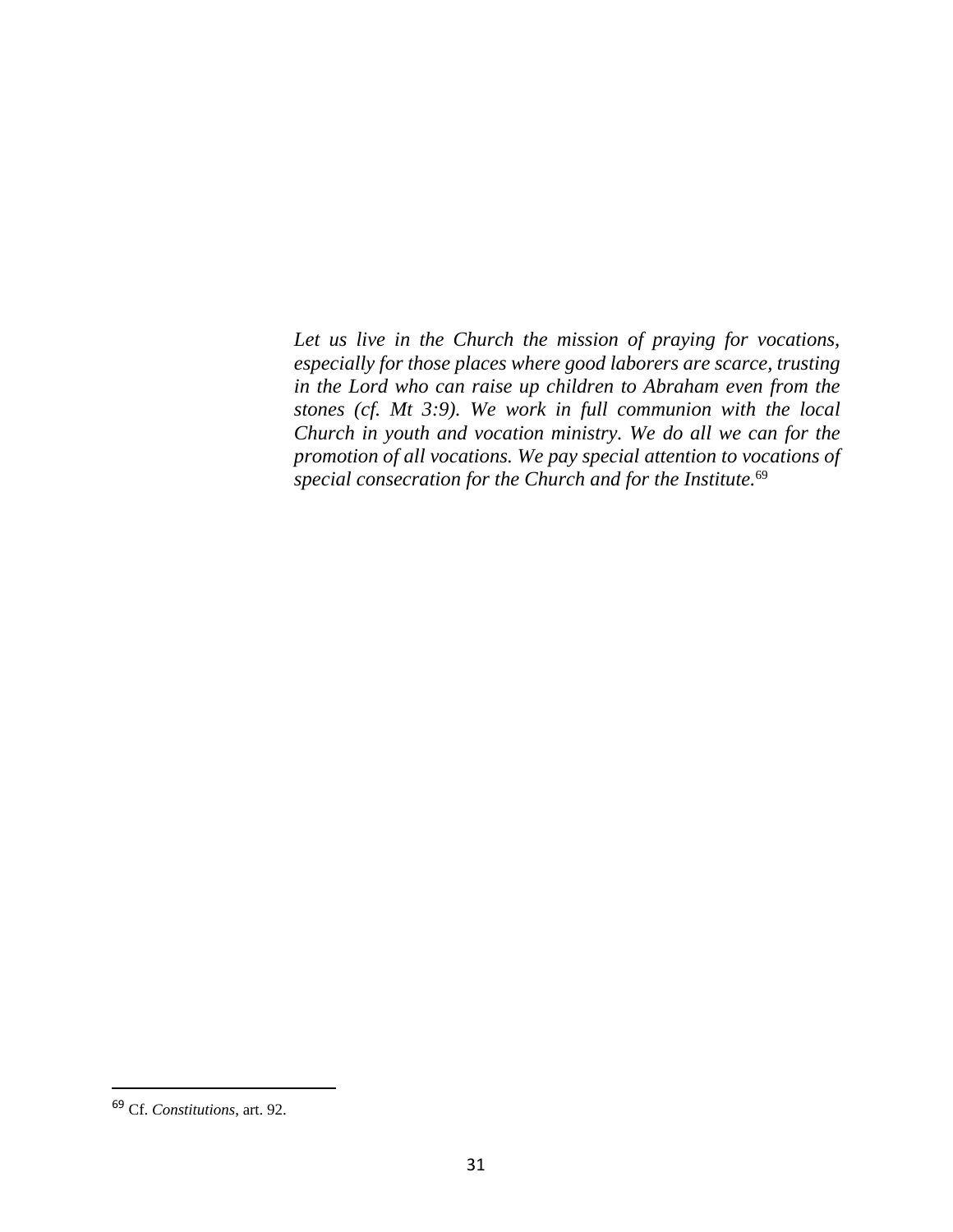# **CONTENTS**

#### Introduction

Chapter I

Principles of Rogationist Youth Ministry

- 1. Anthropological
- 2. Theological
- 3. Charismatic
- 4. Ecclesial
- 6. Pastoral

# Chapter II

Objectives of Rogationist Youth Ministry

**Objectives** 

The task of the General Government and Circumscriptions

#### Chapter III

Horizons and Challenges of Rogationist Youth Ministry

Reasons for hope - Lights

Situations that still challenge us - Shadows

#### Chapter IV

Lines of action to serve the Lord's "young" harvest

#### Conclusion

#### Appendix

St. Hannibal's Address to Young People, prophecy and harmony with the Synod of Bishops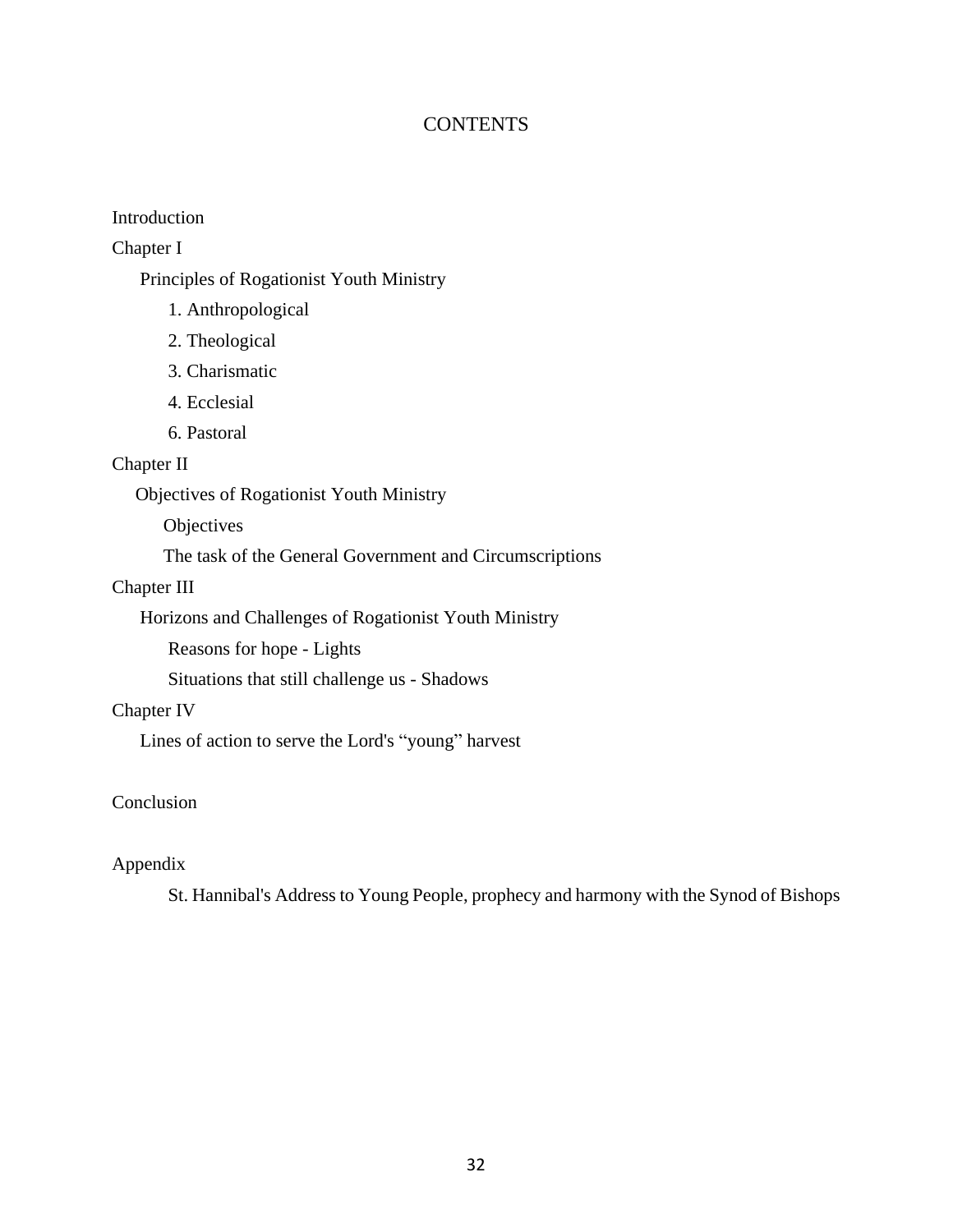#### INTRODUCTION

1. It is with joy and hope that we present the Document for the **Rogationist Youth Vocation Animation Service - Guidelines** - to all those who accompany and animate young people in the various geographical contexts where the Congregation operates in order to orient the various and beautiful initiatives that flourish in the Circumscriptions. These *Guidelines* are intended to be a reference point for the pastoral activity of Rogationists with young people, especially in parish communities, shrines, and in social-educational works.<sup>70</sup> The purpose is to provide general indications for the pastoral activity of the Congregation with young people, useful for a common endeavor, taking into account the cultural diversity of each reality and enhancing the talents and creativity of religious and laity who work with the Congregation and the Church in the service of evangelization and vocation accompaniment of youth.

2. We want to encourage each of the Rogationist Circumscriptions and each member of the Rogate Charismatic Family to approach and increase the service to the "young" harvest of the Lord.<sup>71</sup> We are all called to participate and build an authentic Rogationist Youth Ministry without losing sight of the ecclesial horizon. Young people thirst for healthy protagonism and desire spaces in our communities and works.

3. Young people, religious and all members of the Rogate Charismatic Family are interested in Rogationist Youth Ministry. Together, guided by those responsible for their respective areas, we are called to collaborate in their journey, to seek communion and effective coordination of activities, paying particular attention to the vocation awakening of young people and their gradual formation and insertion in the mission. The 12<sup>th</sup> General Chapter notes that "in our ministry to the young people, either in the field of education or animation, we are called to serve the plan that God has for the young generations; to be ministers of the timeless vocational dialogue: *"Master where do you live?" – "Come and see"* (Jn 1:38-39). While we accompany the young in their vocational quest, we are also committed to making them responsible for announcing the "Gospel of Vocation" to their peers. In fact, through the witness of their young lives, they show that the demanding word

<sup>&</sup>lt;sup>70</sup> This first Document on Rogationist Youth Ministry was drafted in response to the indications of the XII General Chapter and translated into Project 21, which appears in the General Government's programming for the six-year period. Cf. RAMPAZZO, B., *From Compassion to mission. Lines of Action of the General Government 2016-2022,*  Rome 2017, pp. 62-63.

<sup>&</sup>lt;sup>71</sup> "A 'charismatic family', which includes a number of Institutes which identify with the same charism, and especially lay faithful who feel called, precisely as lay persons, to share in the same charismatic reality." Cf. FRANCIS, *Apostolic Letter to all Consecrated Persons on the occasion of the Year of Consecrated Life*, Rome November 21, 2014, III, 1.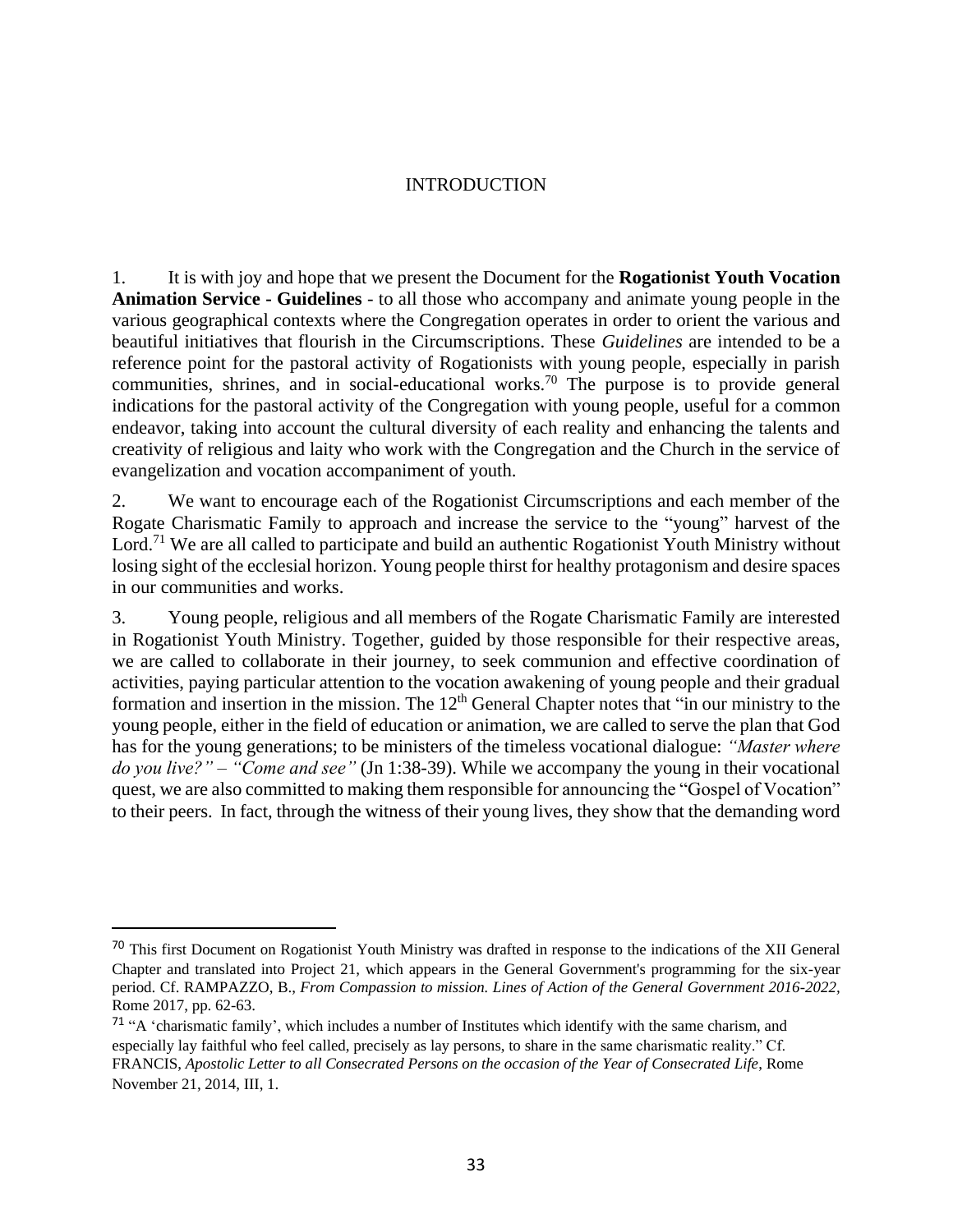of the Gospel can truly speak to young people, deeply motivate them, and be for them a fulfilling experience of happiness, within a project of commitment and service."<sup>72</sup>

4. **The Rogationist Youth Vocation Animation Service** is realized through the application of the principles, objectives, and strategies that appear in this document. These are general orientations that must be shared and enriched in the various Circumscriptions with special attention to the different cultural realities and their ecclesial expression.

<sup>72</sup> CONGREGATION OF ROGATIONISTS OF THE HEART OF JESUS, *Seeing the crowds, he felt compassion for them and said, Rogate. Our Charismatic Identity in Today's Challenges*, Document of the XII General Chapter, Rome, 2016, no. 75.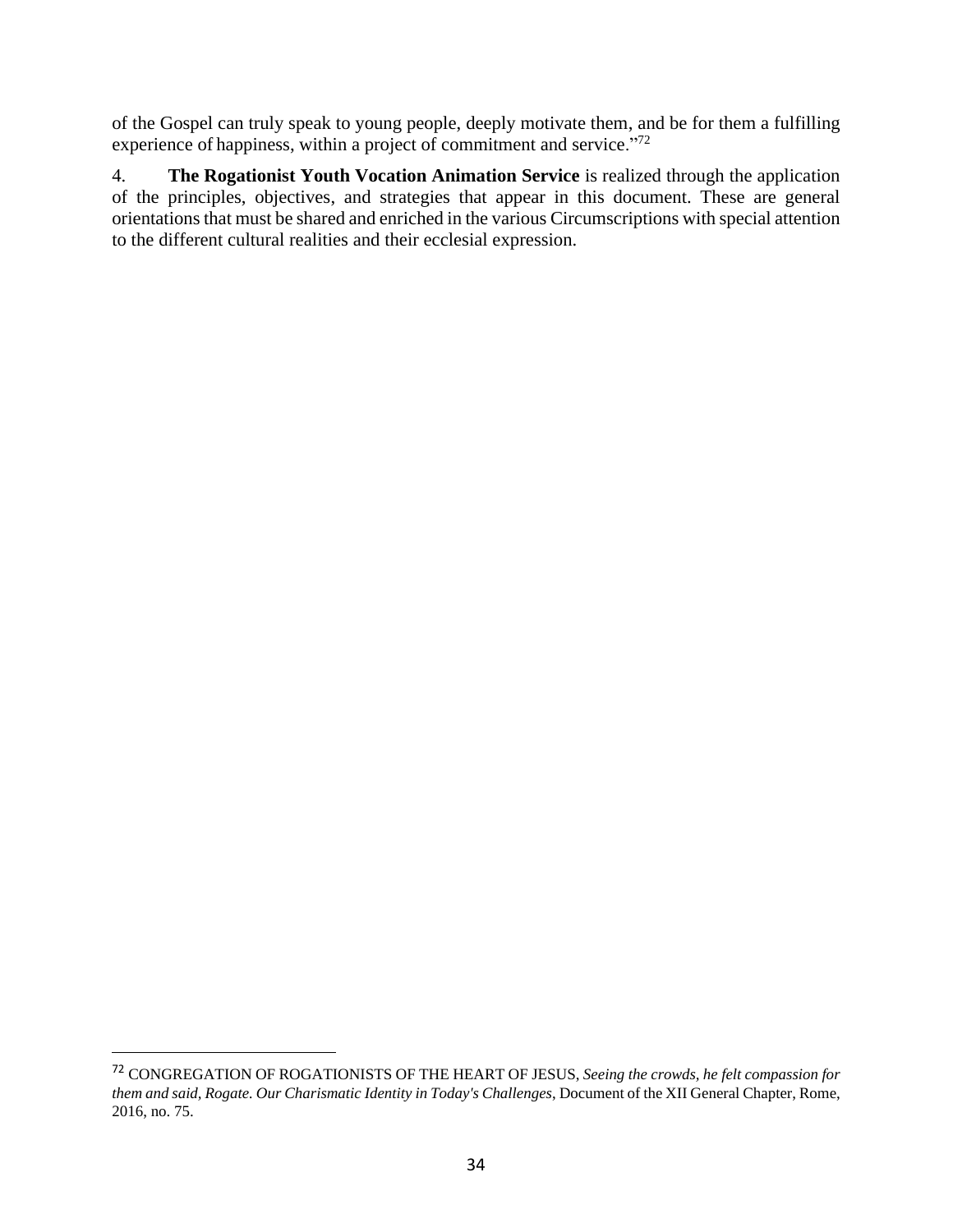#### CHAPTER ONE

# PRINCIPLES OF ROGAZIONIST YOUTH MINISTRY

5. The evangelizing and vocational activity of the Congregation is based on five principles that are at the foundation of Vocational Culture, "which translates into educating children and young people to become aware that they are personally loved and called by God."<sup>73</sup> These principles help us to make our contribution to the integral formation of young people who are ready for dialogue, balanced and respectful of their peers and of creation, in order to insert themselves in society as protagonists with an adequate human and religious preparation and Rogationist sensibility. The concluding document of the Synod of Young People reminds us that we cannot limit ourselves to saying that young people are the future of the world: they are the present, they are already enriching it with their contribution.<sup>74</sup>

6. **Anthropological Principle:** Life is a gift; it is a call from God. The Father calls us and no young person is without a vocation. "The discovery of life as a gift received from a loving and providential Father gives rise to surprise and wonder in the person. The result is a commitment to realizing God's plan, the gratitude for the communion of so many brothers and sisters in humanity, as well as the willingness to share to others the gift received. The challenge consists in announcing and giving witness to vocation as a 'gospel' of freedom and gratuity, by accompanying and supporting people in discovering being important and precious in the sight of God, called to live a life worthy of the children of God, in Jesus Christ."<sup>75</sup>

7. **Theological Principle:** God is the one who calls; he is the author of every vocation. And vocation is a call to communion with the Trinity.<sup>76</sup> Every vocation is linked to the initiative of the Father, to the mission of the Son, to the work of the Holy Spirit. As an invitation to an intimate relationship with the Trinity, vocation also appears as a call to holiness. It is an invitation to the fullness of Christian life and to the perfection of charity. Vocation is loving, serving, relating to the Trinity, meeting and living in communion with one's neighbor. It is a relationship. In Baptism, the source of every vocation, we are immersed in the Trinity and incorporated in the life of the Church. Vocations, a gift of the Father, are also a response to the prayers addressed to the Lord of the harvest: *Rogate*.

8. **Charismatic Principle:** The Rogate gives a distinctive character to our service to the "young" harvest of the Lord. The charismatic zeal, spirituality, and tradition, which for us goes back to the time of the Founder, gives flavor to the Rogationist Youth Ministry. "The Rogate" is our identity in the Church, the synthesis and measure of our spiritual life and apostolate. We have been entrusted with a "special vow", the vow of the "Rogate", so that this word may be known, welcomed, and lived by all. With this fourth vow, we want to "conform" our lives to the "Christ of the Rogate", to Jesus who commands prayer for the laborers of the harvest and he himself, as a

<sup>73</sup> Cf. *Constitutions*, art. 70.

<sup>74</sup> Cf. *Christus Vivit,* no. 64.

<sup>75</sup> Cf. *Seeing the crowds*, no. 14.

<sup>76</sup> Cf. *Lumen Gentium,* no. 4.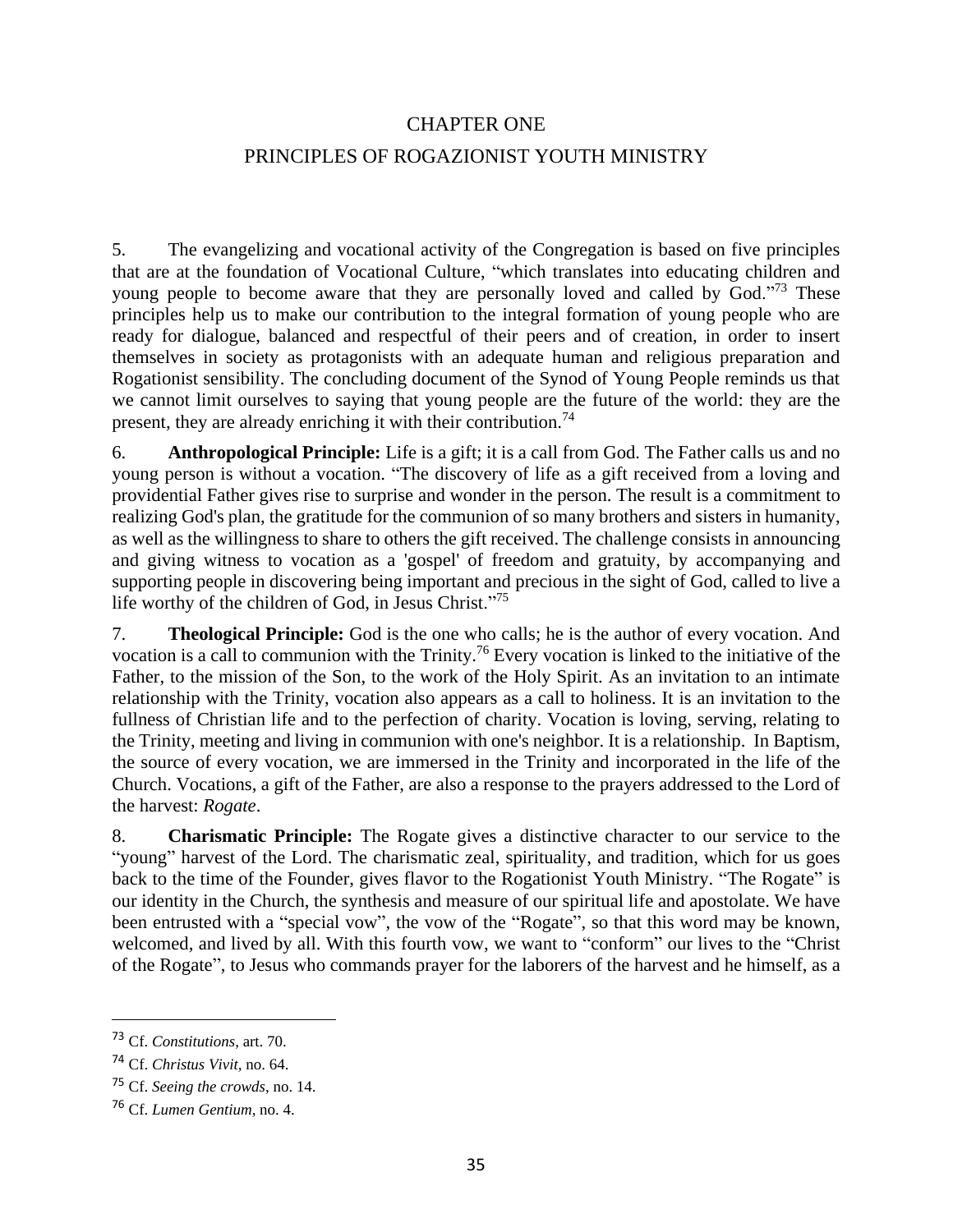true laborer of the harvest, feels compassion for the people and care for their needs, announces the Gospel of the Kingdom, and cures their infirmities.<sup>"77</sup>

9. **Ecclesial Principle:** The Church is the community of the called, the assembly of those summoned by the Lord who, in his Spirit, are enriched with charisms and ministries. From the beginning, men and women have professed the evangelical counsels in the *sequela Christi.* Jesus sends his disciples to continue his mission. Evangelizing is the vocation of the Church, called to be a sign of God for young people so that they may perceive themselves as beloved children, called and sent by the Father to build the Kingdom. As a Congregation, we want to find ways to foster the evangelization of young people, which implies above all the witness of life and the proclamation of Jesus Christ. We are laborers in the Lord's young harvest who are called to participate in the mission of the Church in order to transform it and be "salt and light" in society.<sup>78</sup>

10. **Pastoral Principle:** The Congregation's youth ministry is a privileged instrument of mediation between God and the person called. The evangelization of young people is close to the heart of Rogationists. The young people we accompany will not only prepare a new society but also the present and future of our religious family. They have the right to receive the "Gospel of vocation", to be introduced to the religious experience, to meet the Lord of the harvest, and to deepen the spirituality of the Rogationists. We, consecrated to Christ of the Rogate, want to welcome young people into our communities, to communicate to them the Good News of the Rogate, to present our works and the mission of the Institute, and to accompany them with appropriate pedagogy.<sup>79</sup>

<sup>77</sup> Cf. *Seeing the crowds*, nos. 52-53.

<sup>78</sup> Mt 5:13-16.

<sup>&</sup>lt;sup>79</sup> In this time of great challenges and hopes, St. John Paul II wrote: "Therefore, the Church of the Third Millennium will need to encourage all the baptized and confirmed to be aware of their active responsibility in the Church's life. Together with the ordained ministry, other ministries, whether formally instituted or simply recognized, can flourish for the good of the whole community, sustaining it in all its many needs: from catechesis to liturgy, from the education of the young to the widest array of charitable works. Certainly, a generous commitment is needed — above all through insistent prayer to the Lord of the harvest (cf. *Mt* 9:38) — in *promoting vocations to the priesthood and consecrated life*." Cf. *Novo Millennio Ineunte*, no. 46.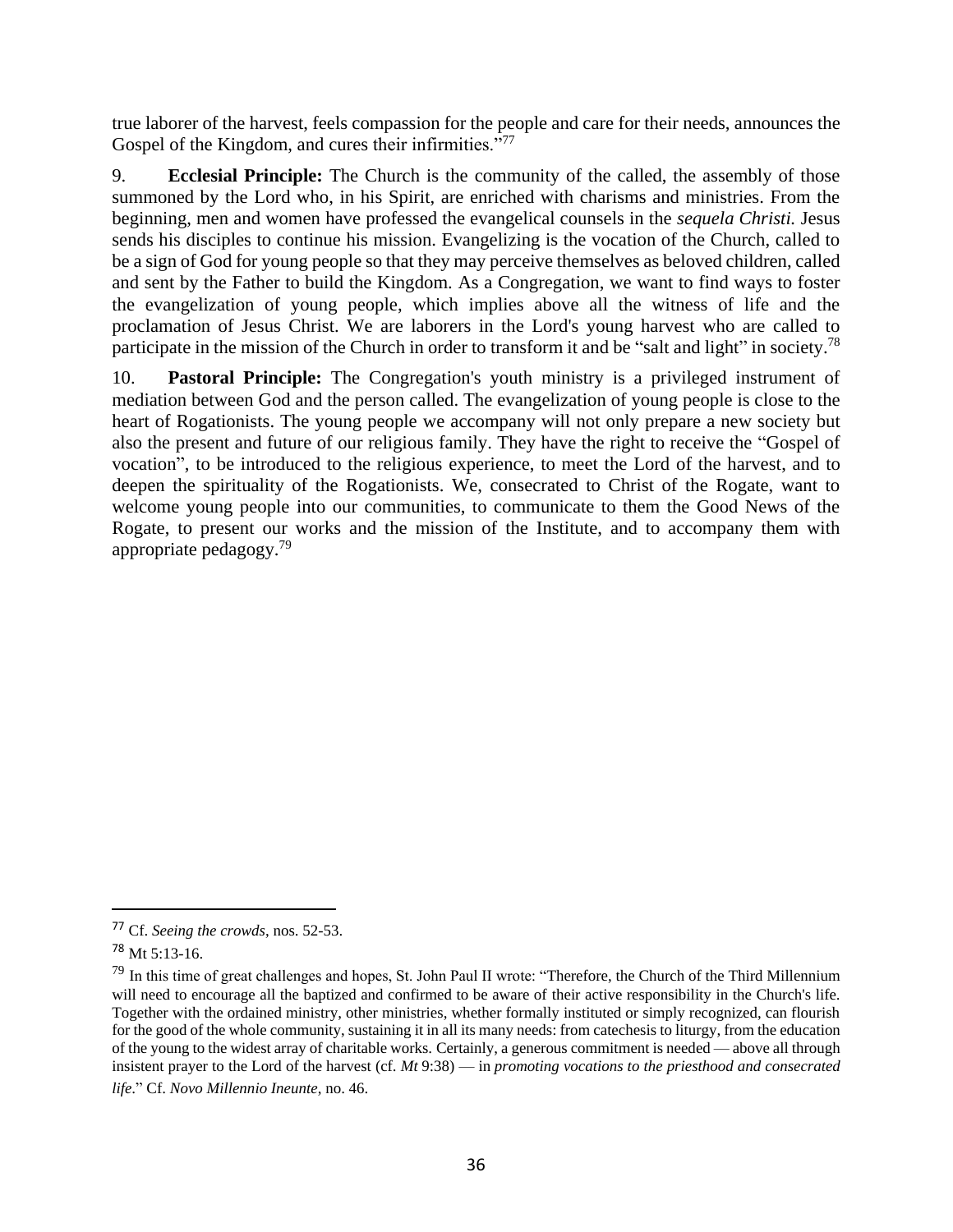#### CHAPTER TWO

#### OBJECTIVES OF ROGATIONIST YOUTH MINISTRY

11. Witnessing to, proclaiming, and praying the "Gospel of the Vocation" and living enthusiastically the gift of one's vocation within our communities and works is the great contribution of Rogationists to the evangelizing mission of the Church and, in particular, of young people.<sup>80</sup> "The proclamation of the 'Gospel of Vocation' takes place first of all with a credible and enthusiastic witness of life."<sup>81</sup> From this horizon of the witness of a consecrated life directed to the cause of the Kingdom in the perspective of the charism of the Rogate and in the footsteps of the holy Founder, we present the main objectives of the pastoral care of Rogationist Youth.

#### 12. **Objectives**:

Each Rogationist Religious Community is called to welcome young people with respect for their diversity, presenting the beauty of fraternal life and committing itself to:

- Evangelize and promote a vocational culture taking into account the multiple identities of contemporary youth.

- Collaborate in the human and Christian formation of young people within the horizon of the Rogationist charism and spirituality.

- Raise the awareness of young people to the beauty of life understood as a gift, vocation, and mission in the Lord's harvest.

- Promote formation itineraries that favor the integral, gradual, and progressive growth of young people in faith and in their vocation journey.

- Make known the person of St. Hannibal, his life, charism, and mission, as well as the lives of other models of the Family of the Rogate.

#### **13. Task of the General Government and Circumscriptions**

To achieve these objectives, it is indispensable that the General Government accompany the Circumscriptions in the task of

a) Promoting this Rogationist apostolate.

b) Coordinating the Rogationist Youth Ministry with the accompaniment of the General Councilor and the Circumscription Councilors, involving the participation of young people from different geographical areas.

<sup>80</sup> PONTIFICIA OPERA PER LE VOCAZIONI ECCLESIASTICHE, *New vocations for a New Europe*, Final Document of the Congress on Vocations to the Priesthood and Consecrated Life in Europe, Rome 5-10 May 1997, no. 31.

<sup>81</sup> Cf. *Seeing the crowds*, no. 20.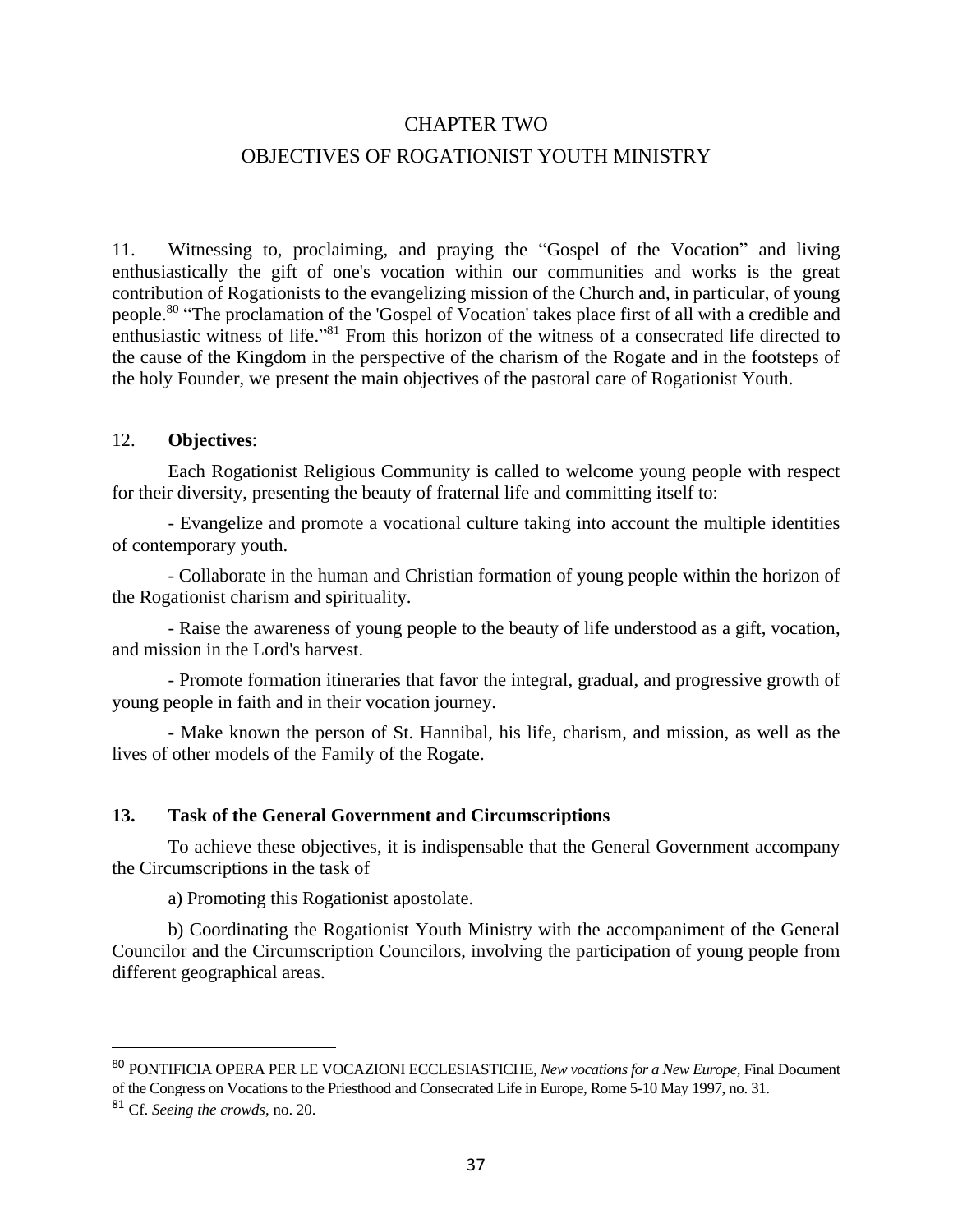c) Creating a coordination team within the Circumscriptions to accompany Rogationist Youth Ministry with the participation of parish priests, vocation promoters, laypeople, etc.

d) Raising awareness in religious of the importance of welcoming and accompanying young people by including them in the apostolate of the community.

e) Motivating religious to serve in the spiritual direction of young people.

f) Encouraging the formation of religious in academic areas to express the service of Rogationist Youth Ministry and to meet in a qualified and appropriate way the needs of this work of evangelization and vocation.

g) Identifying physical spaces to accommodate youth and monitoring their activities.

h) Dialoging with the youth in order to elaborate projects and objectives for evangelizing and vocational action with our communities and works.

i) Promoting organized programs that favor the gradual and progressive growth of young people in the faith and in their vocation journey.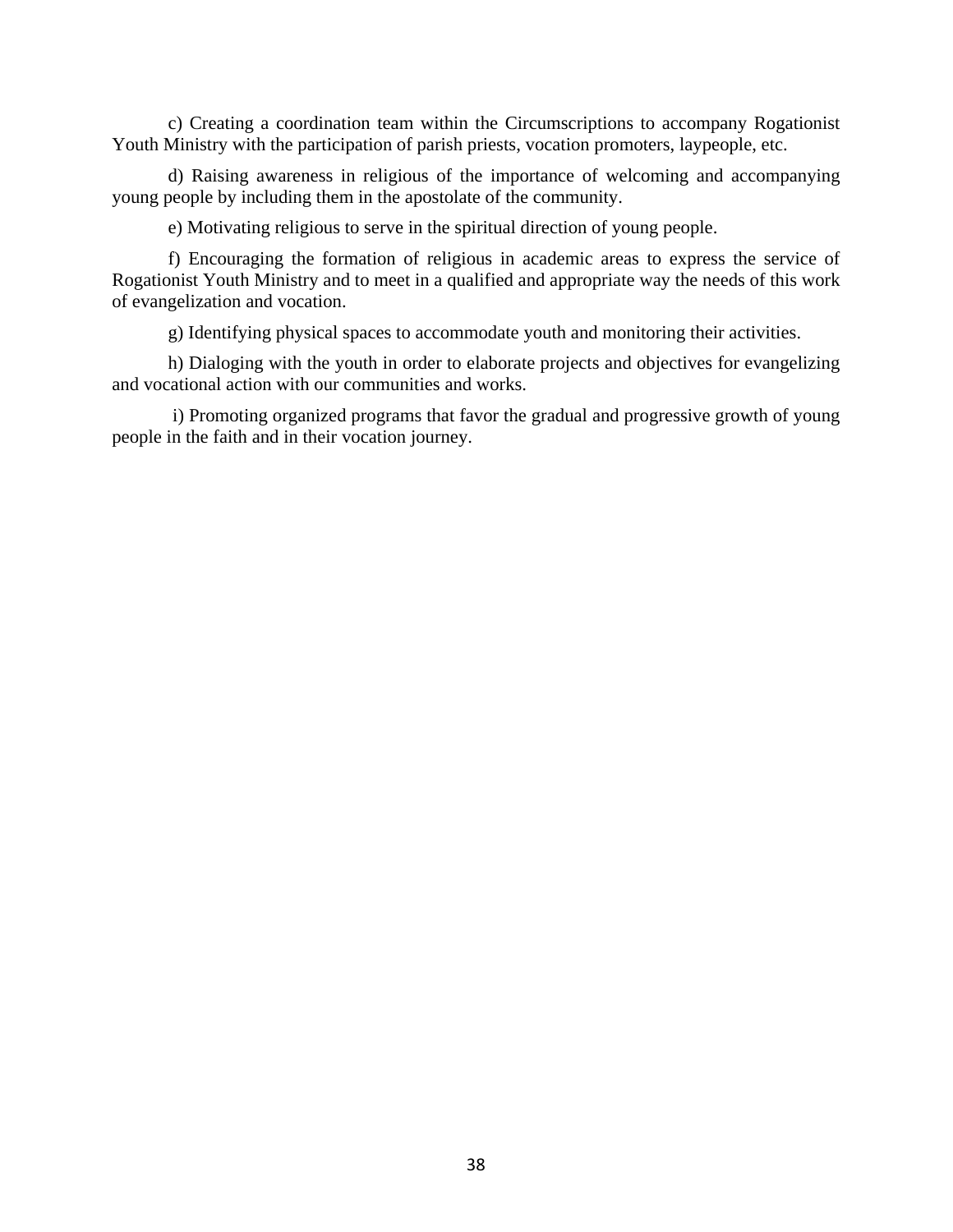#### CHAPTER THREE

# HORIZONS AND CHALLENGES OF ROGAZIONIST YOUTH MINISTRY

14. Rogationist Youth Ministry is a privileged evangelizing and ecclesial activity because it is an instrument of mediation between God who calls and the young person who hears the call. It is a vocational service offered to young people to discern their vocation in order to arrive at a generous response to the Lord. In this ministry, we present the charism of the Congregation to young people, and with them, we pray and live the zeal of the Rogate according to the example of the holy Founder.

15. The witness of the consecrated and fraternal life of Rogationists committed to following the Lord of the harvest in prayer and in socio-educational works is in line with the deepest aspirations and needs of young people. This example of evangelical life gives credibility to the mission of the Rogationists, recalls the holiness of St. Hannibal Mary, and inspires young people to accept God's call and follow Jesus.<sup>82</sup>

16. In the Circumscriptions, although not systematically, many activities are carried out with young people, both within parish communities and shrines, and in social and educational works. In this context, we want to highlight some lights and shadows that concern Rogationist Youth Ministry.

#### **17. Reasons for hope - Lights**

a) A renewed awareness of the need to invite and involve young people in the activities of religious communities, to motivate them to commit themselves to prayer groups for vocations, to awaken them to social commitment and, when possible, to involve them in the works of the Congregation.

b) The significant participation of seminarians and young religious in the service of youth animation that effectively contributes to the development of Rogationist Youth Ministry.

c) The growing awareness among religious of the need to promote an adequate Rogationist Youth Ministry through collaboration and coordination at all levels: provincial, regional and local.

d) The commitment of young religious and many lay people of the Rogate Charismatic Family who are involved in the service of young people, who approach our works and communities, and to whom we present the charism of Rogate and the person of the Founder.

e) The expectation and readiness of young people to embrace the charism and message of the Rogationists. Many are impressed by our simple and fraternal way of life and appreciate the openness and good will of the religious who accompany them in their vocation discernment and various activities.

<sup>82</sup> Cf. *Constitutions*, art. 93.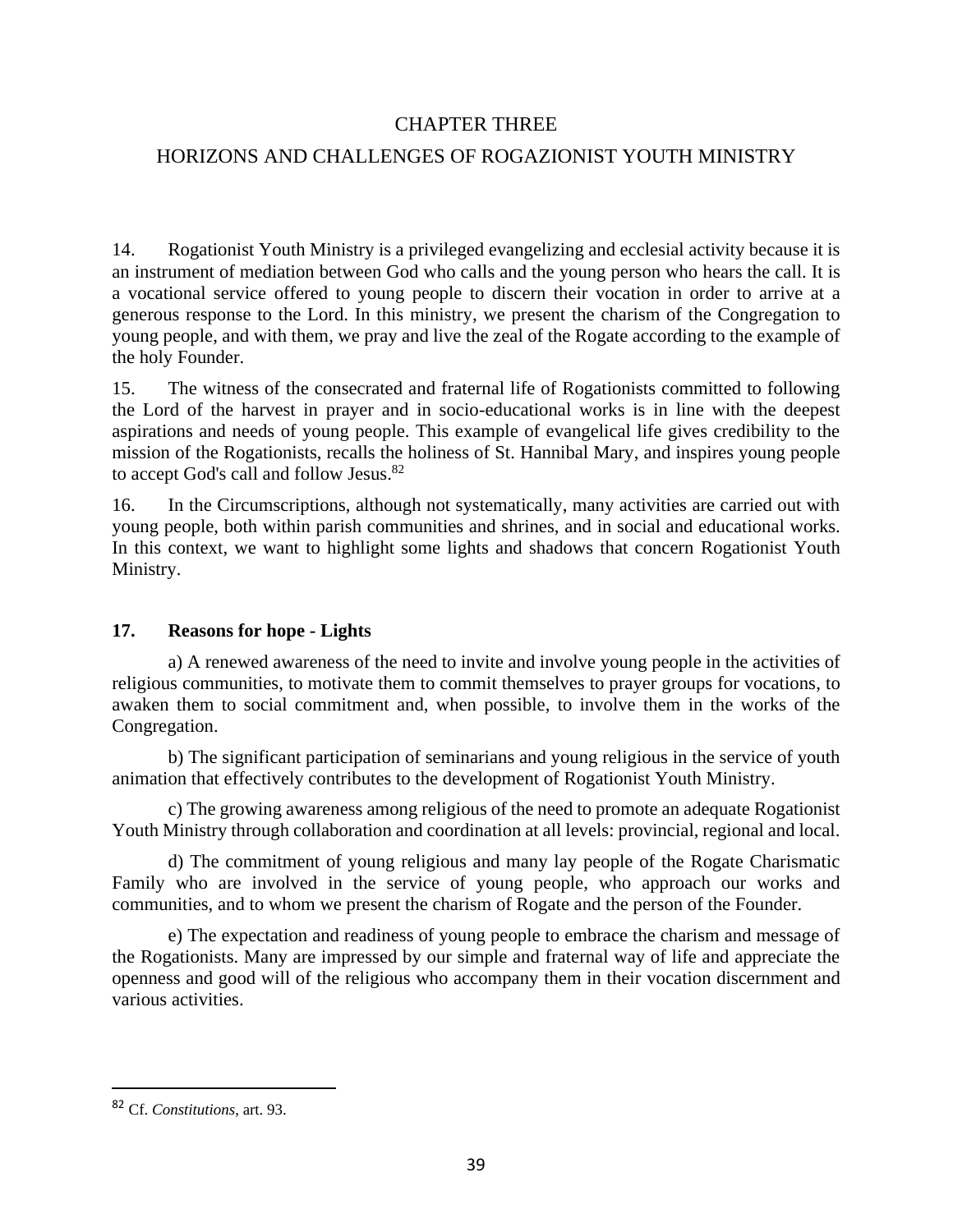#### **18. Situations that still challenge us - Shadows**

a) The challenge of awakening in all religious a commitment to young people, approaching them and welcoming them into our communities.

b) The need to overcome a certain pessimism and paralysis in the face of the challenges that young people experience and to go beyond a mentality that looks at numerical results.

c) The need to develop collaboration among the various levels of coordination of the Congregation (General, Provincial and Local) and to integrate the various initiatives and activities that take place in the communities together with young Rogationists.

d) The insufficient commitment to the flourishing of a vocational culture in our apostolate and mission, especially among youth.

e) The insufficient insertion of members of the Charismatic Family of the Rogate in the national, diocesan, or sectorial organs and ministries of youth ministry.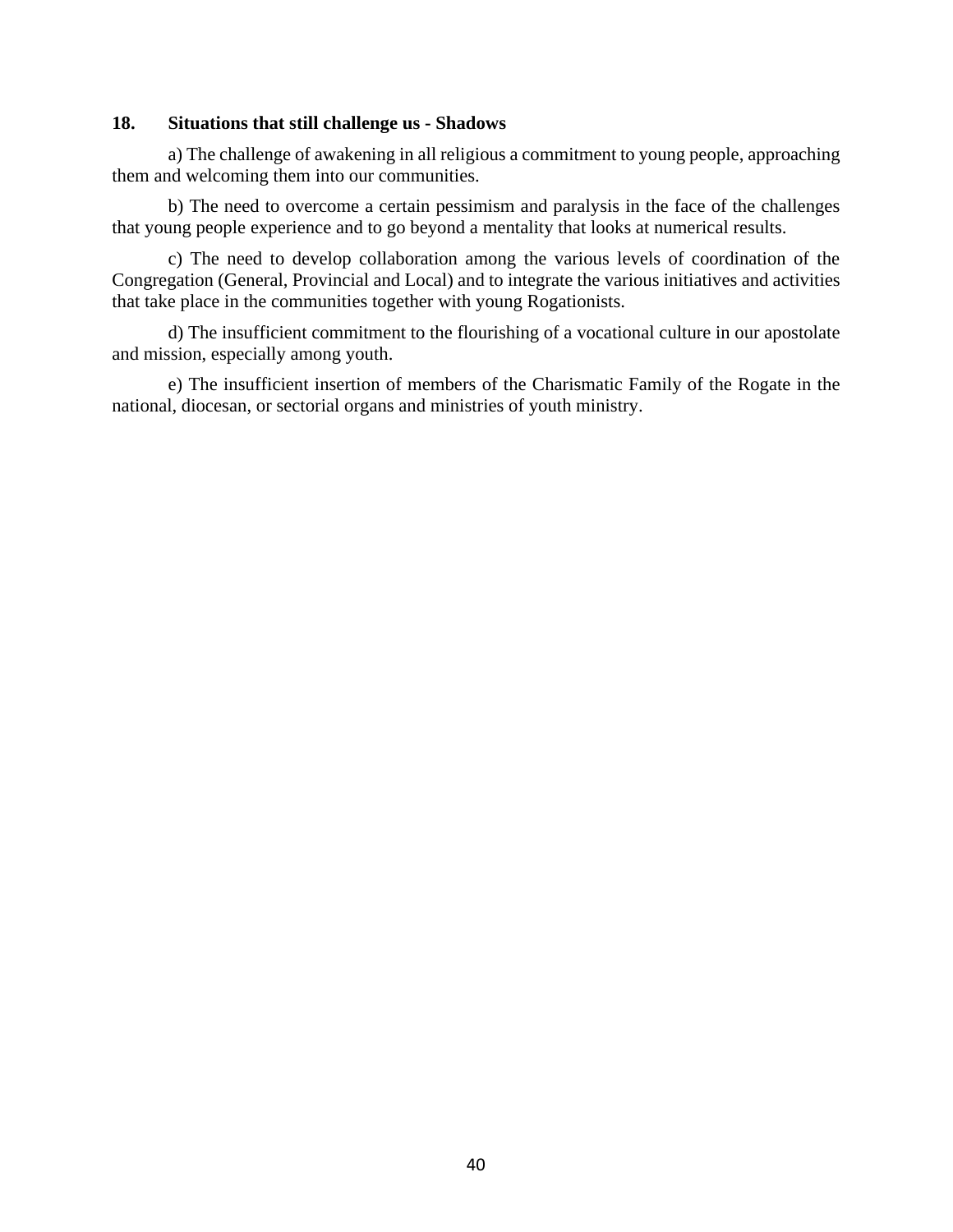#### CHAPTER FOUR

# LINES OF ACTION TO SERVE THE LORD'S 'YOUNG' HARVEST

19. In serving the Lord's "young" harvest, Rogationists are careful to integrate the various segments and forces within the Circumscriptions with a view to the formation, accompaniment, and animation of the youth. Importance should be given to a collaborative service for an adequate spiritual and charismatic formation of young people who are called to be protagonists of their evangelization, as Pope Francis reminds us: "The best instrument for evangelizing young people is the young people themselves."<sup>83</sup>

20. In increasing these pastoral lines, we need to consider the reality of the virtual world and the internet. Social networks, with their possibilities and limitations, are a new way to communicate, create, and deepen bonds. Young people spend a great deal of time online accessing information and relating to other people. Virtual reality allows us to reach a large number of young people and is an excellent means of evangelization, promoting and animating vocations, and helping us spread the charism of the Rogate and the figure of the Founder. Virtual space allows for interaction with young people, helps them in their vocational process, accompaniment and discernment, and offers many opportunities for Rogationist Youth Ministry.

21. Rogationist Youth Ministry contributes to the Christian formation of young people, with particular attention to Christian initiation, which finds its culmination in the Eucharist. In the task of accompanying young people, the importance and value of the sacrament of reconciliation and spiritual direction are emphasized. Aware that there is no youth ministry without prayer, the promotion of devotion to the Virgin Mary, Mother of Vocations and Queen of the Rogate, to all the Saints, and the love and study of the Word of God (Lectio Divina).

22. In order to achieve the objectives and in view of a solid evangelizing and vocational action for young people, the following proposals and strategies should be taken into consideration:

a) Organize meetings of the Rogationist Youth Ministry in the different areas of the Congregation.

b) Encourage formation and animation activities for young people with the participation of the various sectors of the Circumscription.

c) Intensify the life of prayer and multiply prayer groups for vocations, with particular attention to the participation of young people.

d) Encourage moments of fraternity, sharing, and celebration with young people who are close to our communities and works.

e) Reawaken the missionary sensitivity of young people and encourage missionary experiences in our works, especially those "on the periphery".

<sup>83</sup> FRANCIS, *Homily of the Holy Father at the Mass of the XXVIII World Youth Day*, Copacabana Promenade, Rio de Janeiro, July 28, 2013.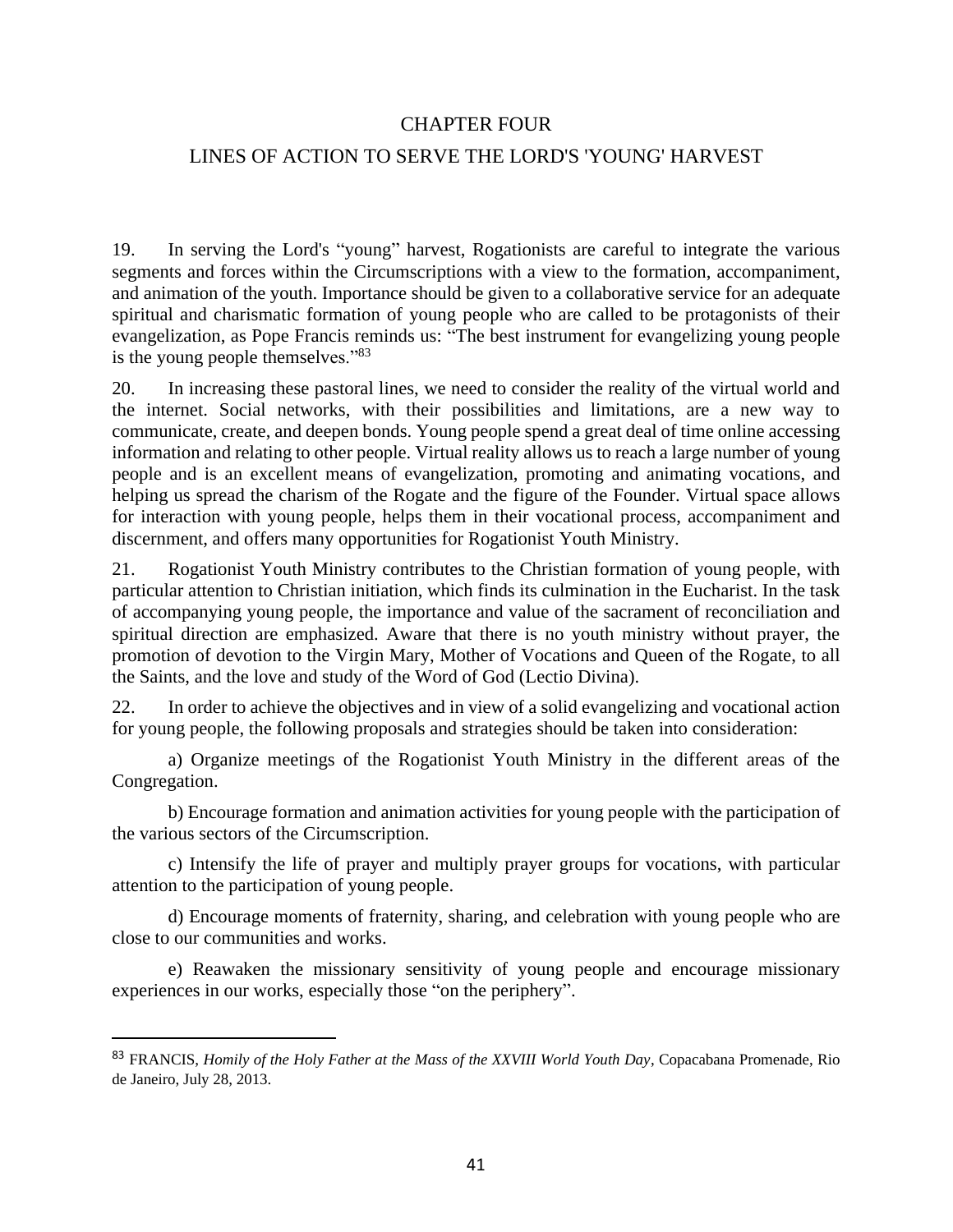f) Promote formation meetings with leaders of youth groups, vocation promoters, parish priests, educators of social-educational works, in view of the development and consolidation of Rogationist Youth Ministry in the Circumscriptions.

g) Promote meetings among local communities to support the spiritual and charismatic formation of young people.

h) With the help of Rogate Centers, develop prayer and reflection aids that are attentive to the reality of youth.

i) Offer opportunities for young people to participate in volunteer activities with Rogationist communities.

j) Encourage the participation of parents and families of young people in Rogationist activities and missions by creating opportunities for them to learn about the personality, history, life, and charism of the Founder.

k) Care for the formation of young volunteers, especially in the context of the charism and mission of the Congregation.

l) To integrate the various bodies of the Rogationist Youth Ministry into the Pastoral Ministry of the Church at the national and local levels, and to collaborate with other religious families.

 m) Offer young people the opportunity to know and experience the contemplative dimension of the charism.

n) Organize at the zonal, circumscriptional, and congregational levels a "Year of Rogationist Youth".

o) Enhance the study of the Word of God, *Lectio Divina*, catechesis, and sacramental life as strong moments for the formation of Rogationist Youth.

p) Stimulate the study and devotion of St. Hannibal and other models of the Family of the Rogate.

q) Offer on the websites of the Circumscriptions, or create a special virtual space for the Rogationist Youth Ministry, and similarly in the virtual environments of socio-educational works, seminaries, and parishes.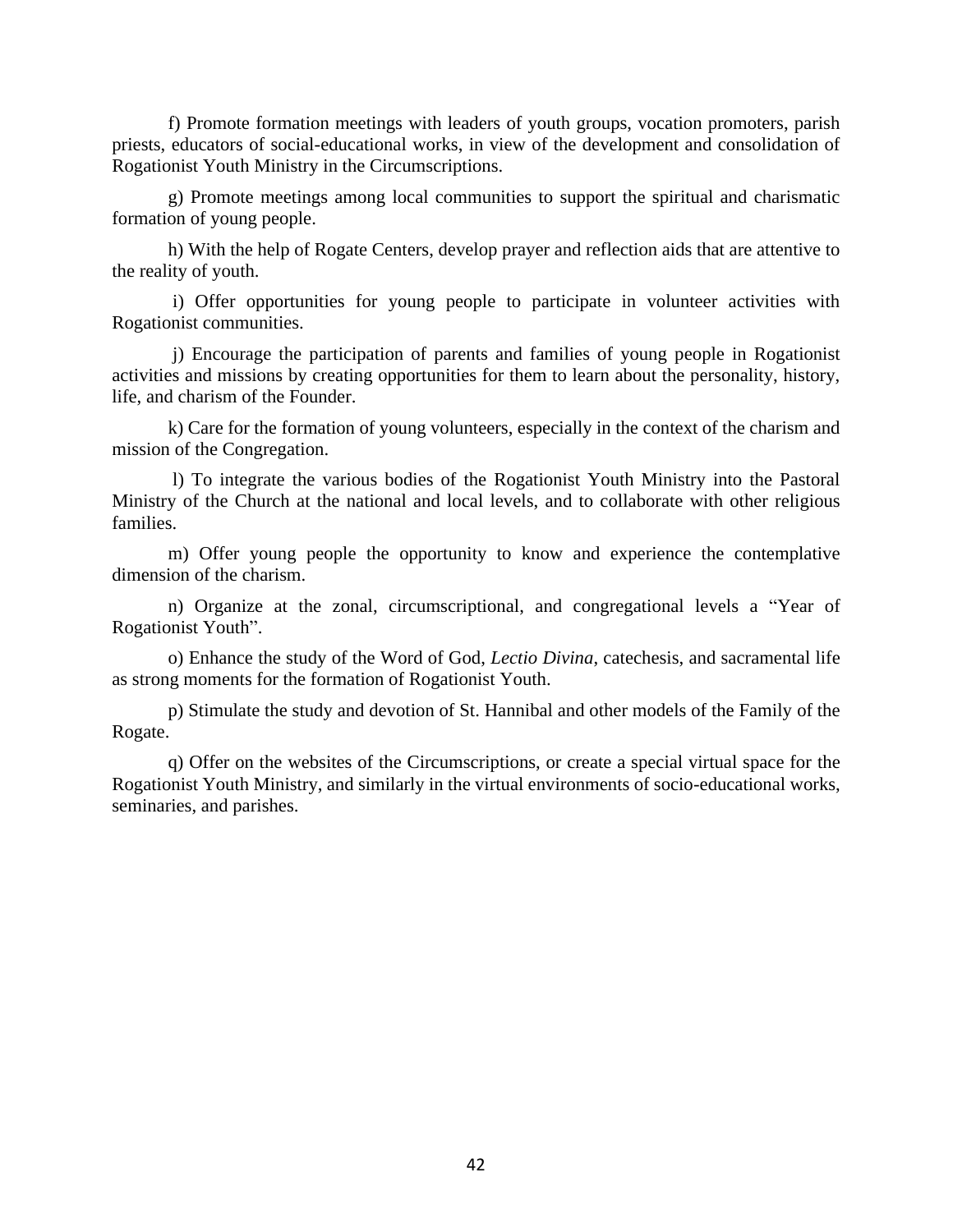# **CONCLUSION**

23. The mission of Rogationist Youth Ministry is to care for and assist the integral development of young people within the horizon of the charism and spirituality of the Rogate. Pastoral ministry has a formative character in the sense that it promotes the integral growth of the young person and his social and ecclesial insertion. At the same time, it fosters an ongoing dialogue with God, who calls and expects a generous response from the young person.

24. For Rogationists, youth ministry is part of the vocation culture and is understood as a service of education in the faith of young people in order to foster a process of human, Christian, and vocational maturation. Vocation is the following of Jesus Christ. Pastoral ministry, then, must lead to a personal relationship with Him so that young people may conform their desired personal development to Him and find in Him the unifying center of their lives.

25. Another particularity of Rogationist Youth Ministry is that it proposes a path that helps young people to personalize their faith and the values of the "Gospel of vocation". From the beginning, Rogationist Youth Ministry has been oriented toward making young people attentive to the Lord's call and ready to respond in communion with the entire Family of the Rogate. Young people should be accompanied so that they may discover the gift of God in their lives (viz. faith, belongingness to the Church, specific gifts, their own vocation-mission) and they should be helped to recognize, develop, and put this gift of God, their vocation, at the service of the community.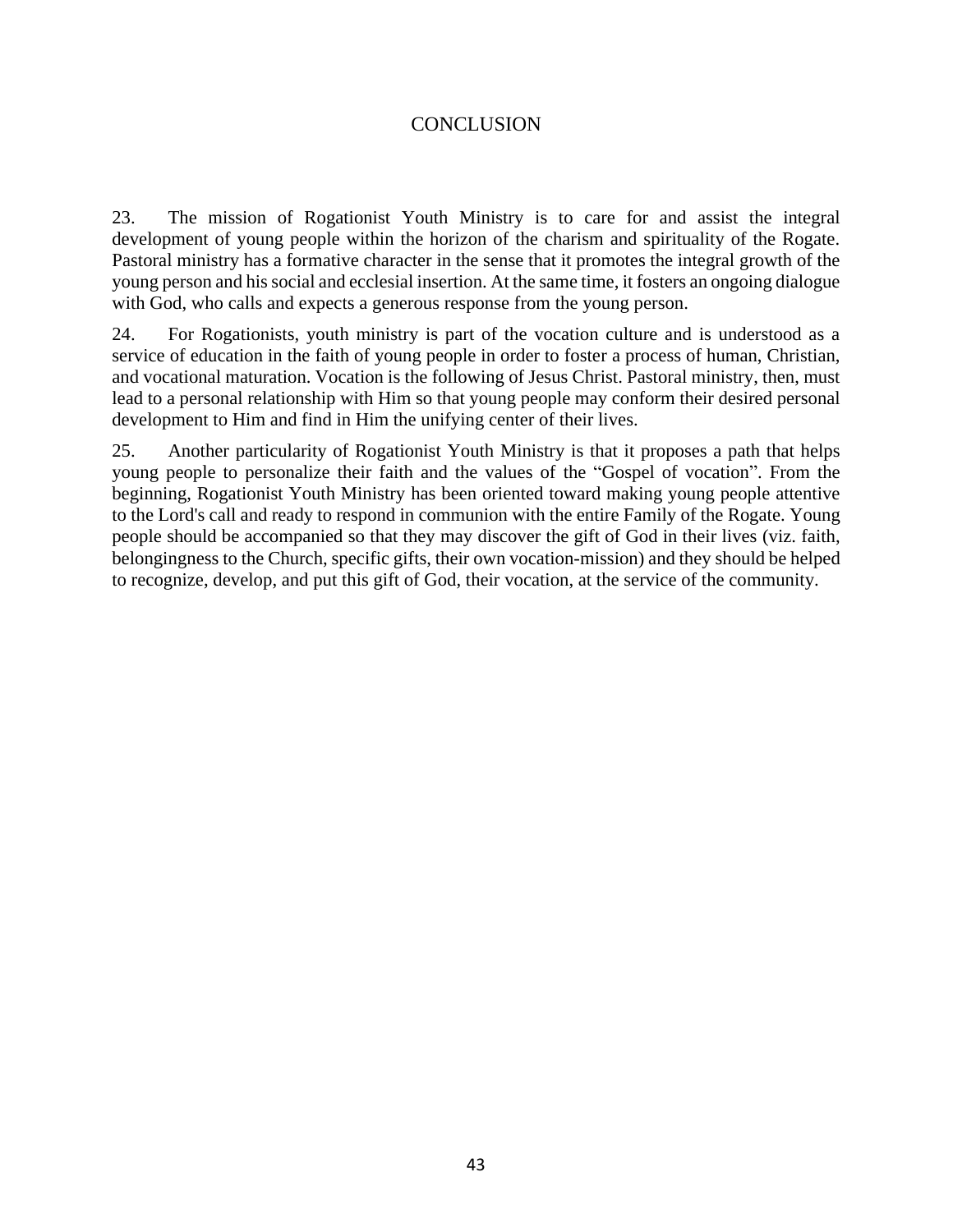#### Appendix

# DISCOURSE OF SAINT HANNIBAL TO THE YOUNG, PROPHECY AND HARMONY WITH THE SYNOD OF BISHOPS

With reference to the Synod of Bishops, which reflected on the theme: "Youth, faith, and vocation discernment" (Rome, October 2018), we present a summary of the speech delivered by St. Hannibal Mary Di Francia, father of the poor and apostle of vocations, addressed to the youth club of Catholic Action in Messina, Sicily, on June 25, 1889. Two years later, Pope Leo XIII published the social encyclical on human labor entitled *Rerum Novarum*. During this period, Italy was experiencing its "resurgence" with serious social problems and clear persecution of the Church. The relevance of St. Hannibal's speech in the face of the social and cultural reality of youth and its harmony with the teaching of Pope Francis is striking.

We report synthetically that address to young people.

"My dear young people, if there is a spectacle of faith and virtue that most attracts admiration and praise today, it is precisely that of seeing young people, who, in the heat of youth, in the flower of their years, in that age which is all impetus and fervor, in which the seductions of the world and the stimuli of the passions are felt most keenly; to see them, I say, join together in holy society, to unite as one man to make a public profession of Catholic principles, to confront all present-day errors, to declare themselves openly Catholic, to confront all present-day errors, to declare themselves openly faithful and devout children of the Holy Church, to perform acts of Christian piety, to declare themselves faithful and devout children of the Holy Church, perform the acts of Christian piety, caring nothing for the sneers, contempt or persecution of today's century. What more beautiful and admirable spectacle than this? Oh, my dear young people! there are no words that suffice to praise your faith and the public profession that you make of it [...] you are the dearest children of the Holy Church, the object of particular pleasure in the heart of the Supreme Pontiff [...] you are his joy and his crown, and, what is more, you are the beloved children of the Heart of Jesus! My dear young people, no society can exist where it lacks those rules, those principles, which form a vital part of its existence. [...] You have gathered together to fight against the world: and you fight it with the public demonstration of your faith, with the press, with your words, with your efforts in the elections; you have put yourselves in perfect antithesis with the world [...] it is not only the present age, and it is not only the world that is the enemy that every young Catholic must fight to save his Faith, to achieve the goal of his existence, to be victorious in the great struggle of life and be saved! No, my dear ones! there are other enemies: powerful enemies, however hidden; enemies that are not outside us, but are within us; enemies that do not come to provoke us to battle, but to entice us to enjoy; dangerous enemies, deadly enemies, enemies that too often alas! make a prey of souls! And such enemies are the passions. [...] These passions, my friends, these hidden enemies, which you carry within yourselves. You must be on your guard with much more vigilance than with the enemies that attack you from the outside: lest while you are fighting bravely on the battlements of the fortress, your internal enemies betray you and deliver you into the hands of external enemies. And to go out of metaphor, my dear ones, unfortunately, it happens that young people who fought against today's errors and with the press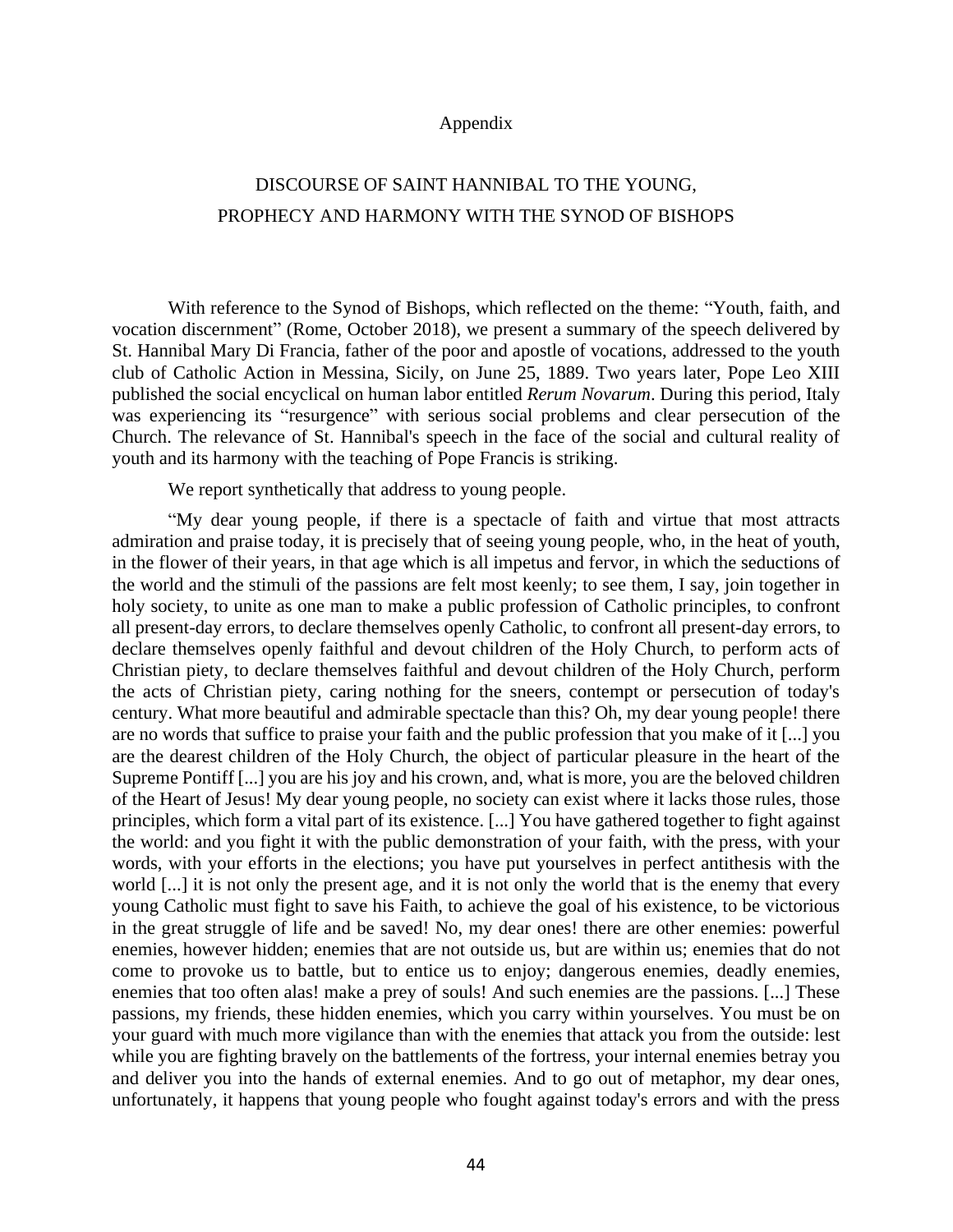etc. etc. and seemed to be in the front row ended up being overcome by passions to the point of giving themselves into the hands of the adversaries! Ah! when you hear that a young Catholic, who attracted etc., has passed into the enemy camp, or at least has deserted, be certain that this has happened not because the errors have convinced him, but because the passions have seduced him; and he then became prey to the enemy, whilst before he had been prey to his own passions. Hence wrote the wise man: Rein in your passions [...]. But what are those passions that most tumult in a young heart, and are for him a danger of ruin if he does not overcome them and break them down? I will tell you again in two and I will point out to you in them two formidable enemies that incessantly make war on you: they are two, but they contain in themselves the seed of many other passions. They are the pride of the intellect and the inordinate love of the heart. How much and what is the ugliness of these passions? How much damage do they cause? What are the remedies for overcoming them? What are the advantages of having them abated? - Here, O my dear ones, I shall poorly unravel these questions.

And first, what is pride? To give a definition, pride is immoderate self-esteem, whereby we believe ourselves superior to others. It is clear how reprehensible this is, for the reason that the proud would like to be honored, esteemed, and revered more than others; hence envy, jealousy, and selfishness toward others whom he considers his inferiors; hence presumption of one's own judgment, one's own opinion of himself; hence anger, spite, disdain, hatred, and revenge in being contradicted. Pride is therefore the root of many perverse passions.

[...] There is a knowledge that edifies, and there is a knowledge that puffs up; there is a wisdom that is true wisdom, and there is a wisdom that is foolishness. This wisdom, which is foolishness, is that whose precepts are dictated by human presumption, the birth of human delirium, the abortion of human pride. It teaches to enjoy life because nothing remains after death; it teaches that everything is matter, that man is free of himself, that he is not obliged to recognize God, that happy is he who knows how to ascend, etc. etc. Besides this foolish wisdom, there is true wisdom, the knowledge of the saints, by which man knows his destiny, who created him, where he is going. Now then, this true wisdom, perfect, pure as light, unknown for so many centuries to the scholars of the Areopagus, to the great men of Latium, sought in vain by the philosophers..."<sup>84</sup>

In the power and relevance of St. Hannibal's words, pronounced 130 years ago, we clearly perceive a line that unites his speech to the words of Pope Francis, a true prophet of our time and a great animator of vocations in the Church. In both, we see the clear concern for the formation and evangelization of young people and the conviction of their protagonism and transformative mission in society. The Father was aware of the Church's role in animating, accompanying, and forming young people, but he also recognized the responsibility of young people in social and political life with their ability to influence the decisions of rulers. With expressions of affection and closeness - "my dear ones" - St. Hannibal invites young people to deepen their adherence to Jesus Christ and to bear witness to Christian values in society. These values are systematically threatened by motivations and interests that are foreign to the Gospel. In his discourse, St. Hannibal praises the witness of young Christians as a beautiful and authentic "spectacle" in the midst of worldly reality and highlights two fundamental virtues that must be well worked out in the formation of youth: *humility and obedience*. He also mentions two dangers to youthful spirituality: *pride of intellect (egoism)* and *inordinate love of the heart*. We also note Father Hannibal's critique

<sup>84</sup> Cf. A. M. DI FRANCIA, *Scritti*, Vol. 55, [2023], pp. 243-245.